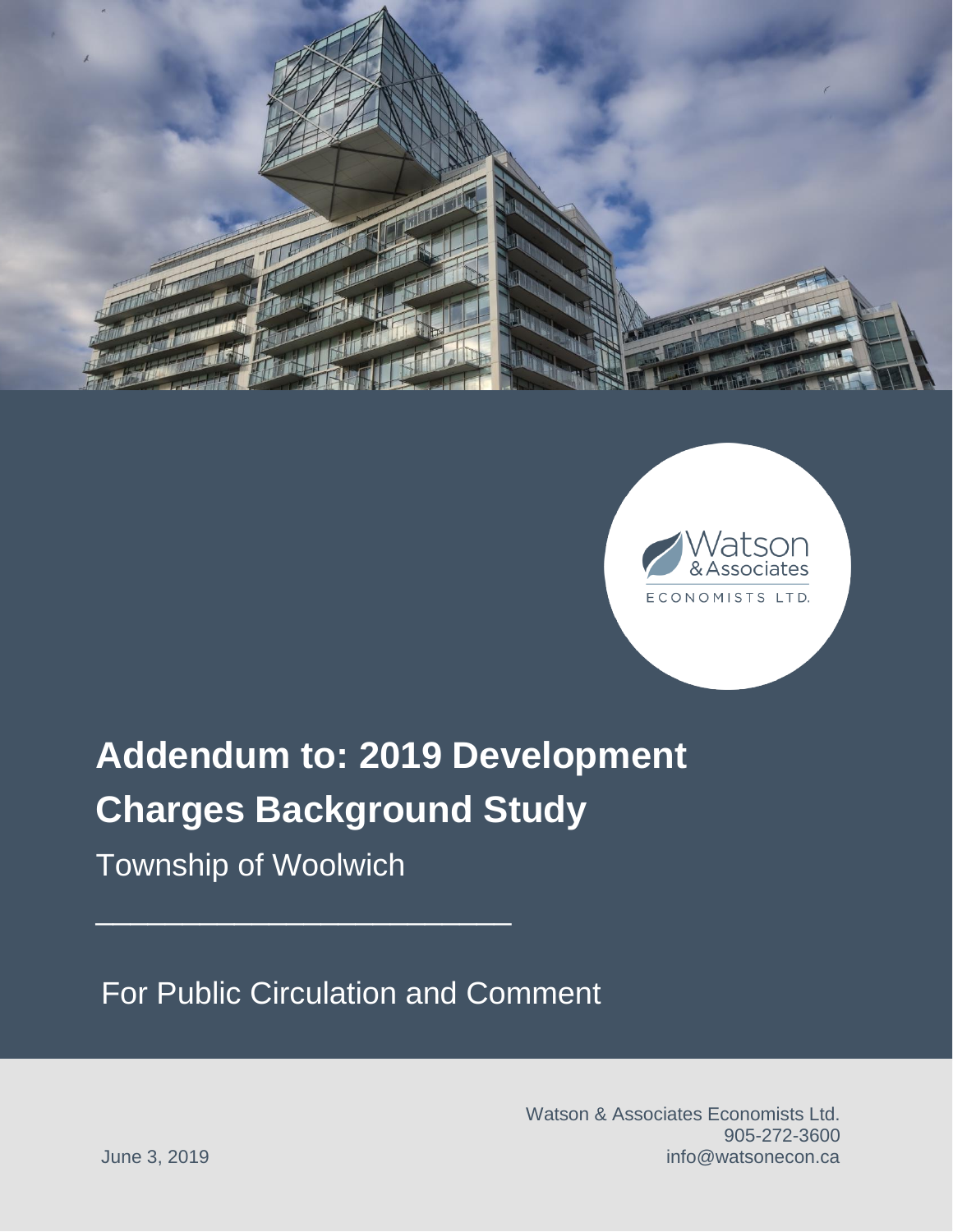|                                   |               |               |                                                              |                       |                                    |            |                                                              |           |            |           |                                                                                                                                                                                                                                      |           |                            |            |                       |               |                                |        | $\overline{\phantom{a}}$ |                                           |                                     |                       |           |                          |                                                         |                            |                                                                                                |               |                              |                      |               |                                                     |           |                                                                                                          |                                                                                                                                                                                                                                      |                  |      |                       |                               |                               |                  |               |                          |                  |  |
|-----------------------------------|---------------|---------------|--------------------------------------------------------------|-----------------------|------------------------------------|------------|--------------------------------------------------------------|-----------|------------|-----------|--------------------------------------------------------------------------------------------------------------------------------------------------------------------------------------------------------------------------------------|-----------|----------------------------|------------|-----------------------|---------------|--------------------------------|--------|--------------------------|-------------------------------------------|-------------------------------------|-----------------------|-----------|--------------------------|---------------------------------------------------------|----------------------------|------------------------------------------------------------------------------------------------|---------------|------------------------------|----------------------|---------------|-----------------------------------------------------|-----------|----------------------------------------------------------------------------------------------------------|--------------------------------------------------------------------------------------------------------------------------------------------------------------------------------------------------------------------------------------|------------------|------|-----------------------|-------------------------------|-------------------------------|------------------|---------------|--------------------------|------------------|--|
|                                   |               | $\bigcirc$    |                                                              |                       |                                    |            | $\bullet\bullet$                                             |           |            |           |                                                                                                                                                                                                                                      |           |                            |            |                       |               |                                |        |                          |                                           |                                     |                       |           |                          |                                                         |                            |                                                                                                |               |                              |                      |               | $\bullet$ and $\bullet$ and $\bullet$ and $\bullet$ |           |                                                                                                          |                                                                                                                                                                                                                                      |                  |      |                       |                               |                               |                  |               |                          |                  |  |
|                                   | $\bigcirc$    |               |                                                              |                       |                                    |            |                                                              |           |            |           |                                                                                                                                                                                                                                      |           |                            | $\bigcirc$ |                       |               |                                |        |                          | $\sim$ 0                                  |                                     |                       |           |                          |                                                         |                            |                                                                                                |               |                              |                      |               |                                                     |           |                                                                                                          |                                                                                                                                                                                                                                      |                  |      |                       | $\bigcirc$                    |                               |                  |               |                          |                  |  |
| $\bullet$                         |               |               |                                                              |                       |                                    |            |                                                              |           | $\bigcirc$ |           | $\overline{\phantom{a}}$                                                                                                                                                                                                             |           |                            |            | $\bullet$             |               |                                |        |                          |                                           |                                     | $\bullet\quad\bullet$ |           |                          |                                                         |                            |                                                                                                |               |                              |                      |               |                                                     |           |                                                                                                          | $\bigcirc$                                                                                                                                                                                                                           |                  |      | $\bullet$             |                               |                               |                  |               |                          |                  |  |
| $\bullet$                         |               |               |                                                              |                       |                                    |            |                                                              |           |            | $\bullet$ |                                                                                                                                                                                                                                      |           | $\bigcirc$                 |            |                       |               |                                |        |                          |                                           |                                     |                       |           |                          |                                                         |                            | $\bullet$ $\bullet$ $\bullet$                                                                  |               |                              |                      |               |                                                     |           |                                                                                                          |                                                                                                                                                                                                                                      |                  |      |                       |                               |                               |                  |               |                          |                  |  |
|                                   |               | $\bigcirc$    |                                                              |                       |                                    |            |                                                              |           | $\bigcirc$ |           |                                                                                                                                                                                                                                      |           |                            | $\bullet$  |                       |               | $\bullet$                      |        | $\bullet$                |                                           | $\sim 100$                          |                       | $\bullet$ |                          |                                                         | $\sim$ $\sim$ $\sim$       |                                                                                                | $\sim$ $\sim$ |                              |                      |               |                                                     |           |                                                                                                          |                                                                                                                                                                                                                                      |                  |      |                       |                               |                               |                  |               | $\overline{\phantom{a}}$ |                  |  |
| $\bullet\quadbullet$<br>$\bullet$ |               |               | $\sim$ $\sim$                                                |                       |                                    |            | $\bigcirc$                                                   |           |            |           | $\bullet$                                                                                                                                                                                                                            | $\bullet$ |                            |            |                       |               | $\bullet$                      |        |                          | $\sim$ $\sim$<br>$\overline{\phantom{a}}$ |                                     |                       |           | $\overline{\phantom{a}}$ | $\bullet$ .<br><br><br><br><br><br><br><br><br><br><br> |                            | $\begin{array}{ccccccccccccccccc} \bullet & \bullet & \bullet & \bullet & \bullet \end{array}$ |               | $\sim$ $\sim$ $\sim$         | $\sim$ $\sim$ $\sim$ |               |                                                     |           | $\begin{array}{ccccccccccccccccc} \bullet & \bullet & \bullet & \bullet & \bullet & \bullet \end{array}$ | <u>in the company of the company of the company of the company of the company of the company of the company of the company of the company of the company of the company of the company of the company of the company of the comp</u> |                  |      |                       | $\bullet\bullet$<br>$\bullet$ | $\sim$ $\sim$                 |                  |               |                          | $\bullet\bullet$ |  |
|                                   | $\bullet$     |               |                                                              |                       | $\bigcirc$                         |            |                                                              |           |            |           |                                                                                                                                                                                                                                      |           | $\bullet\bullet$           |            |                       |               |                                |        | $\bullet$                |                                           |                                     | $\bullet$             |           | $\bigcirc$               |                                                         | <b>Second Construction</b> |                                                                                                |               |                              |                      |               | the contract of the contract of the contract of     |           |                                                                                                          |                                                                                                                                                                                                                                      |                  |      |                       |                               |                               | $\bullet\bullet$ |               |                          |                  |  |
|                                   |               |               |                                                              | $\sqrt{2}$            |                                    | $\sqrt{2}$ | $\begin{array}{ccc} \bullet & \bullet & \bullet \end{array}$ |           |            |           | <u>in the community of the community of the community of the community of the community of the community of the community of the community of the community of the community of the community of the community of the community </u> |           |                            |            |                       | <b>Second</b> |                                |        |                          | $\sim$ $\sim$                             | $\sim$ 0.                           |                       |           |                          | $\sim$ $\sim$ $\sim$                                    |                            |                                                                                                |               | $\bullet\bullet$             |                      |               |                                                     |           |                                                                                                          |                                                                                                                                                                                                                                      |                  |      |                       |                               |                               |                  |               |                          |                  |  |
| $\bullet$                         |               |               |                                                              |                       | $\overline{\phantom{a}}$           |            |                                                              |           | .          |           |                                                                                                                                                                                                                                      |           |                            |            |                       | .             |                                | $\sim$ |                          | .                                         |                                     |                       |           |                          |                                                         |                            |                                                                                                |               | $\sim$ $\sim$ $\sim$         |                      |               | $\bullet\bullet$                                    |           |                                                                                                          | $\blacksquare$                                                                                                                                                                                                                       |                  |      |                       |                               | $\bullet$ $\bullet$ $\bullet$ |                  | $\sim$ $\sim$ |                          |                  |  |
| <b>COMPUTER</b>                   |               | $\sim$ $\sim$ |                                                              | <u>and the second</u> |                                    |            | <b></b>                                                      |           |            |           | <u> a componente de la componente de la componente de la componente de la componente de la componente de la compo</u>                                                                                                                |           |                            |            |                       |               |                                |        |                          | .                                         |                                     |                       |           |                          |                                                         |                            |                                                                                                | $\sim$ $\sim$ |                              |                      | $\sim$ $\sim$ |                                                     |           | $\blacksquare$                                                                                           |                                                                                                                                                                                                                                      |                  |      |                       | $\bullet\bullet$              |                               | $\sim$ 0         |               |                          |                  |  |
|                                   |               |               | $\begin{array}{ccc} \bullet & \bullet & \bullet \end{array}$ |                       |                                    |            | - 0                                                          |           | .          |           |                                                                                                                                                                                                                                      |           |                            |            |                       | $\sim$ $\sim$ | $\bullet$ $\bullet$            |        |                          |                                           | <u>and the second second second</u> |                       |           |                          |                                                         |                            |                                                                                                |               | $\bullet\bullet\quad\bullet$ |                      | 00            |                                                     | $\sim$ 0. |                                                                                                          |                                                                                                                                                                                                                                      | $\bullet\bullet$ |      |                       |                               |                               | $\bullet$        |               |                          |                  |  |
|                                   |               |               |                                                              |                       |                                    |            |                                                              |           | .          |           |                                                                                                                                                                                                                                      |           | <b>Second Construction</b> |            |                       |               |                                |        |                          |                                           |                                     |                       |           |                          |                                                         |                            |                                                                                                |               |                              |                      |               |                                                     |           |                                                                                                          | .                                                                                                                                                                                                                                    |                  |      | <u>e a contra de </u> |                               |                               | $\sim$ 0         |               | $\sim$ 0.                |                  |  |
| $\bullet$ . $\bullet$ .           | $\sim$ $\sim$ |               | <b>Second</b>                                                | .                     | $\overline{\phantom{a}}$<br>$\sim$ |            | .                                                            | $\bullet$ |            |           | $\begin{array}{ccc} \bullet & \bullet & \bullet \end{array}$                                                                                                                                                                         |           |                            |            |                       |               |                                |        |                          |                                           |                                     |                       |           |                          |                                                         |                            |                                                                                                |               | .                            |                      |               | <b>PO 00</b><br>$\sim$ 0                            |           |                                                                                                          | <b>Second Contract Contract Contract Contract Contract Contract</b>                                                                                                                                                                  |                  | - 01 |                       | $\overline{\phantom{a}}$      | $\overline{\phantom{a}}$      |                  |               |                          |                  |  |
|                                   | .             |               |                                                              | .                     |                                    |            | $\bullet\bullet\bullet\bullet$                               |           |            | $\sim$ 0  |                                                                                                                                                                                                                                      |           |                            |            | $\bullet\bullet\quad$ |               | $\bullet\bullet\bullet\bullet$ |        |                          |                                           |                                     |                       |           |                          |                                                         |                            |                                                                                                |               |                              |                      |               |                                                     |           |                                                                                                          |                                                                                                                                                                                                                                      |                  |      |                       |                               |                               |                  | <b>DOO</b>    |                          | <b>Second</b>    |  |
|                                   |               |               |                                                              |                       |                                    | $\bigcirc$ |                                                              |           |            |           |                                                                                                                                                                                                                                      |           |                            |            |                       |               |                                |        |                          |                                           |                                     |                       |           |                          |                                                         |                            |                                                                                                |               |                              |                      |               |                                                     |           |                                                                                                          |                                                                                                                                                                                                                                      |                  |      |                       |                               |                               |                  |               |                          |                  |  |
|                                   |               |               |                                                              |                       |                                    |            |                                                              |           | - 00000    |           |                                                                                                                                                                                                                                      |           |                            |            |                       |               |                                |        |                          |                                           |                                     |                       |           |                          |                                                         |                            |                                                                                                |               |                              |                      |               |                                                     |           |                                                                                                          |                                                                                                                                                                                                                                      |                  |      |                       |                               |                               |                  |               |                          |                  |  |
|                                   |               |               |                                                              |                       |                                    |            |                                                              |           |            |           |                                                                                                                                                                                                                                      |           |                            |            |                       |               |                                |        |                          |                                           |                                     |                       |           |                          |                                                         |                            |                                                                                                |               |                              |                      |               |                                                     |           |                                                                                                          |                                                                                                                                                                                                                                      |                  |      |                       |                               |                               |                  |               |                          |                  |  |
|                                   |               |               |                                                              |                       |                                    |            |                                                              |           |            |           |                                                                                                                                                                                                                                      |           |                            |            |                       |               |                                |        |                          |                                           |                                     |                       |           |                          |                                                         |                            |                                                                                                |               |                              |                      |               |                                                     |           |                                                                                                          |                                                                                                                                                                                                                                      |                  |      |                       |                               |                               |                  |               |                          |                  |  |
|                                   |               |               |                                                              |                       |                                    |            |                                                              |           |            |           |                                                                                                                                                                                                                                      |           |                            |            |                       |               |                                |        |                          |                                           |                                     |                       |           |                          |                                                         |                            |                                                                                                |               |                              |                      |               |                                                     |           |                                                                                                          |                                                                                                                                                                                                                                      |                  |      |                       |                               |                               |                  |               |                          |                  |  |
|                                   |               |               |                                                              |                       |                                    |            |                                                              |           |            |           |                                                                                                                                                                                                                                      |           |                            |            |                       |               |                                |        |                          |                                           |                                     |                       |           |                          |                                                         |                            |                                                                                                |               |                              |                      |               |                                                     |           |                                                                                                          |                                                                                                                                                                                                                                      |                  |      |                       |                               |                               |                  |               |                          |                  |  |
|                                   |               |               |                                                              |                       |                                    |            |                                                              |           |            |           |                                                                                                                                                                                                                                      |           |                            |            |                       |               |                                |        |                          |                                           |                                     |                       |           |                          |                                                         |                            |                                                                                                |               |                              |                      |               |                                                     |           |                                                                                                          |                                                                                                                                                                                                                                      |                  |      |                       |                               |                               |                  |               |                          |                  |  |

# Table of Contents

### Page

| 1.             |     | Summary of Revisions to the April 25, 2019 Development Charges |  |
|----------------|-----|----------------------------------------------------------------|--|
|                | 1.1 |                                                                |  |
|                |     |                                                                |  |
|                |     |                                                                |  |
|                |     |                                                                |  |
|                |     | 1.2.3 Impacts on the Calculated Development Charge             |  |
| 2.             |     |                                                                |  |
| 3 <sub>1</sub> |     |                                                                |  |
|                |     |                                                                |  |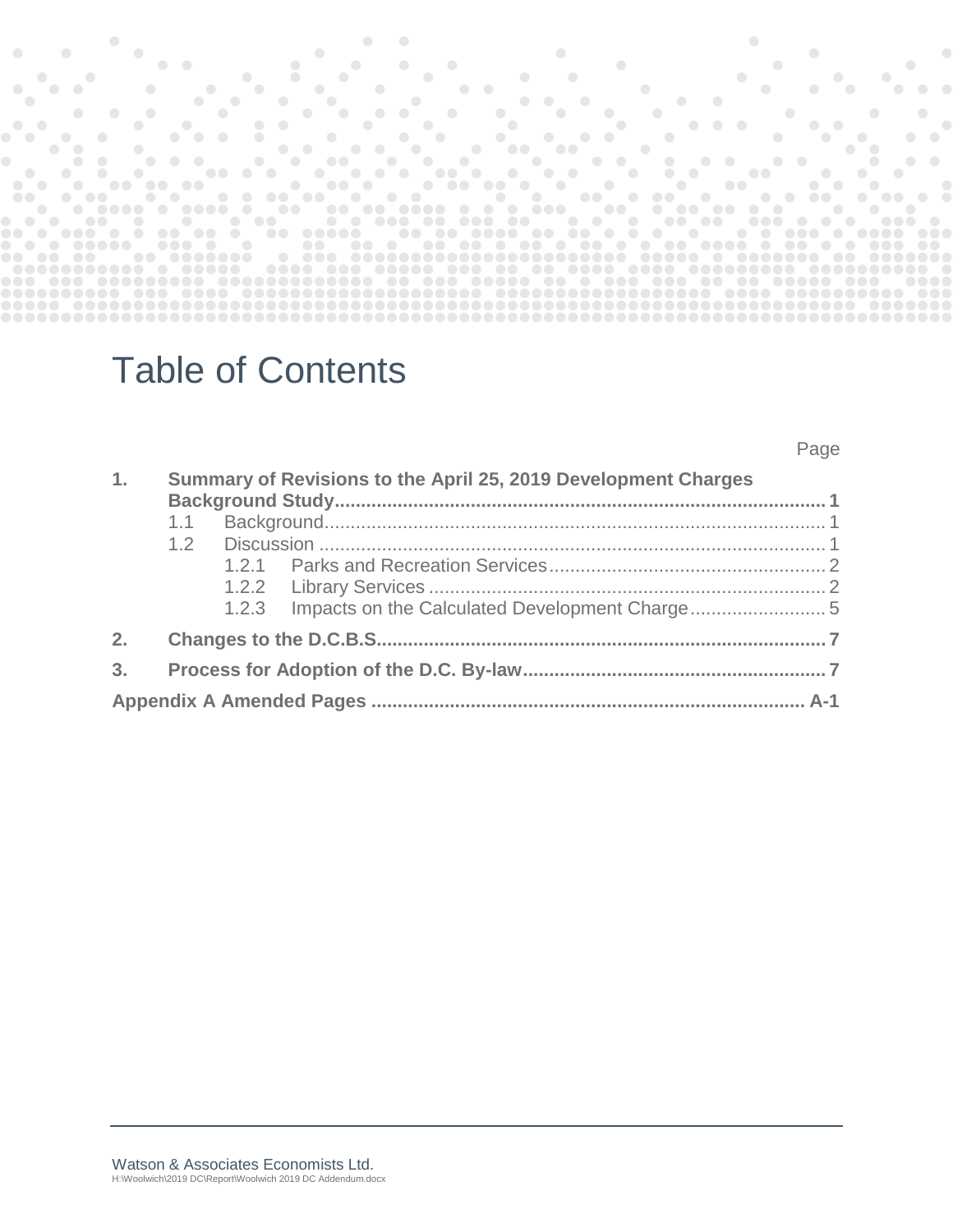

## 1. Summary of Revisions to the April 25, 2019 Development Charges Background Study

## **1.1 Background**

Commensurate with the provisions of the *Development Charges Act* (D.C.A.), 1997, the Township of Woolwich (Township) has undertaken a Development Charges Background Study (D.C.B.S.) and has distributed the study and draft by-law to the public. The following provides a summary of the key dates in the Development Charges (D.C.) by-law process:

- April 25, 2019 Release of the D.C.B.S.
- May 7, 2019 Council Information Session
- June 4, 2019 Public Meeting
- June 25, 2019 Anticipated passage of D.C. By-law

The purpose of the addendum to the April 25, 2019 D.C.B.S. is to provide for revisions to the calculation of the charges arising from changes to capital program for Parks and Recreation Services, and Library Services. The refinements are detailed in the subsequent sections of this report, and will form part of the D.C.B.S. for Council's consideration and approval prior to adoption of the D.C. By-law.

## **1.2 Discussion**

Subsequent to the issuance of the April 25, 2019 D.C.B.S. and Council Information Session on May 7, 2019, feedback from Township staff identified revisions to the D.C.B.S. and draft D.C. by-law. These refinements include:

- Refinements to the anticipated capital needs for Parks and Recreation services, specifically the removal of two splash pads projects;
- Updates to the Library Services capital program to include new facility space; and
- Other miscellaneous housekeeping matters.

The following subsections summarize the necessary changes identified above.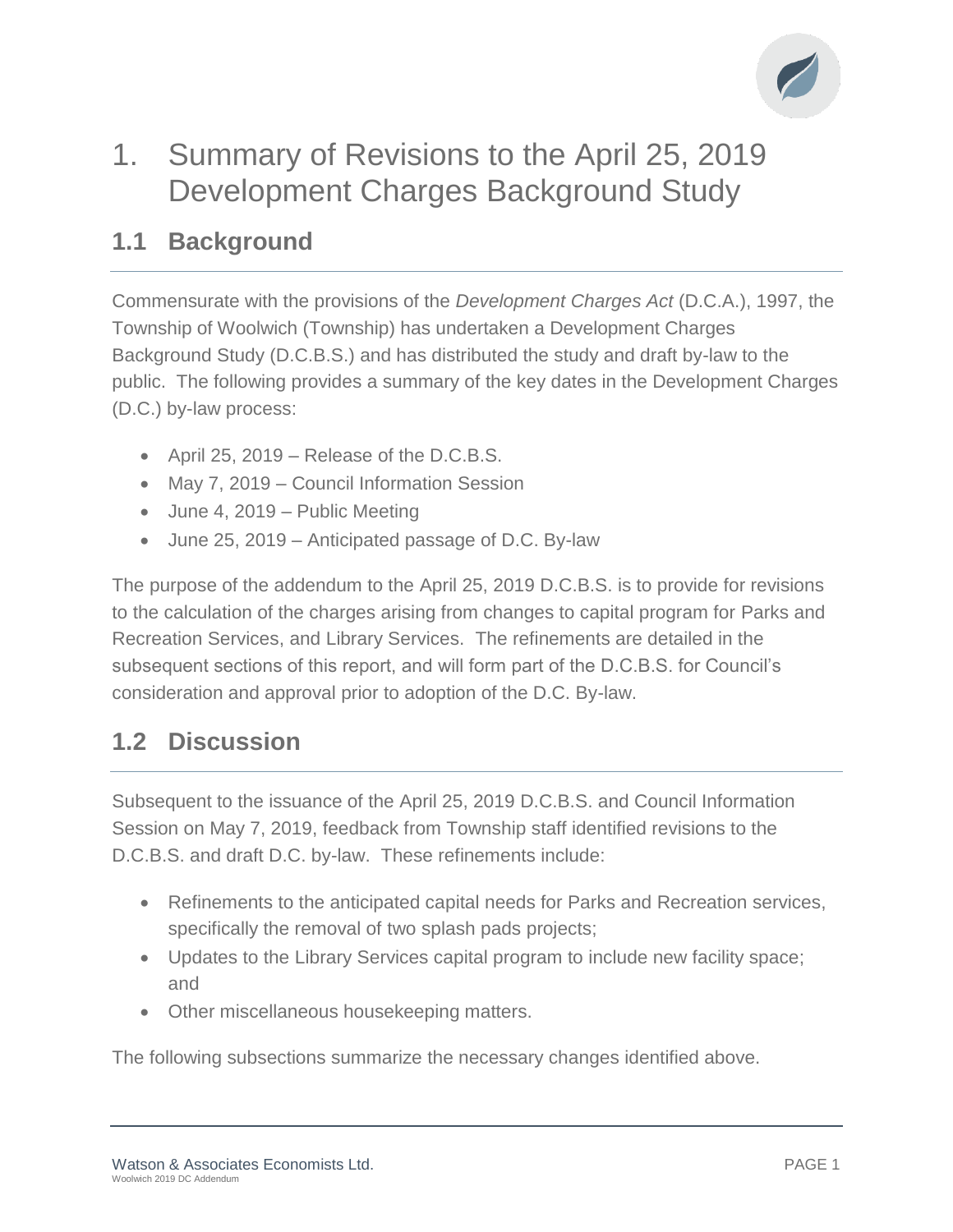

### *1.2.1 Parks and Recreation Services*

The April 25<sup>th</sup> D.C.B.S. included the costs for two splash pad projects in Breslau and St. Jacobs. Further review by Town staff determined that these projects were no longer required to be included in the D.C.B.S., as these would be funded from other sources. These revisions reduce the Parks and Recreation Services D.C. recoverable costs by \$408,838, resulting in a reduction in the D.C. of \$51.33/capita, or \$330 per single detached dwelling unit. The revised project listing for Parks and Recreation Services is presented in Table 1.

### *1.2.2 Library Services*

The April 25<sup>th</sup> D.C.B.S. did not identify an increase in need or capital cost estimates for Library Services. After the release of the study, staff and Council determined there would be an increase in need for a library space within Breslau during the 10-year forecast period. This revision incorporates the estimated capital cost for the additional library facility space in the calculation of the D.C.

The total gross capital cost estimate for Library Services in Breslau is approximately \$1.25 million, for 5,000 square feet of facility space. Approximately \$0.89 million was deducted in recognition of the benefit accruing to development to occur beyond the 2028 forecast period (i.e. post period benefit). The statutory 10% deduction applicable totals approximately \$36,000. This results in a net growth-related capital costs for inclusion in the calculation of the charge of \$322,835.

While Library Services usage is predominately residential-based, there is nominal use of the services by non-residential users. To acknowledge this use, the growth-related capital costs have been allocated 95% residential development and 5% non-residential development.

The calculated D.C. for Library Services is \$40.86/capita, or \$139 per single detached dwelling unit. The charge for non-residential development is \$0.01 per square foot of Gross Floor Area (G.F.A.). The revised project listing for Library Services to be included in the April  $25<sup>th</sup>$  D.C.B.S., as amended, is presented in Table 2.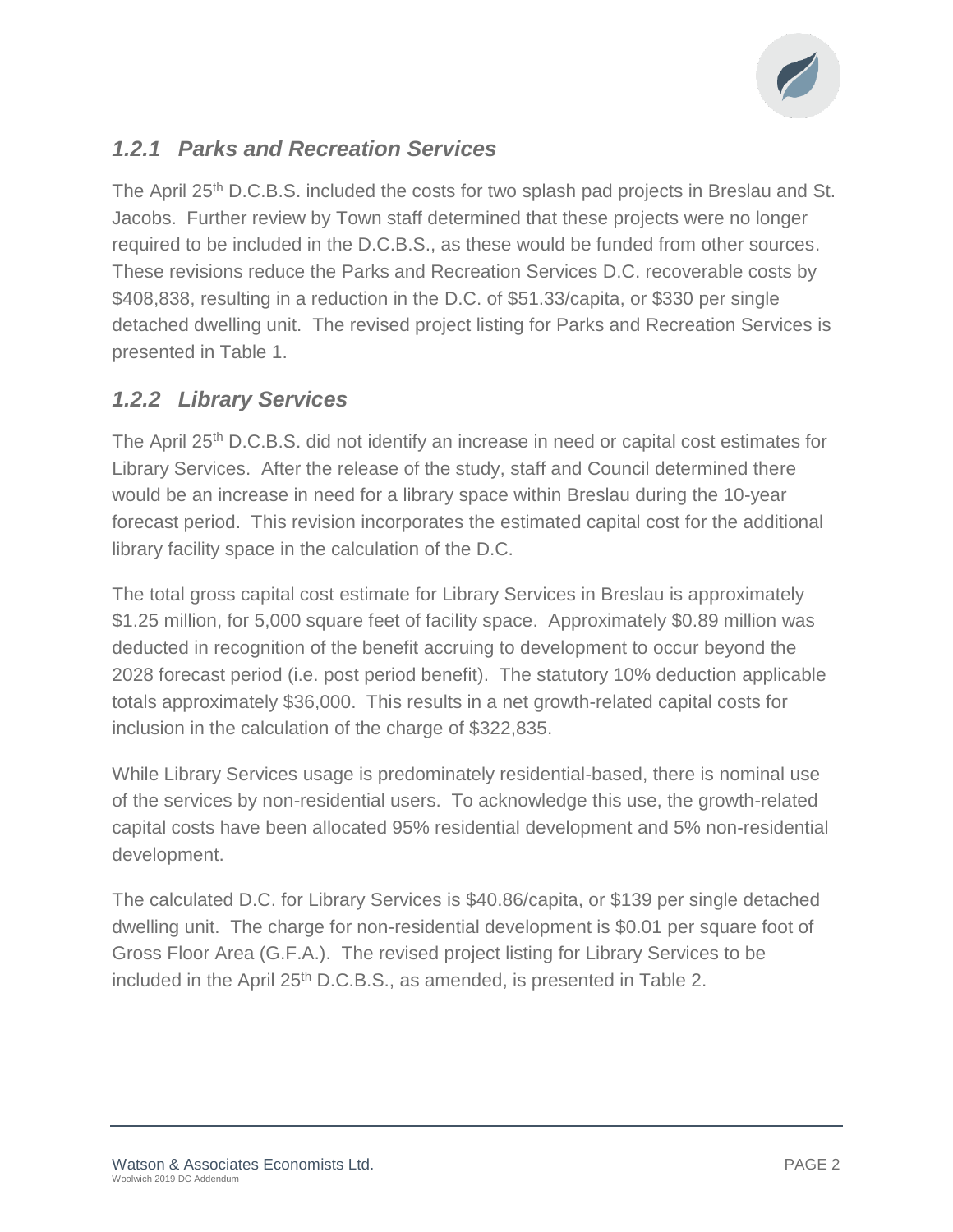

Table 1 Parks and Recreation Services

|                 |                                                                                                   |                         |                                                                |                                  |                            |                                                     | Less:                                                                                                                   |                 | Less:                                                |              | Potential D.C. Recoverable Cost           |                                                  |
|-----------------|---------------------------------------------------------------------------------------------------|-------------------------|----------------------------------------------------------------|----------------------------------|----------------------------|-----------------------------------------------------|-------------------------------------------------------------------------------------------------------------------------|-----------------|------------------------------------------------------|--------------|-------------------------------------------|--------------------------------------------------|
| Prj.No          | Increased Service Needs Attributable to<br><b>Anticipated Development</b><br>2019-2028            | <b>Timing</b><br>(year) | <b>Gross</b><br>Capital<br>Cost<br><b>Estimate</b><br>(2019\$) | Post<br>Period<br><b>Benefit</b> | <b>Net Capital</b><br>Cost | Benefit to<br><b>Existing</b><br><b>Development</b> | Grants,<br><b>Subsidies and</b><br>Other<br><b>Contributions</b><br>Attributable to<br><b>New</b><br><b>Development</b> | <b>Subtotal</b> | Other (e.g.<br>10%<br><b>Statutory</b><br>Deduction) | <b>Total</b> | <b>Residential</b><br><b>Share</b><br>95% | Non-<br><b>Residential</b><br><b>Share</b><br>5% |
|                 | <b>Parkland Development</b>                                                                       |                         |                                                                |                                  |                            |                                                     |                                                                                                                         |                 |                                                      |              |                                           |                                                  |
| -1              | Lunar Neighbourhood Park                                                                          | 2020-2022               | 275.000                                                        | $\sim$                           | 275.000                    | $\sim$                                              |                                                                                                                         | 275.000         | 27,500                                               | 247,500      | 235,125                                   | 12,375                                           |
| $\overline{2}$  | St Jacobs Valleyview Subdivision Park (P2)                                                        | 2023                    | 400.000                                                        | $\sim$                           | 400.000                    | $\sim$                                              |                                                                                                                         | 400.000         | 40.000                                               | 360,000      | 342.000                                   | 18,000                                           |
| 3               | Lions Park Extra Lighting                                                                         | 2023                    | 175.000                                                        | ÷.                               | 175.000                    | $\sim$                                              |                                                                                                                         | 175.000         | 17.500                                               | 157,500      | 149.625                                   | 7,875                                            |
| $\overline{4}$  | Maryhill Park (Sunset Park)                                                                       | 2021                    | 75,000                                                         | ÷.                               | 75,000                     | ÷.                                                  |                                                                                                                         | 75,000          | 7,500                                                | 67,500       | 64,125                                    | 3,375                                            |
| 5               | Lunar Subdivision - Soccer Field Development                                                      | 2019                    | 15,000                                                         | $\sim$                           | 15,000                     | $\sim$                                              |                                                                                                                         | 15,000          | 1,500                                                | 13,500       | 12,825                                    | 675                                              |
| 6               | Playground Renewal/Trail Development                                                              | 2019-2023               | 125,000                                                        | $\sim$                           | 125,000                    | 87,500                                              |                                                                                                                         | 37,500          | 3,750                                                | 33,750       | 32,063                                    | 1,688                                            |
| $\overline{7}$  | Maryhill Parking Lot Expansion                                                                    | 2021                    | 225,000                                                        | $\sim$                           | 225,000                    |                                                     |                                                                                                                         | 225,000         | 22,500                                               | 202,500      | 192,375                                   | 10.125                                           |
| 8               | <b>Vehicles</b><br><b>Truck and Tractors</b>                                                      | 2021                    | 110.000                                                        | $\blacksquare$                   | 110.000                    | $\sim$                                              |                                                                                                                         | 110.000         | 11.000                                               | 99.000       | 94.050                                    | 4,950                                            |
| 9               | Mower                                                                                             | 2021                    | 25.000                                                         |                                  | 25.000                     | ÷.                                                  |                                                                                                                         | 25.000          | 2.500                                                | 22.500       | 21.375                                    | 1,125                                            |
| 10 <sup>1</sup> | <b>Pedestrian Bridges</b><br>Pedestrian Bridge - Thomasfield Subdivision (not<br>incl. abutments) | 2019                    | 150,000                                                        | $\blacksquare$                   | 150.000                    | $\blacksquare$                                      |                                                                                                                         | 150.000         | 15,000                                               | 135.000      | 128,250                                   | 6.750                                            |
| 11              | <b>Facilities</b><br>Woolwich Memorial Centre Debenture (principal)                               | 2019-2028               | 1,385,160                                                      | $\sim$                           | 1,385,160                  | 969,612                                             |                                                                                                                         | 415,548         | 41,555                                               | 373,993      | 355,294                                   | 18,700                                           |
| 12              | Woolwich Memorial Centre Debenture (interest)                                                     | 2019-2028               | 683,191                                                        | $\sim$                           | 683.191                    | 478,234                                             |                                                                                                                         | 204.957         | 20,496                                               | 184,462      | 175,238                                   | 9,223                                            |
|                 |                                                                                                   |                         |                                                                |                                  |                            |                                                     |                                                                                                                         |                 |                                                      |              |                                           |                                                  |
|                 | <b>Outstanding Credits - Empire</b>                                                               |                         | 20,433                                                         |                                  | 20,433                     | ÷.                                                  |                                                                                                                         | 20,433          |                                                      | 20,433       | 19,411                                    | 1,022                                            |
|                 | Outstanding Credits - Thomasfield                                                                 |                         | 53,690                                                         | $\sim$                           | 53,690                     | $\sim$                                              |                                                                                                                         | 53,690          |                                                      | 53,690       | 51,005                                    | 2,684                                            |
|                 |                                                                                                   |                         |                                                                |                                  |                            |                                                     |                                                                                                                         |                 |                                                      |              |                                           |                                                  |
|                 | Reserve Fund Adjustment                                                                           |                         |                                                                |                                  |                            |                                                     |                                                                                                                         | 233,288         |                                                      | 233,288      | 221,624                                   | 11,664                                           |
|                 |                                                                                                   |                         |                                                                |                                  |                            |                                                     |                                                                                                                         |                 |                                                      |              |                                           |                                                  |
|                 | <b>Total</b>                                                                                      |                         | 3,717,474                                                      |                                  | 3,717,474                  | 1,535,346                                           |                                                                                                                         | 2,415,416       | 210,801                                              | 2,204,615    | 2,094,385                                 | 110,231                                          |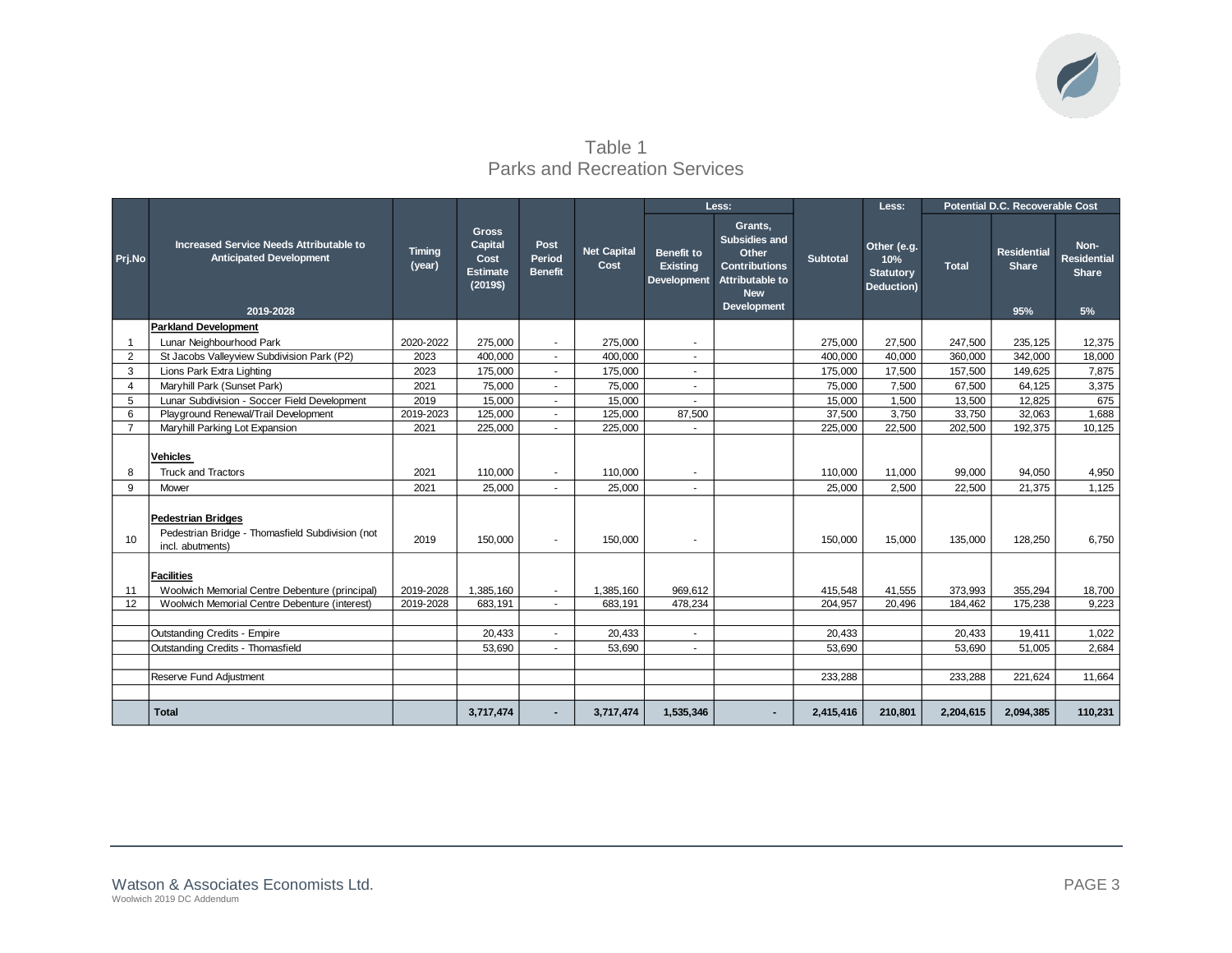

Table 2 Library Services

|        |                                                                                                  |                         |                                                                    |                                  |                            |                            |                                      | Less:                                                                                                                        |                 | Less:                                                |              | Potential D.C. Recoverable Cost           |                                           |
|--------|--------------------------------------------------------------------------------------------------|-------------------------|--------------------------------------------------------------------|----------------------------------|----------------------------|----------------------------|--------------------------------------|------------------------------------------------------------------------------------------------------------------------------|-----------------|------------------------------------------------------|--------------|-------------------------------------------|-------------------------------------------|
| Prj.No | <b>Increased Service Needs</b><br><b>Attributable to Anticipated</b><br>Development<br>2019-2028 | <b>Timing</b><br>(year) | <b>Gross</b><br><b>Capital Cost</b><br><b>Estimate</b><br>(2019\$) | Post<br>Period<br><b>Benefit</b> | Other<br><b>Deductions</b> | <b>Net Capital</b><br>Cost | <b>Benefit to</b><br><b>Existing</b> | Grants,<br><b>Subsidies and</b><br>Other<br><b>Contributions</b><br>Development Attributable to<br><b>New</b><br>Development | <b>Subtotal</b> | Other (e.g.<br>10%<br><b>Statutory</b><br>Deduction) | <b>Total</b> | <b>Residential</b><br><b>Share</b><br>95% | Non-<br><b>Residential</b><br>Share<br>5% |
|        | Breslau Library (5,000 sq.ft.)                                                                   | 2023                    | 1,250,000                                                          | 891,295                          |                            | 358,705                    | $\sim$                               |                                                                                                                              | 358,705         | 35,871                                               | 322,835      | 306,693                                   | 16,142                                    |
|        |                                                                                                  |                         |                                                                    |                                  |                            |                            |                                      |                                                                                                                              |                 |                                                      |              |                                           |                                           |
|        |                                                                                                  |                         |                                                                    |                                  |                            |                            |                                      |                                                                                                                              |                 |                                                      |              |                                           |                                           |
|        |                                                                                                  |                         |                                                                    |                                  |                            |                            |                                      |                                                                                                                              |                 |                                                      |              |                                           |                                           |
|        |                                                                                                  |                         |                                                                    |                                  |                            |                            |                                      |                                                                                                                              |                 |                                                      |              |                                           |                                           |
|        |                                                                                                  |                         |                                                                    |                                  |                            |                            |                                      |                                                                                                                              |                 |                                                      |              |                                           |                                           |
|        |                                                                                                  |                         |                                                                    |                                  |                            |                            |                                      |                                                                                                                              |                 |                                                      |              |                                           |                                           |
|        |                                                                                                  |                         |                                                                    |                                  |                            |                            |                                      |                                                                                                                              |                 |                                                      |              |                                           |                                           |
|        |                                                                                                  |                         |                                                                    |                                  |                            |                            |                                      |                                                                                                                              |                 |                                                      |              |                                           |                                           |
|        |                                                                                                  |                         |                                                                    |                                  |                            |                            |                                      |                                                                                                                              |                 |                                                      |              |                                           |                                           |
|        |                                                                                                  |                         |                                                                    |                                  |                            |                            |                                      |                                                                                                                              |                 |                                                      |              |                                           |                                           |
|        |                                                                                                  |                         |                                                                    |                                  |                            |                            |                                      |                                                                                                                              |                 |                                                      |              |                                           |                                           |
|        |                                                                                                  |                         |                                                                    |                                  |                            |                            |                                      |                                                                                                                              |                 |                                                      |              |                                           |                                           |
|        |                                                                                                  |                         |                                                                    |                                  |                            |                            |                                      |                                                                                                                              |                 |                                                      |              |                                           |                                           |
|        |                                                                                                  |                         |                                                                    |                                  |                            |                            |                                      |                                                                                                                              |                 |                                                      |              |                                           |                                           |
|        | <b>Total</b>                                                                                     |                         | 1,250,000                                                          | 891,295                          | $\sim$                     | 358,705                    | $\blacksquare$                       | $\blacksquare$                                                                                                               | 358,705         | 35,871                                               | 322,835      | 306,693                                   | 16,142                                    |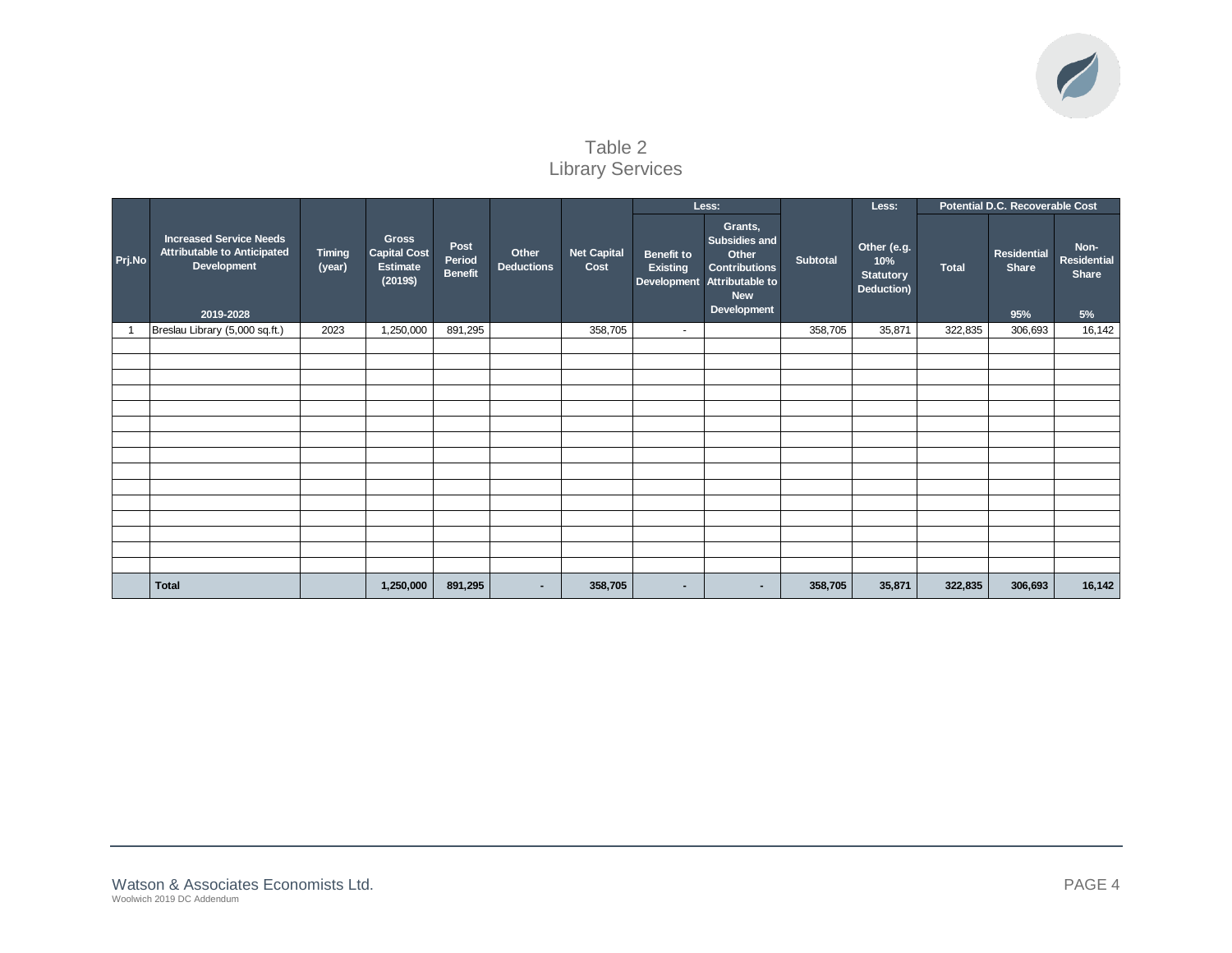

## *1.2.3 Impacts on the Calculated Development Charge*

The refinements presented in sections 1.2.1 and 1.2.2 have impacts on the calculated charges in the April  $25<sup>th</sup>$  D.C.B.S. Table 3 compares the Township's current D.C., the charges presented within the April 25<sup>th</sup> D.C.B.S., and the amended D.C. as contained herein. The comparison is provided for a single detached residential dwelling unit, and per square foot of non-residential gross floor area (G.F.A.)

By comparison to the April 25, 2019 D.C.B.S., the amended charge for a single detached residential unit within the fully serviced urban area decreases by \$31 from \$11,694 to \$11,663. For non-residential development within the fully serviced urban serviced area, the charge would remain unchanged.

By comparison to the Township's current D.C. by-law, the amended charge for a single detached residential unit within the fully serviced urban area increases by \$1,827 from \$9,836 to \$11,663. For non-residential development within the fully serviced urban serviced area the charge would increase by \$1.28/sq.ft., from \$2.74/sq.ft. to \$4.02/sq.ft.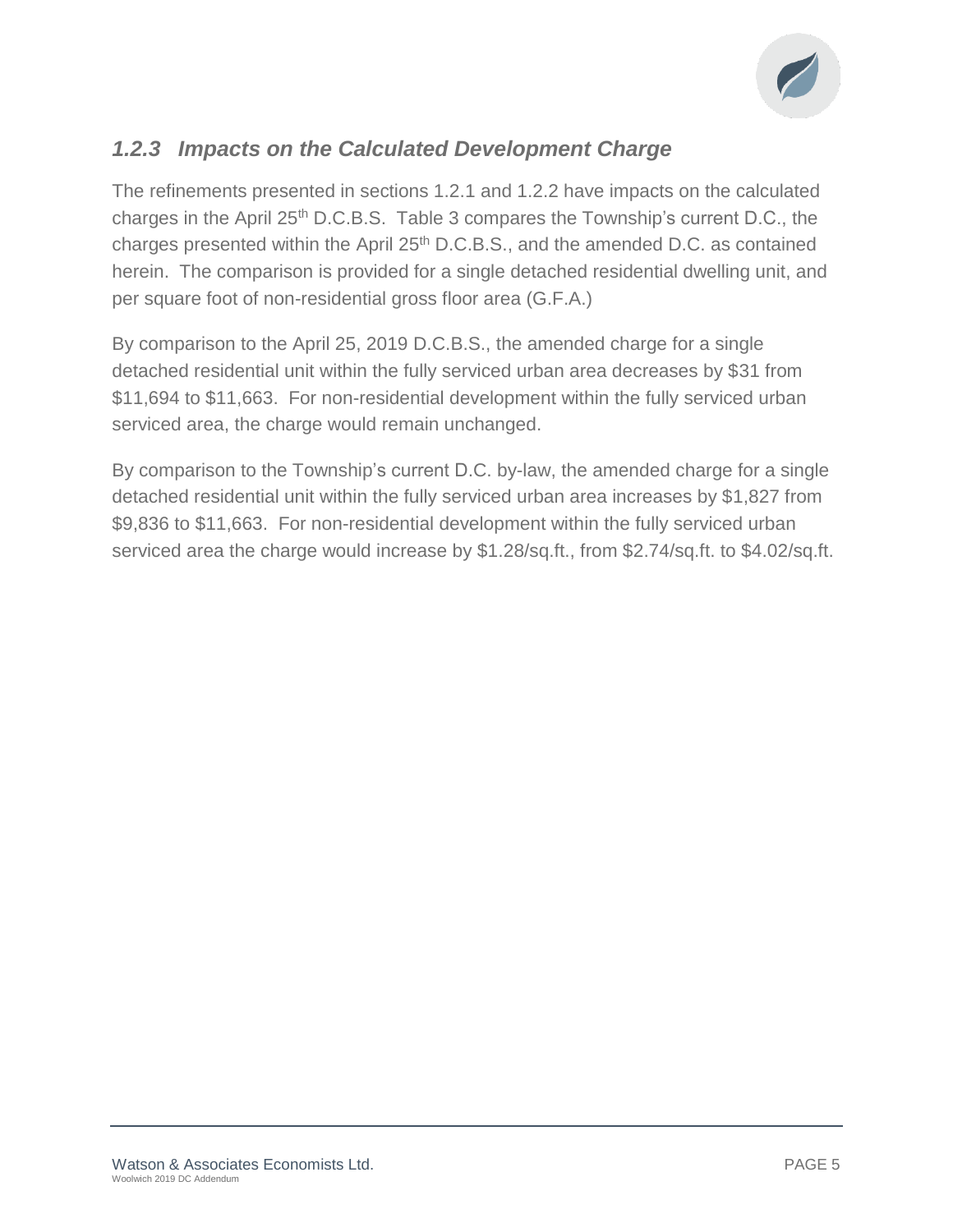

Table 3 Comparison of Calculated D.C.s

| <b>Service</b>                       | <b>Current</b> | <b>Calculated</b><br>(April 25,<br>2019 | <b>Calculated</b><br>(June 3, 2019) | Change (\$)<br>June 3, 2019<br>vs. April 25,<br>2019 | Change (%)<br>June 3, 2019<br>vs. April 25,<br>2019 |
|--------------------------------------|----------------|-----------------------------------------|-------------------------------------|------------------------------------------------------|-----------------------------------------------------|
| <b>Municipal Wide Services:</b>      |                |                                         |                                     |                                                      |                                                     |
| Roads and Related                    | 4,478          | 7,230                                   | 7,230                               |                                                      | 0.0%                                                |
| <b>Fire Protection Services</b>      | 463            | 710                                     | 710                                 |                                                      | 0.0%                                                |
| Parks and Recreation                 | 2,528          | 1,121                                   | 952                                 | (169)                                                | $-15.1%$                                            |
| <b>Library Services</b>              |                |                                         | 139                                 | 139                                                  | n/a                                                 |
| Administration                       | 464            | 343                                     | 343                                 | (0)                                                  | $-0.1%$                                             |
| <b>Total Municipal Wide Services</b> | 7.933          | 9.404                                   | 9.373                               | (31)                                                 | $-0.3%$                                             |
| <b>Area Specific Services:</b>       |                |                                         |                                     |                                                      |                                                     |
| <b>Wastewater Services</b>           | 822            | 953                                     | 953                                 |                                                      | 0.0%                                                |
| <b>Water Services</b>                | 1,081          | 1,337                                   | 1,337                               |                                                      | 0.0%                                                |
| <b>Total Area Specific Services</b>  | 1,903          | 2,290                                   | 2,290                               |                                                      | 0.0%                                                |
| <b>Grand Total - Urban Area</b>      | 9.836          | 11,694                                  | 11.663                              | (31)                                                 | $-0.3%$                                             |

### **Residential (Single Detached) Comparison**

### **Non-Residential (per sq.ft.) Comparison**

| <b>Service</b>                       | <b>Current</b> | <b>Calculated</b><br>(April 25,<br>2019 | <b>Calculated</b><br>(June 3, 2019) | Change (\$)<br>June 3, 2019<br>vs. April 25,<br>2019 | Change (%)<br>June 3, 2019<br>vs. April 25,<br>2019 |
|--------------------------------------|----------------|-----------------------------------------|-------------------------------------|------------------------------------------------------|-----------------------------------------------------|
| <b>Municipal Wide Services:</b>      |                |                                         |                                     |                                                      |                                                     |
| Roads and Related                    | 1.56           | 2.69                                    | 2.69                                |                                                      | 0.0%                                                |
| <b>Fire Protection Services</b>      | 0.26           | 0.26                                    | 0.26                                |                                                      | 0.0%                                                |
| Parks and Recreation                 | 0.09           | 0.11                                    | 0.10                                | (0.01)                                               | $-9.1%$                                             |
| <b>Library Services</b>              |                |                                         | 0.01                                | 0.01                                                 | n/a                                                 |
| Administration                       | 0.16           | 0.13                                    | 0.13                                |                                                      | 0.0%                                                |
| <b>Total Municipal Wide Services</b> | 2.07           | 3.19                                    | 3.19                                |                                                      | 0.0%                                                |
| <b>Area Specific Services:</b>       |                |                                         |                                     |                                                      |                                                     |
| <b>Wastewater Services</b>           | 0.28           | 0.35                                    | 0.35                                |                                                      | 0.0%                                                |
| <b>Water Services</b>                | 0.39           | 0.48                                    | 0.48                                | ٠                                                    | 0.0%                                                |
| <b>Total Area Specific Services</b>  | 0.67           | 0.83                                    | 0.83                                |                                                      | 0.0%                                                |
| <b>Grand Total - Urban Area</b>      | 2.74           | 4.02                                    | 4.02                                | -                                                    | 0.0%                                                |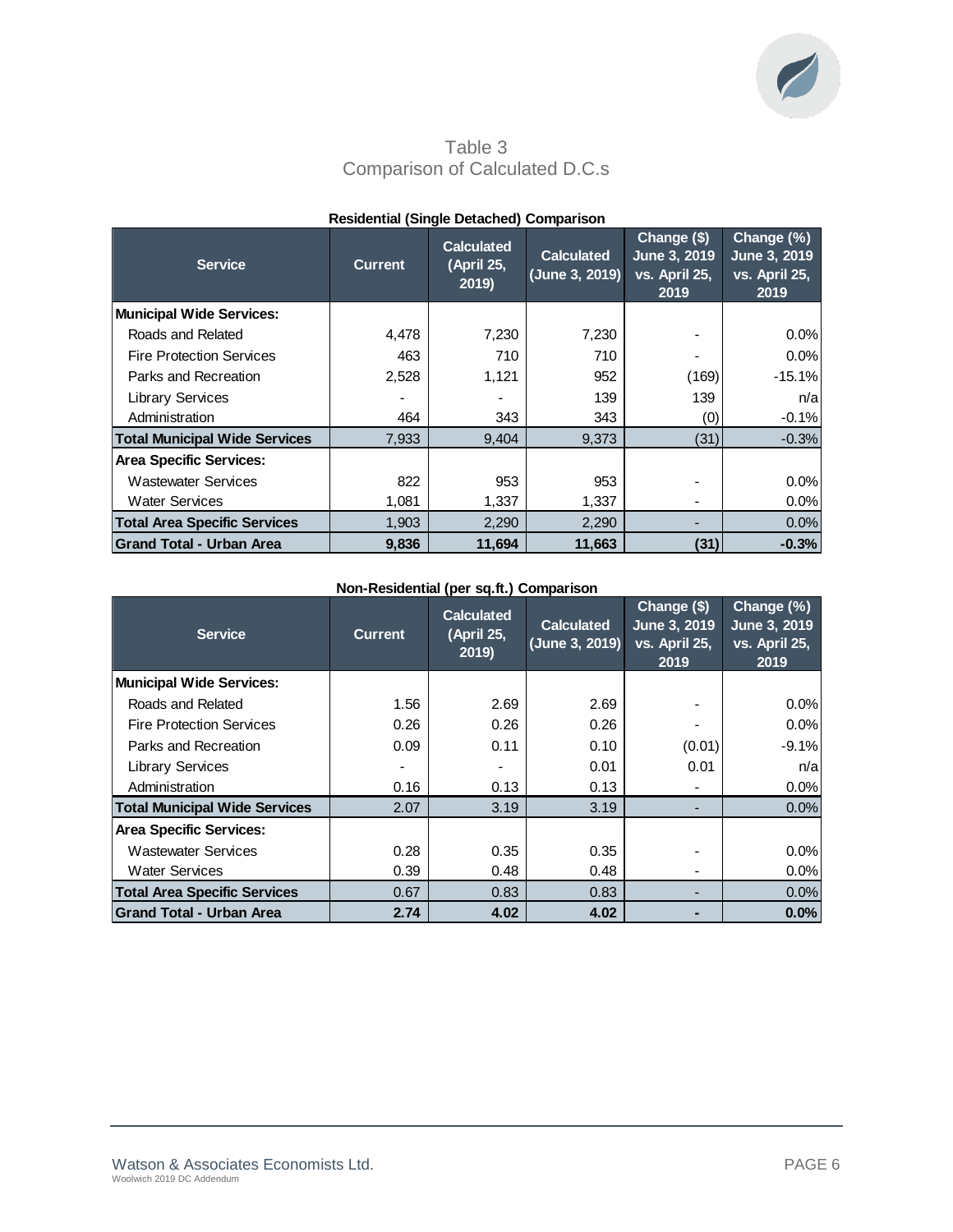

# 2. Changes to the D.C.B.S.

Based on the foregoing, the following revisions are made to the pages within the April 25, 2019 D.C.B.S. Accordingly, the revised pages are appended to this report:

- Table of Contents Reissued to reflect page numbering changes;
- Page 1-3 Revised to reflect this addendum;
- Pages 5-2 to 5-15 Reissued to reflect changes described in Section 1.2.1 and 1.2.2, and page numbering;
- Chapter 6 Updated to reflect changes in the calculated charges for Parks and Recreation Services, and Library Services;
- Page 7-6 Reissued to reflect the issuance of this addendum;
- Pages 8-3 and 8-4 Updated reflective of impacts of changes in Sections 1.2.1, 1.2.2, and 1.2.3;
- Page C-4 to C-8 Reissued to reflect to the changes to D.C. cash flow calculations for Parks and Recreation and Library services, and page numbering;
- Page D-3 Updated to reflect the changes to Parks and Recreation Services described in section 1.2.1 and Library Services described in section 1.2.2; and
- Appendix F Revised draft D.C. By-Law.

# 3. Process for Adoption of the D.C. By-law

The revisions provided herein form the basis for the D.C. By-Law and will be incorporated into the D.C.B.S. to be provided to Council and the general public prior to Council's consideration and adoption of the proposed D.C. By-Law on June 25, 2019.

If Council is satisfied with the above noted changes to the D.C.B.S. and D.C. By-Law, then prior to By-Law passage Council must:

- Approve the Development Charges Background Study, as amended;
- Determine that no further public meetings are required on the matter; and
- Adopt the new Development Charges By-Law.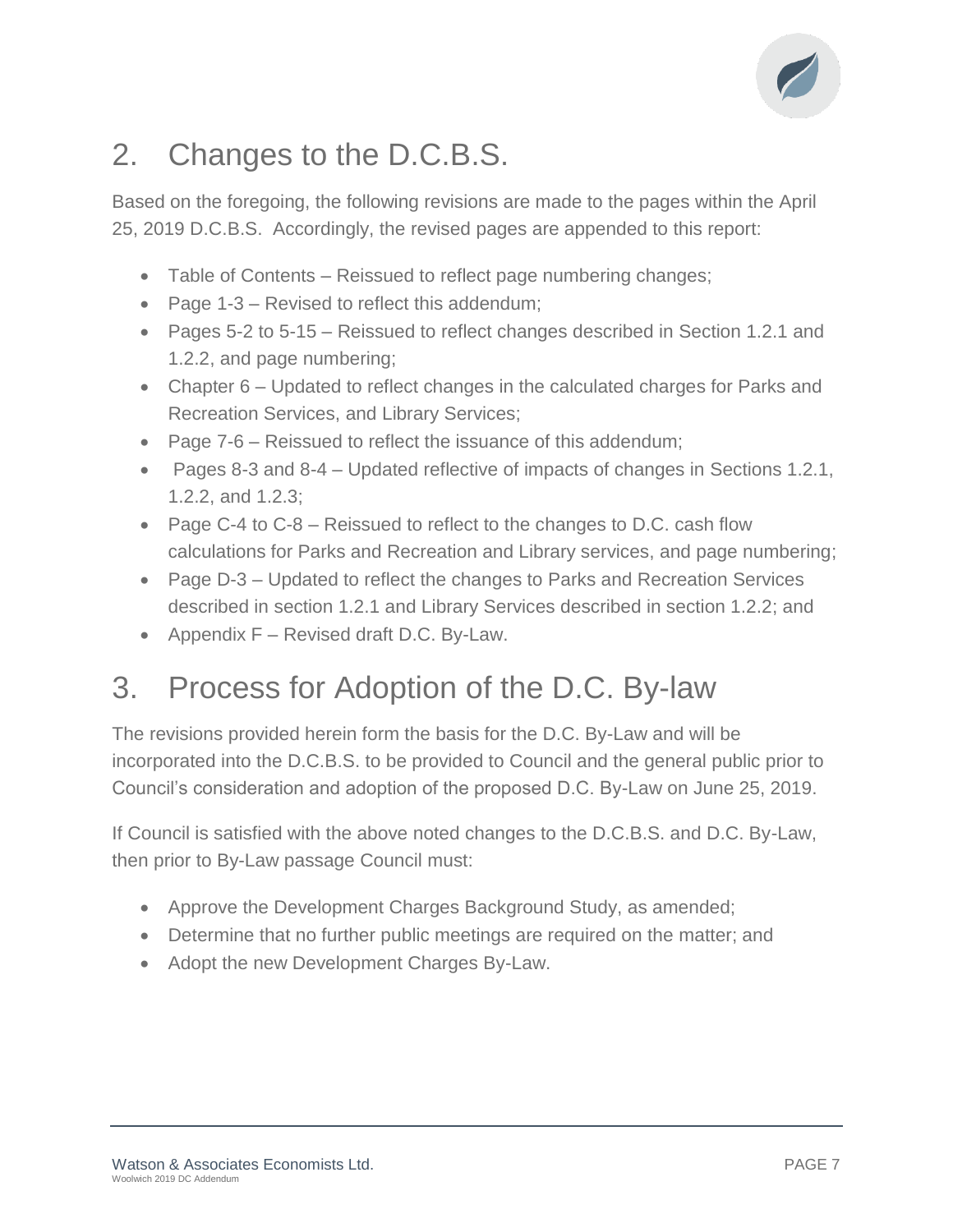

# Appendix A Amended Pages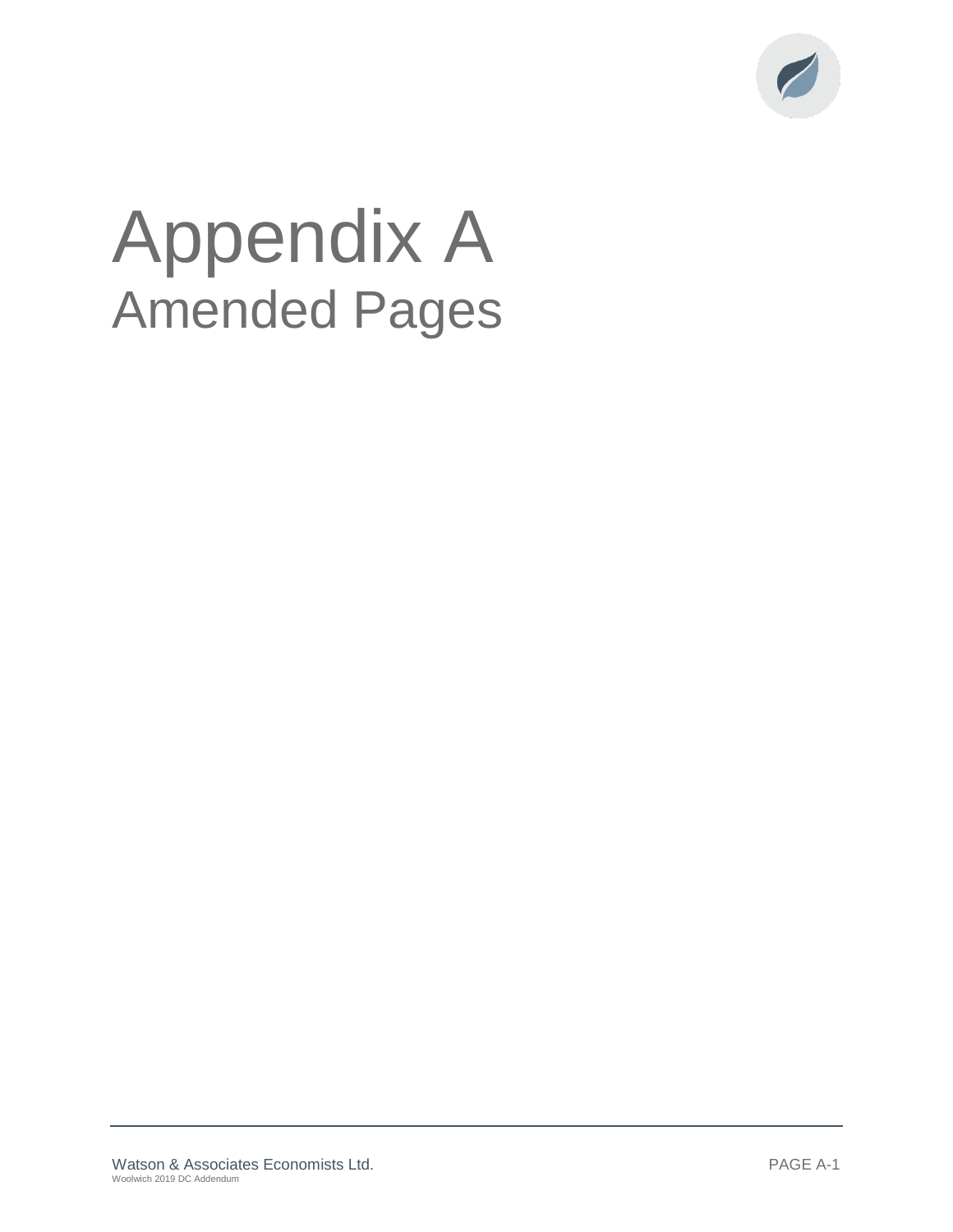|                                                                          |                                       |                          |                  |                             | <b>Contract Contract</b>          |                         |                         |                      |          |               |                                                                                                                                                                                                                                      |                             |                                     |                             |                                                   |                     |               |                                                                                                                                                                                                                                      |                      |                  |                                                                                                                             |            |                                       |                                                                                                                                                                                                                                      |          |               |                  |  |
|--------------------------------------------------------------------------|---------------------------------------|--------------------------|------------------|-----------------------------|-----------------------------------|-------------------------|-------------------------|----------------------|----------|---------------|--------------------------------------------------------------------------------------------------------------------------------------------------------------------------------------------------------------------------------------|-----------------------------|-------------------------------------|-----------------------------|---------------------------------------------------|---------------------|---------------|--------------------------------------------------------------------------------------------------------------------------------------------------------------------------------------------------------------------------------------|----------------------|------------------|-----------------------------------------------------------------------------------------------------------------------------|------------|---------------------------------------|--------------------------------------------------------------------------------------------------------------------------------------------------------------------------------------------------------------------------------------|----------|---------------|------------------|--|
|                                                                          |                                       |                          |                  |                             |                                   |                         |                         |                      |          |               |                                                                                                                                                                                                                                      |                             |                                     |                             |                                                   |                     |               |                                                                                                                                                                                                                                      |                      |                  |                                                                                                                             |            |                                       |                                                                                                                                                                                                                                      |          |               |                  |  |
|                                                                          |                                       |                          | $\bullet\bullet$ |                             |                                   |                         |                         | $\sim$ $\sim$ $\sim$ |          |               | $\bullet$                                                                                                                                                                                                                            | $\sim$ $\sim$               |                                     |                             |                                                   |                     |               |                                                                                                                                                                                                                                      |                      |                  |                                                                                                                             |            |                                       |                                                                                                                                                                                                                                      |          |               |                  |  |
| $\bullet$ $\bullet$                                                      | $\sqrt{2}$                            |                          | $\bullet$        | $\sim$ $\sim$ $\sim$ $\sim$ | $\sim$ $\sim$                     |                         | $\bigcirc$<br>$\bullet$ | $\sim$ $\sim$        |          |               | $\sim$ $\sim$                                                                                                                                                                                                                        |                             | $\bullet\bullet$                    |                             |                                                   |                     |               | <u>and the company of the company of the company of the company of the company of the company of the company of the company of the company of the company of the company of the company of the company of the company of the com</u> |                      |                  |                                                                                                                             | $\bigcirc$ | $\bigcirc$                            | $\bigcirc$<br>$\overline{\phantom{a}}$                                                                                                                                                                                               |          | $\bigcirc$    |                  |  |
| - 0                                                                      |                                       |                          |                  |                             | $\bullet$                         |                         |                         | $\sim$ $\sim$        |          |               | $\bullet$                                                                                                                                                                                                                            |                             |                                     | $\sim$ $\sim$ $\sim$ $\sim$ |                                                   | $\bullet$ $\bullet$ |               |                                                                                                                                                                                                                                      |                      | $\sim$ $\sim$    | $\overline{\phantom{a}}$                                                                                                    |            |                                       |                                                                                                                                                                                                                                      |          |               |                  |  |
|                                                                          | $\bullet$                             |                          |                  |                             |                                   |                         |                         | $\sim$ 0             | $\sim$ 0 |               |                                                                                                                                                                                                                                      | $\mathcal{L} = \mathcal{L}$ |                                     |                             |                                                   |                     | $\sim$ $\sim$ |                                                                                                                                                                                                                                      | $\sim$ $\sim$ $\sim$ |                  |                                                                                                                             |            | $\bullet$ and $\bullet$ and $\bullet$ |                                                                                                                                                                                                                                      |          |               | $\bullet$        |  |
| $\bullet$                                                                |                                       |                          | $\bullet$        |                             |                                   | $\bullet$<br>$\bigcirc$ |                         | <b>Service</b>       |          |               |                                                                                                                                                                                                                                      |                             |                                     |                             |                                                   |                     |               | $\sim$ $\sim$ $\sim$                                                                                                                                                                                                                 |                      |                  |                                                                                                                             |            | $\bullet\bullet$                      |                                                                                                                                                                                                                                      |          |               |                  |  |
|                                                                          | $\bullet$<br>$\overline{\phantom{a}}$ |                          | $\bullet$        | $\bullet$ $\bullet$         | $\bullet$                         |                         |                         |                      |          |               | <u>in the community of the community of the community of the community of the community of the community of the community of the community of the community of the community of the community of the community of the community </u> |                             |                                     |                             |                                                   |                     |               |                                                                                                                                                                                                                                      | $\sim$ $\sim$        |                  | <b><i>Committee Committee Committee Committee Committee Committee Committee Committee Committee Committee Committee</i></b> |            | $\sim$ $\sim$                         | $\sim$ $\sim$                                                                                                                                                                                                                        |          |               | $\bullet\bullet$ |  |
|                                                                          | $\bullet$                             |                          |                  |                             |                                   |                         |                         | $\sim$ $\sim$        |          |               | - 01                                                                                                                                                                                                                                 |                             |                                     |                             | $\bullet$ $\bullet$ $\bullet$ $\bullet$ $\bullet$ |                     |               | the contract of the contract of the contract of                                                                                                                                                                                      |                      |                  |                                                                                                                             |            |                                       | <u>and the second second second</u>                                                                                                                                                                                                  |          |               |                  |  |
|                                                                          | $\bullet\bullet$                      |                          |                  |                             | .                                 |                         |                         | <b>Second</b>        |          | $\sim$ $\sim$ | $\sim$ 0                                                                                                                                                                                                                             |                             | <u>and the second second second</u> |                             |                                                   |                     |               |                                                                                                                                                                                                                                      |                      |                  |                                                                                                                             |            |                                       |                                                                                                                                                                                                                                      |          |               |                  |  |
| $\sim$ $\sim$                                                            |                                       | $\overline{\phantom{a}}$ |                  |                             | .                                 |                         | .                       |                      |          | $\bullet$     |                                                                                                                                                                                                                                      |                             |                                     |                             |                                                   |                     |               |                                                                                                                                                                                                                                      |                      | $\bullet\bullet$ | <u>and the second second</u>                                                                                                |            |                                       | <u>in the community of the community of the community of the community of the community of the community of the community of the community of the community of the community of the community of the community of the community </u> |          | $\sim$ $\sim$ |                  |  |
|                                                                          | $\sim$ $\sim$                         | $\sim$ 000 $\sim$        | <b></b>          |                             |                                   |                         |                         |                      |          |               |                                                                                                                                                                                                                                      |                             |                                     |                             |                                                   |                     | $\sim$ $\sim$ |                                                                                                                                                                                                                                      |                      |                  | $\blacksquare$                                                                                                              |            | $\bullet\bullet\bullet$               |                                                                                                                                                                                                                                      | $\sim$ 0 |               |                  |  |
| <b>DO</b>                                                                | <u>and only the second</u>            |                          | .                |                             |                                   |                         |                         |                      |          |               |                                                                                                                                                                                                                                      |                             |                                     |                             |                                                   |                     |               |                                                                                                                                                                                                                                      |                      |                  |                                                                                                                             |            |                                       |                                                                                                                                                                                                                                      |          | .             |                  |  |
|                                                                          |                                       |                          |                  |                             |                                   |                         |                         |                      |          |               |                                                                                                                                                                                                                                      |                             |                                     |                             |                                                   |                     |               |                                                                                                                                                                                                                                      |                      |                  |                                                                                                                             |            |                                       |                                                                                                                                                                                                                                      |          | $\sim$ $\sim$ |                  |  |
| $\bullet\hspace{0.4mm}\bullet\hspace{0.4mm}\bullet\hspace{0.4mm}\bullet$ | <u>and a comp</u>                     | $\sim$ $\sim$            |                  |                             | .                                 |                         |                         |                      |          |               |                                                                                                                                                                                                                                      |                             |                                     |                             |                                                   |                     |               |                                                                                                                                                                                                                                      |                      |                  |                                                                                                                             |            |                                       |                                                                                                                                                                                                                                      |          |               |                  |  |
|                                                                          | .                                     |                          |                  |                             |                                   |                         |                         |                      |          |               |                                                                                                                                                                                                                                      |                             |                                     |                             |                                                   |                     |               |                                                                                                                                                                                                                                      |                      |                  |                                                                                                                             |            |                                       |                                                                                                                                                                                                                                      |          |               |                  |  |
| .                                                                        |                                       | .                        | .                |                             | <b>Contract Contract Contract</b> |                         |                         | .                    |          |               |                                                                                                                                                                                                                                      |                             |                                     |                             |                                                   |                     |               |                                                                                                                                                                                                                                      |                      |                  |                                                                                                                             |            |                                       |                                                                                                                                                                                                                                      |          |               |                  |  |
|                                                                          | .                                     |                          | .                |                             |                                   |                         |                         |                      |          |               |                                                                                                                                                                                                                                      |                             |                                     |                             |                                                   |                     |               |                                                                                                                                                                                                                                      |                      |                  |                                                                                                                             |            |                                       |                                                                                                                                                                                                                                      |          |               |                  |  |
|                                                                          |                                       |                          |                  |                             |                                   |                         |                         |                      |          |               |                                                                                                                                                                                                                                      |                             |                                     |                             |                                                   |                     |               |                                                                                                                                                                                                                                      |                      |                  |                                                                                                                             |            |                                       |                                                                                                                                                                                                                                      |          |               |                  |  |
|                                                                          |                                       |                          |                  |                             |                                   |                         |                         |                      |          |               |                                                                                                                                                                                                                                      |                             |                                     |                             |                                                   |                     |               |                                                                                                                                                                                                                                      |                      |                  |                                                                                                                             |            |                                       |                                                                                                                                                                                                                                      |          |               |                  |  |
|                                                                          | ,,,,,,,,,,,,                          |                          |                  |                             |                                   |                         |                         |                      |          |               |                                                                                                                                                                                                                                      |                             |                                     |                             |                                                   |                     |               |                                                                                                                                                                                                                                      |                      |                  |                                                                                                                             |            |                                       |                                                                                                                                                                                                                                      |          |               |                  |  |
|                                                                          |                                       |                          |                  |                             |                                   |                         |                         |                      |          |               |                                                                                                                                                                                                                                      |                             |                                     |                             |                                                   |                     |               |                                                                                                                                                                                                                                      |                      |                  |                                                                                                                             |            |                                       |                                                                                                                                                                                                                                      |          |               |                  |  |
|                                                                          |                                       |                          |                  |                             |                                   |                         |                         |                      |          |               |                                                                                                                                                                                                                                      |                             |                                     |                             |                                                   |                     |               |                                                                                                                                                                                                                                      |                      |                  |                                                                                                                             |            |                                       |                                                                                                                                                                                                                                      |          |               |                  |  |
|                                                                          |                                       |                          |                  |                             |                                   |                         |                         |                      |          |               |                                                                                                                                                                                                                                      |                             |                                     |                             |                                                   |                     |               |                                                                                                                                                                                                                                      |                      |                  |                                                                                                                             |            |                                       |                                                                                                                                                                                                                                      |          |               |                  |  |

Page

# Table of Contents

| 1.               | 1.1<br>1.2                                           |                                                                                                                                                                                          |
|------------------|------------------------------------------------------|------------------------------------------------------------------------------------------------------------------------------------------------------------------------------------------|
| 2.               | 2.1<br>2.2<br>2.3<br>2.4<br>2.5<br>2.6               |                                                                                                                                                                                          |
| 3.               | 3.1<br>3.2<br>3.3                                    | Anticipated Development in the Township of Woolwich 3-1<br>BRside felt oppmletion and thousand Density Changes and BRsidential Gross. Floor  2-2                                         |
| $\overline{4}$ . | 4.1<br>4.2<br>4.3<br>4.4<br>4.5<br>4.6<br>4.7<br>4.8 | Reduction Required by Level of Service Ceiling  4-10<br>4.8.1<br>Reduction for Uncommitted Excess Capacity  4-10<br>4.8.2<br>Reduction for Benefit to Existing Development 4-11<br>4.8.3 |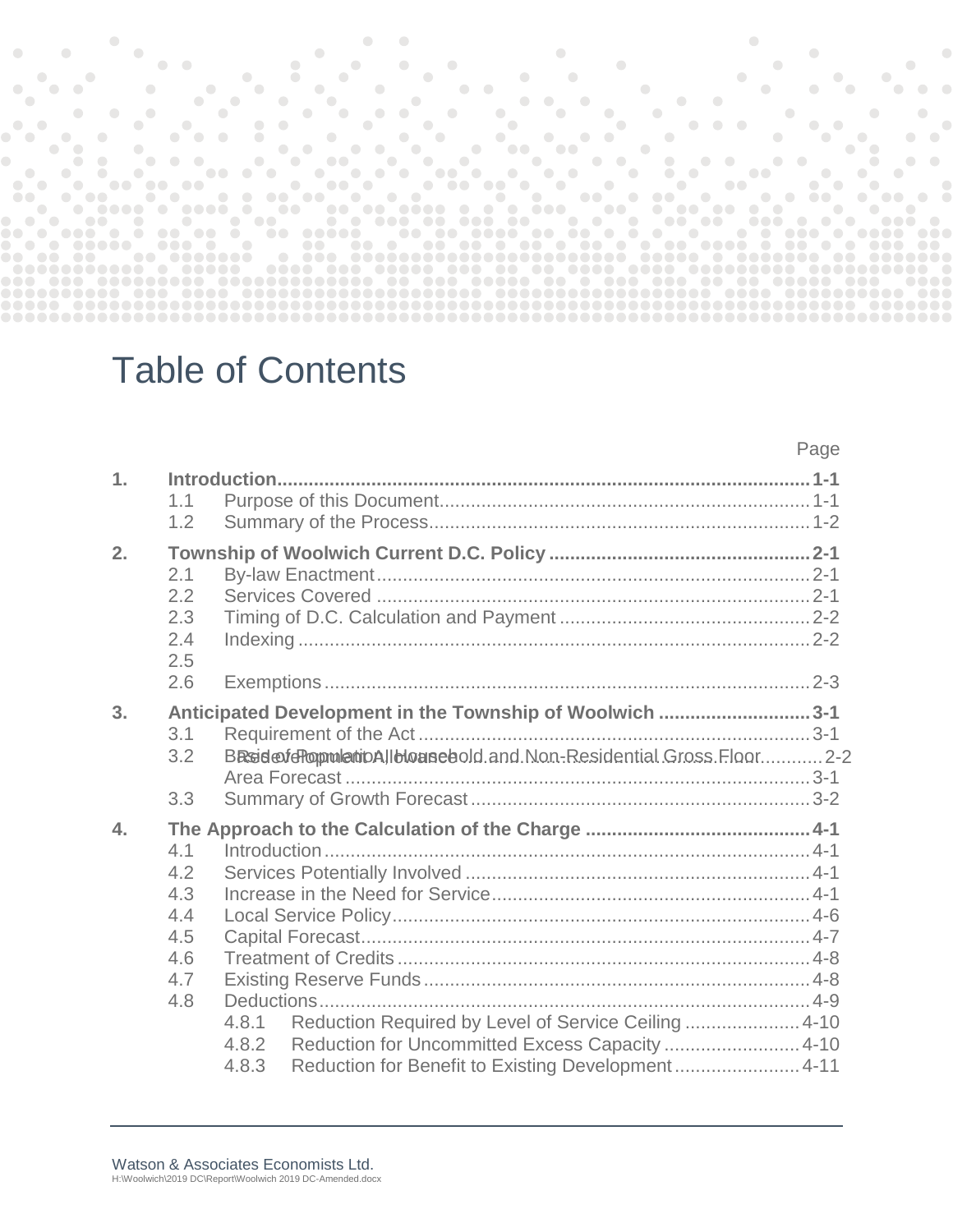# Table of Contents (Cont'd)



### Page

|    |      | 4.8.4          | Reduction for Anticipated Grants, Subsidies and Other            |  |
|----|------|----------------|------------------------------------------------------------------|--|
|    |      | 4.8.5          |                                                                  |  |
|    | 4.9  |                |                                                                  |  |
|    | 4.10 |                |                                                                  |  |
| 5. |      |                |                                                                  |  |
|    | 5.1  |                |                                                                  |  |
|    | 5.2  |                | Service Levels and 10-Year Capital Costs for D.C. Calculation5-1 |  |
|    |      | 5.2.1          |                                                                  |  |
|    |      | 5.2.2          |                                                                  |  |
|    |      |                |                                                                  |  |
|    | 5.3  |                | Service Levels and 12-Year Capital Costs for D.C. Calculation5-7 |  |
|    |      | 5.3.1          |                                                                  |  |
|    | 5.4  | 5.3.2          |                                                                  |  |
|    |      |                | Service Levels and Build-out Capital Costs for Municipal Service |  |
|    |      | 5.4.1          |                                                                  |  |
|    |      | 5.4.2          |                                                                  |  |
| 6. |      |                |                                                                  |  |
|    |      |                |                                                                  |  |
|    |      |                |                                                                  |  |
| 7. |      |                |                                                                  |  |
|    | 7.1  |                |                                                                  |  |
|    | 7.2  |                |                                                                  |  |
|    | 7.3  |                |                                                                  |  |
|    |      | 7.3.1          |                                                                  |  |
|    |      | 7.3.2          |                                                                  |  |
|    |      | 7.3.3          | Application to Redevelopment of Land (Demolition and             |  |
|    |      |                |                                                                  |  |
|    |      | 7.3.4          |                                                                  |  |
|    |      | 7.3.5<br>7.3.6 |                                                                  |  |
|    |      | 7.3.7          |                                                                  |  |
|    |      | 7.3.8          |                                                                  |  |
|    | 7.4  |                |                                                                  |  |
|    |      | 7.4.1          | Categories of Services for Reserve Fund and Credit               |  |
|    |      |                |                                                                  |  |
|    |      | 7.4.2          |                                                                  |  |
|    |      | 7.4.3          | Minimum Interest Rate Paid on Refunds and Charged for            |  |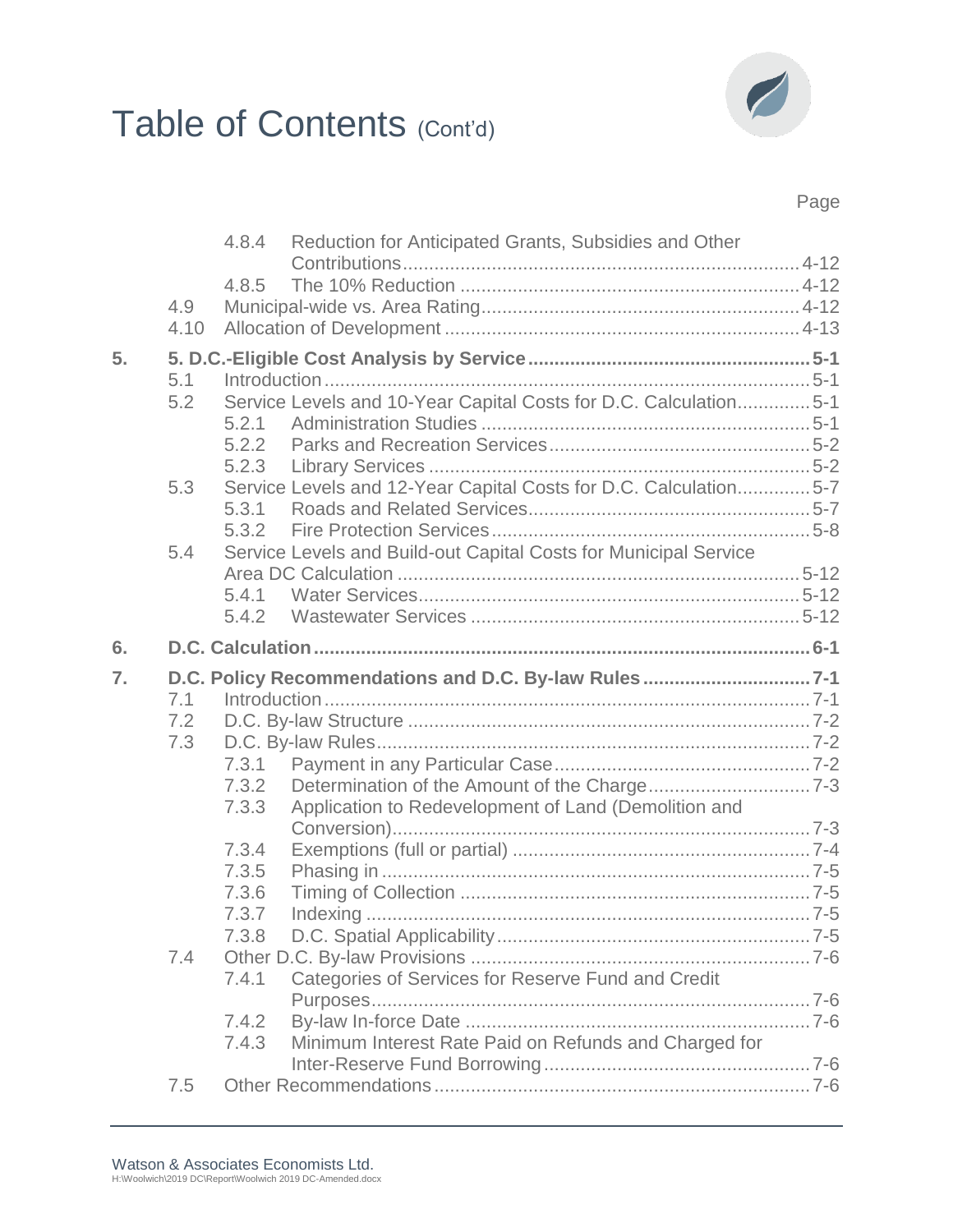# Table of Contents (Cont'd)



### Page

| 8. | 8.1               |                                                                                                           |  |
|----|-------------------|-----------------------------------------------------------------------------------------------------------|--|
| 9. | 9.1<br>9.2<br>9.3 | 9.1.1<br>9.1.2<br>9.1.3<br>9.3.1<br>9.3.2                                                                 |  |
|    |                   | 9.3.3<br>9.3.4<br>9.3.5<br>9.3.6<br>9.3.7<br>Severance and Subdivision Agreement Conditions  9-5<br>9.3.8 |  |
|    |                   | Appendix A Background Information on Residential and Non-Residential                                      |  |
|    |                   |                                                                                                           |  |
|    |                   |                                                                                                           |  |
|    |                   |                                                                                                           |  |
|    |                   |                                                                                                           |  |
|    |                   |                                                                                                           |  |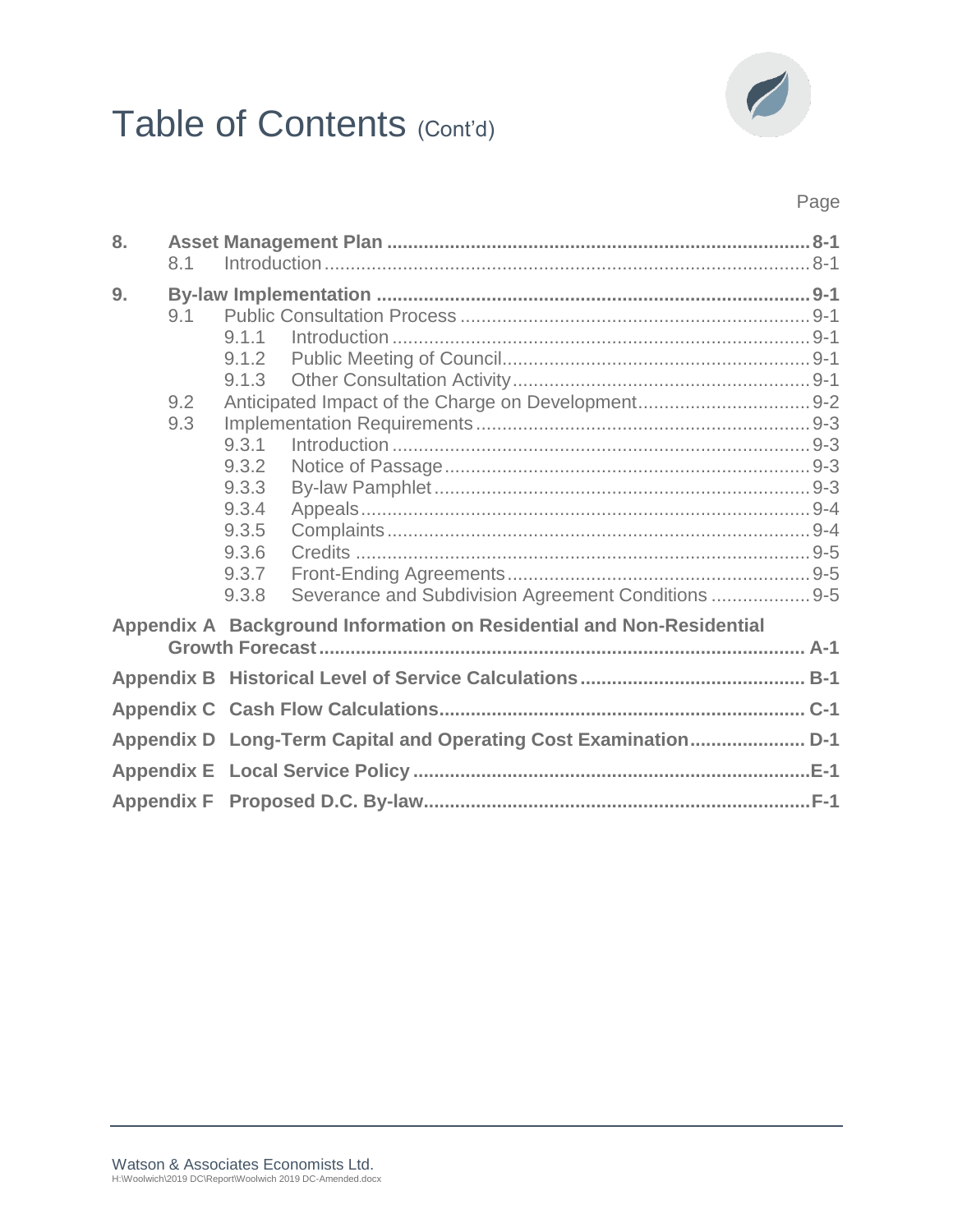

|                                    |  | Table 1-1 |  |
|------------------------------------|--|-----------|--|
| Schedule of Key D.C. Process Dates |  |           |  |

| <b>Process Steps</b>                                                                     | <b>Dates</b>                       |
|------------------------------------------------------------------------------------------|------------------------------------|
| 1. Project initiation meetings with staff from Waterloo Region<br>townships              | <b>January 17, 2019</b>            |
| 2. Data collection, Township Staff interviews, preparation of<br>D.C. calculations       | January - April<br>2019            |
| 3. Preparation of draft D.C. background study and review of<br>draft findings with staff | April, 2019                        |
| 4. D.C. background study and proposed D.C. by-law available<br>to public                 | April 25, 2019                     |
| 5. Statutory notice of Public Meeting advertisement placed in<br>newspaper(s)            | 20 days prior to<br>public meeting |
| 6. Council Information Session                                                           | May 7, 2019                        |
| 7. Amendment to the D.C. Background Study                                                | June 3, 2019                       |
| 8. Public Meeting of Council                                                             | June 4, 2019                       |
| 9. Council considers adoption of D.C. background study and<br>passage of by-law          | June 25, 2019                      |
| 10. Newspaper notice given of by-law passage                                             | By 20 days after<br>passage        |
| 11. Last day for by-law appeal                                                           | 40 days after<br>passage           |
| 12. Township makes available D.C. pamphlet                                               | by 60 days after in<br>force date  |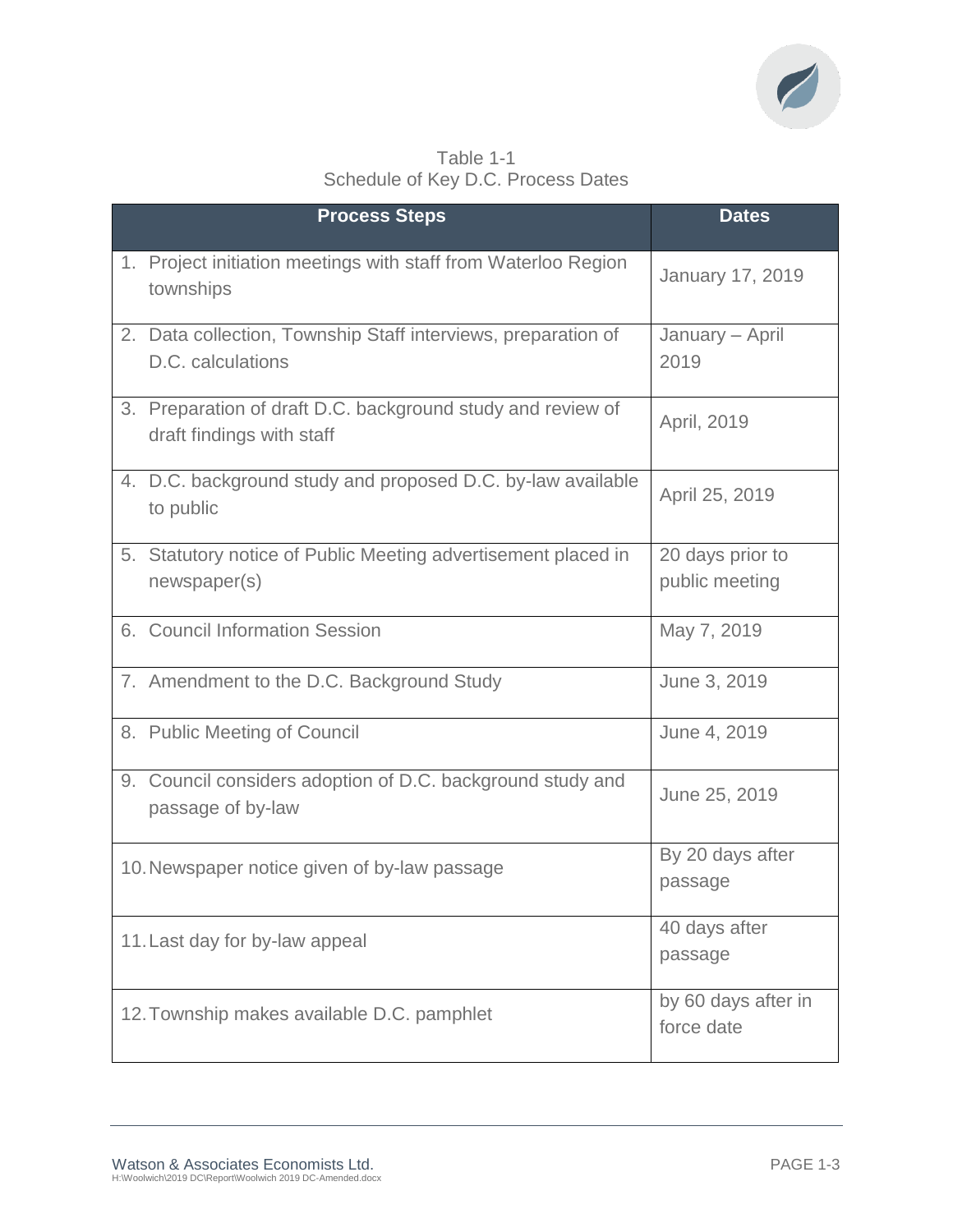

been deducted for the 10% statutory deduction applicable to administration services under the Act. As a result, the net growth-related capital costs included in the charge totals approximately \$902,826.

The net growth-related costs have been allocated 84% residential and 16% nonresidential based on the incremental growth in population to employment, for the 10 year forecast period.

### *5.2.2 Parks and Recreation Services*

The Township currently has 218 acres of developed parkland, 49 amenities, and 62 linear kilometres of trails within its jurisdiction. In addition, the Township provides 187,088 square feet of indoor recreation facility space. A fleet consisting of 19 equipment and machinery items, including ice resurfacers, trucks and tractors, is used to maintain these assets. The Township's level of service over the historic 10-year period averaged \$2,514 per capita, or a maximum DC-eligible amount of \$17.48 million when applied to the anticipated development over the forecast period.

The total gross capital costs for parks and recreation services over the 10-year forecast period is approximately \$4.28 million. These capital needs include additional parkland development, soccer fields, vehicles and equipment, an adjustment for unfunded projects, outstanding D.C. credits, and debenture payments with respect to the Woolwich Memorial Centre. A benefit to existing development deduction of \$1.64 million has been provided, the majority reflecting the non-growth portion of the Woolwich Memorial Centre debenture. The statutory 10% deduction applicable for parks and recreation services totals \$254,801, resulting in net growth-related capital costs for inclusion in the calculation of approximately \$2.61 million, including existing reserve fund deficits of \$223,000.

While Parks and Recreation Services usage is predominately residential-based, there is some use of the services by non-residential users. To acknowledge this use, the growth-related capital costs have been allocated 95% residential and 5% nonresidential.

### *5.2.3 Library Services*

While the Region of Waterloo is responsible for the provision of library services, the Township provides the library facility space. The Township currently provides 5,720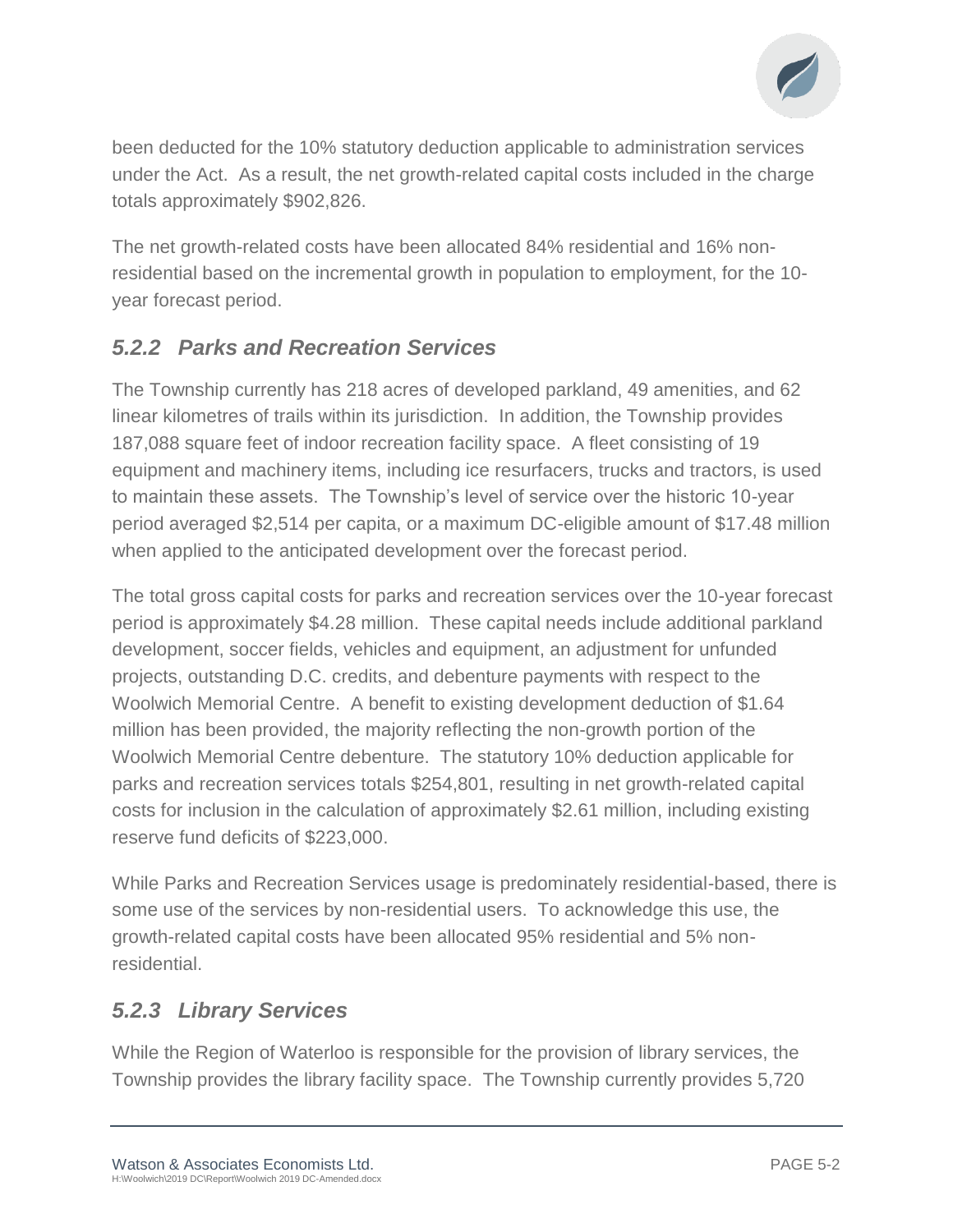

sq.ft. of library facility space. Based on this level of investment, the average level of service provided has been \$52 per capita. In total, the maximum D.C. eligible amount for library services over the 10-year forecast period is \$358,705 based on the established level of service.

The total gross capital costs for Library Services over the 10-year forecast period is approximately \$1.25 million for a 5,000 square foot library in Breslau. \$891,295 was deducted in recognition of the benefit accruing to development forecast to occur after 2028. The statutory 10% deduction applicable totals \$35,871, resulting in net growthrelated capital costs for inclusion in the calculation of approximately \$322,835.

While Library Services usage is predominately residential-based, there is some use of the services by non-residential users. To acknowledge this use, the growth-related capital costs have been allocated 95% residential and 5% non-residential.

The calculated D.C. for Library Services is \$40.86/capita or \$139 per single detached dwelling unit. The charge for non-residential development is \$0.01 per square foot of Gross Floor Area (G.F.A.).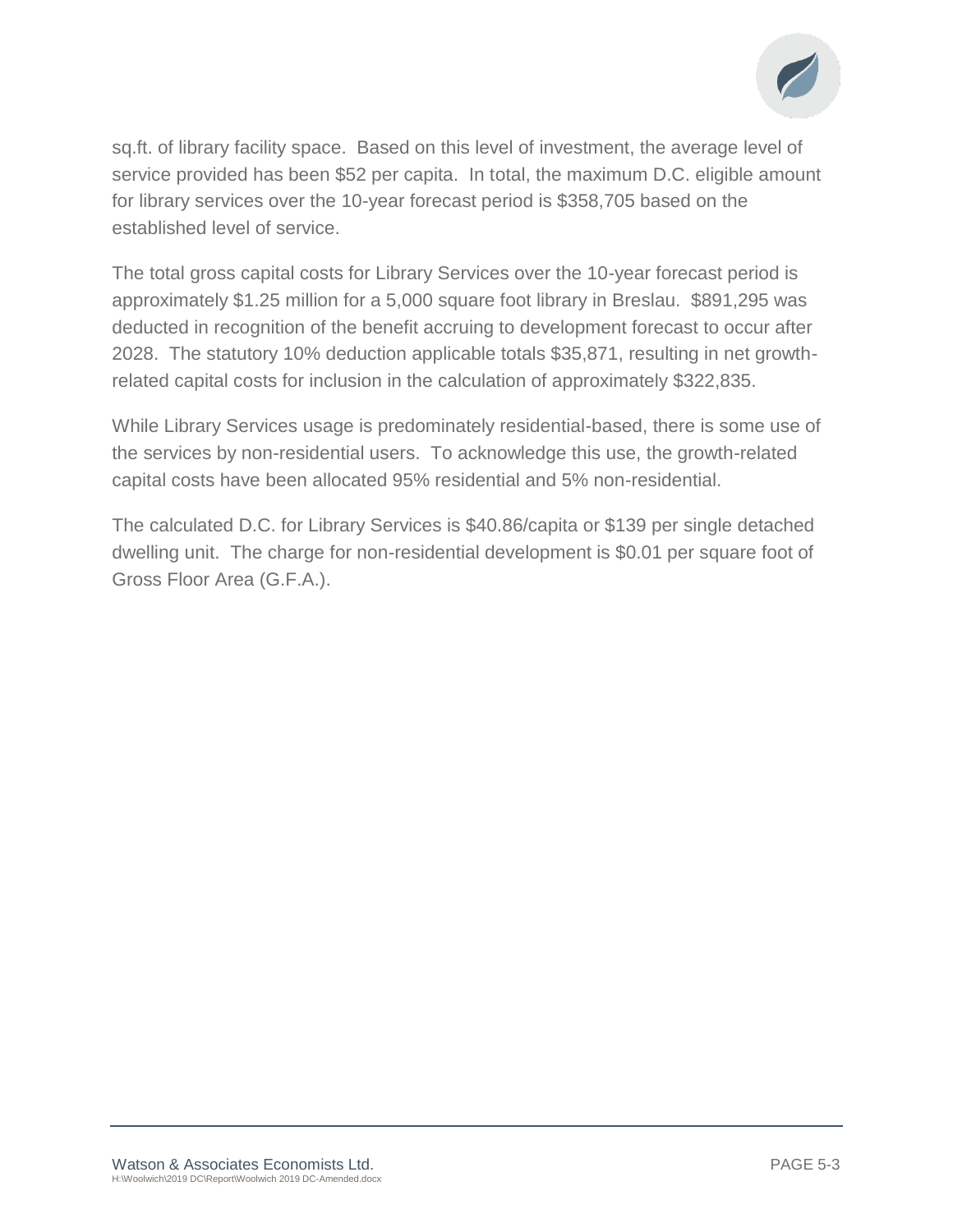

### **Infrastructure Costs Covered in the D.C. Calculation – Administration Studies**

|                |                                                                                 |                                          |                                                                    |                           |                            | Less:                                               |                                                                                                                  |                 | Less:                                                | Potential D.C. Recoverable Cost |                                    |                                                   |
|----------------|---------------------------------------------------------------------------------|------------------------------------------|--------------------------------------------------------------------|---------------------------|----------------------------|-----------------------------------------------------|------------------------------------------------------------------------------------------------------------------|-----------------|------------------------------------------------------|---------------------------------|------------------------------------|---------------------------------------------------|
| Prj.No         | Increased Service Needs Attributable to Anticipated<br>Development<br>2019-2028 | Timing<br>(year)                         | <b>Gross</b><br><b>Capital Cost</b><br><b>Estimate</b><br>(2019\$) | Post<br>Period<br>Benefit | <b>Net Capital</b><br>Cost | <b>Benefit to</b><br><b>Existing</b><br>Development | Grants,<br><b>Subsidies and</b><br>Other<br><b>Contributions</b><br>Attributable to<br><b>New</b><br>Development | <b>Subtotal</b> | Other (e.g.<br>10%<br><b>Statutory</b><br>Deduction) | <b>Total</b>                    | <b>Residential</b><br>Share<br>84% | Non-<br><b>Residential</b><br><b>Share</b><br>16% |
| $\mathbf{1}$   | DC Background Study                                                             | 2019                                     | 28,200                                                             | $\sim$                    | 28,200                     | $\sim$                                              |                                                                                                                  | 28,200          | 2,820                                                | 25,380                          | 21,319                             | 4,061                                             |
| $\overline{2}$ | DC Background Study                                                             | 2024                                     | 28,200                                                             | $\overline{\phantom{a}}$  | 28.200                     |                                                     |                                                                                                                  | 28,200          | 2.820                                                | 25,380                          | 21,319                             | 4,061                                             |
| 3              | Fire Master Plan Update                                                         | 2023                                     | 65,000                                                             | $\overline{\phantom{a}}$  | 65,000                     | 32.500                                              |                                                                                                                  | 32,500          | 3,250                                                | 29.250                          | 24,570                             | 4,680                                             |
| $\overline{4}$ | Public Works Facility Study                                                     | 2021                                     | 70,000                                                             |                           | 70,000                     | 35,000                                              |                                                                                                                  | 35,000          | 3,500                                                | 31,500                          | 26,460                             | 5,040                                             |
| 5              | Roads Needs Study Update (every 5 years)                                        | 2019, 2024,<br>2029                      | 150,000                                                            |                           | 150,000                    | 127,500                                             |                                                                                                                  | 22,500          | 2,250                                                | 20,250                          | 17,010                             | 3,240                                             |
| 6              | Bridge OSIM Inspections (every 2 years)                                         | 2019, 2021,<br>2023, 2025,<br>2027, 2029 | 330,000                                                            |                           | 330,000                    | 280,500                                             |                                                                                                                  | 49,500          | 4,950                                                | 44,550                          | 37,422                             | 7,128                                             |
| $\overline{7}$ | <b>Built Heritage Inventory</b>                                                 | 2021                                     | 80,300                                                             | $\overline{\phantom{a}}$  | 80,300                     | 40,150                                              |                                                                                                                  | 40,150          | 4,015                                                | 36,135                          | 30,353                             | 5,782                                             |
| 8              | Cultural Heritage Landscape Inventory                                           | 2021                                     | 80,300                                                             |                           | 80.300                     | 40,150                                              |                                                                                                                  | 40.150          | 4,015                                                | 36.135                          | 30,353                             | 5,782                                             |
| 9              | Growth Strategy Update                                                          | 2021-2022                                | 185,800                                                            | $\mathbf{r}$              | 185,800                    | 37,160                                              |                                                                                                                  | 148,640         | 14,864                                               | 133,776                         | 112,372                            | 21,404                                            |
| 10             | <b>Environmental Zoning</b>                                                     | 2020-2021                                | 74,500                                                             |                           | 74,500                     | 33,525                                              |                                                                                                                  | 40,975          | 4,098                                                | 36,878                          | 30,977                             | 5,900                                             |
| 11             | Mineral Aggregate Resource Study                                                | 2024                                     | 254,000                                                            | $\overline{\phantom{a}}$  | 254,000                    | 177,800                                             |                                                                                                                  | 76,200          | 7.620                                                | 68,580                          | 57,607                             | 10,973                                            |
| 12             | Urban Design Guidelines for Non-Residential Development                         | 2023                                     | 74,500                                                             | $\mathbf{r}$              | 74,500                     | 33,525                                              |                                                                                                                  | 40,975          | 4,098                                                | 36,878                          | 30,977                             | 5,900                                             |
| 13             | Zoning By-law Update                                                            | 2020-2021                                | 74,500                                                             | $\sim$                    | 74,500                     | 52,150                                              |                                                                                                                  | 22,350          | 2,235                                                | 20,115                          | 16,897                             | 3,218                                             |
| 14             | Official Plan Update                                                            | 2019-2020                                | 22,000                                                             |                           | 22,000                     | 15,400                                              |                                                                                                                  | 6,600           | 660                                                  | 5,940                           | 4,990                              | 950                                               |
| 15             | Parks & Recreation Strategy Study                                               | 2024                                     | 68,800                                                             | $\sim$                    | 68,800                     | 6,880                                               |                                                                                                                  | 61,920          | 6,192                                                | 55,728                          | 46,812                             | 8,916                                             |
| 16             | Parks, Recreation and Facilities Master Plan                                    | 2022                                     | 60,000                                                             | $\overline{\phantom{a}}$  | 60,000                     | 15,000                                              |                                                                                                                  | 45,000          | 4,500                                                | 40,500                          | 34,020                             | 6,480                                             |
| 17             | Parks, Recreation and Facilities Service Level Review                           | 2020                                     | 40,000                                                             | $\sim$                    | 40,000                     | 20,000                                              |                                                                                                                  | 20,000          | 2,000                                                | 18,000                          | 15,120                             | 2,880                                             |
| 18             | Water Network Study                                                             | 2021                                     | 172.000                                                            | $\blacksquare$            | 172.000                    | 129,000                                             |                                                                                                                  | 43.000          | 4,300                                                | 38.700                          | 32.508                             | 6,192                                             |
| 19             | Wastewater Network Study                                                        | 2021                                     | 172,000                                                            |                           | 172,000                    | 129,000                                             |                                                                                                                  | 43,000          | 4,300                                                | 38,700                          | 32,508                             | 6,192                                             |
| 20             | Elmira Water Model Study<br>(Capacity Improvements)                             | 2020                                     | 172.000                                                            |                           | 172,000                    | 43,000                                              |                                                                                                                  | 129,000         | 12,900                                               | 116.100                         | 97,524                             | 18,576                                            |
| 21             | Development Engineering Standards                                               | 2020                                     | 114,700                                                            | $\overline{\phantom{a}}$  | 114,700                    | 86,025                                              |                                                                                                                  | 28,675          | 2,868                                                | 25,808                          | 21,678                             | 4,129                                             |
| 22             | East Connector Road Extension EA (26 or 30m ROW)                                | 2020                                     | 390,000                                                            | $\sim$                    | 390,000                    | $\overline{\phantom{a}}$                            |                                                                                                                  | 390,000         | 39,000                                               | 351,000                         | 294,840                            | 56,160                                            |
|                |                                                                                 |                                          |                                                                    |                           |                            |                                                     |                                                                                                                  |                 |                                                      |                                 |                                    |                                                   |
|                | <b>Outstanding Credits - Empire</b>                                             |                                          | 8,309                                                              | $\overline{\phantom{a}}$  | 8,309                      | $\overline{\phantom{a}}$                            |                                                                                                                  | 8,309           | 831                                                  | 7,478                           | 6,281                              | 1,196                                             |
|                | Outstanding Credits - Thomasfield                                               |                                          | 21,832                                                             | $\sim$                    | 21,832                     | $\overline{\phantom{a}}$                            |                                                                                                                  | 21,832          | 2,183                                                | 19,649                          | 16,505                             | 3,144                                             |
|                |                                                                                 |                                          |                                                                    |                           |                            |                                                     |                                                                                                                  |                 |                                                      |                                 |                                    |                                                   |
|                | Reserve Fund Adjustment                                                         |                                          |                                                                    |                           |                            |                                                     |                                                                                                                  | (359, 583)      |                                                      | (359, 583)                      | (302, 049)                         | (57, 533)                                         |
|                |                                                                                 |                                          |                                                                    |                           |                            |                                                     |                                                                                                                  |                 |                                                      |                                 |                                    |                                                   |
|                | <b>Total</b>                                                                    |                                          | 2,736,941                                                          |                           | 2,736,941                  | 1,334,265                                           |                                                                                                                  | 1,043,093       | 140,268                                              | 902,826                         | 758,374                            | 144,452                                           |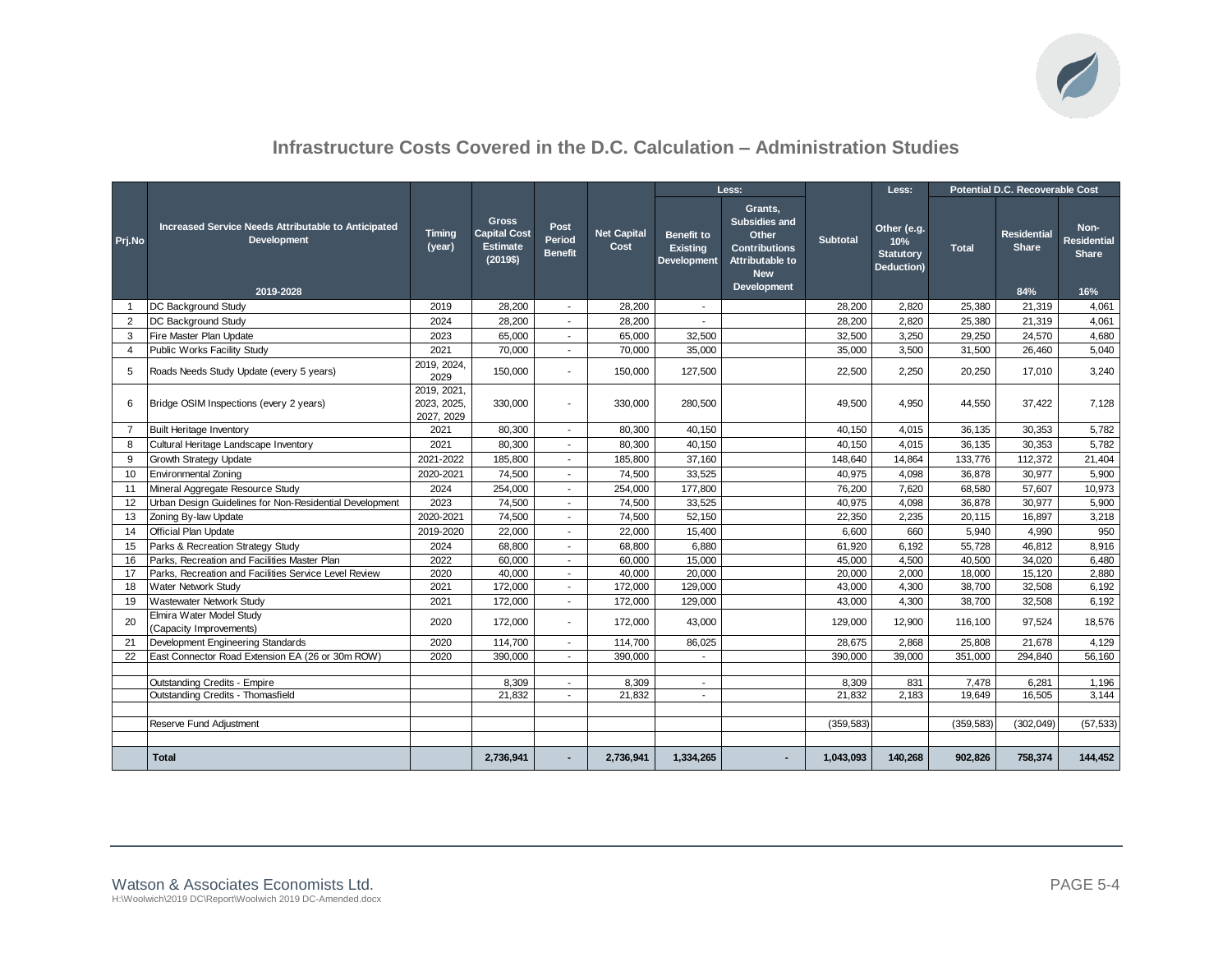

### **Infrastructure Costs Covered in the D.C. Calculation – Parks and Recreation Services**

|                |                                                                                                                        |                         |                                                                       |                                  |                            | Less:                                                      |                                                                                                                         |                   | Less:                                                |                  | Potential D.C. Recoverable Cost    |                                                  |
|----------------|------------------------------------------------------------------------------------------------------------------------|-------------------------|-----------------------------------------------------------------------|----------------------------------|----------------------------|------------------------------------------------------------|-------------------------------------------------------------------------------------------------------------------------|-------------------|------------------------------------------------------|------------------|------------------------------------|--------------------------------------------------|
| Prj.No         | Increased Service Needs Attributable to<br><b>Anticipated Development</b><br>2019-2028                                 | <b>Timing</b><br>(year) | <b>Gross</b><br><b>Capital</b><br>Cost<br><b>Estimate</b><br>(2019\$) | Post<br>Period<br><b>Benefit</b> | <b>Net Capital</b><br>Cost | <b>Benefit to</b><br><b>Existing</b><br><b>Development</b> | Grants,<br><b>Subsidies and</b><br>Other<br><b>Contributions</b><br>Attributable to<br><b>New</b><br><b>Development</b> | Subtotal          | Other (e.g.<br>10%<br><b>Statutory</b><br>Deduction) | <b>Total</b>     | <b>Residential</b><br>Share<br>95% | Non-<br><b>Residential</b><br><b>Share</b><br>5% |
|                | <b>Parkland Development</b>                                                                                            |                         |                                                                       |                                  |                            |                                                            |                                                                                                                         |                   |                                                      |                  |                                    |                                                  |
| -1             | Lunar Neighbourhood Park                                                                                               | 2020-2022               | 275,000                                                               | $\blacksquare$                   | 275,000                    | ×.                                                         |                                                                                                                         | 275,000           | 27,500                                               | 247,500          | 235,125                            | 12,375                                           |
| 2              | St Jacobs Valleyview Subdivision Park (P2)                                                                             | 2023                    | 400,000                                                               | ×.                               | 400,000                    | $\sim$                                                     |                                                                                                                         | 400.000           | 40,000                                               | 360,000          | 342,000                            | 18,000                                           |
| 3              | Lions Park Extra Lighting                                                                                              | 2023                    | 175,000                                                               | $\overline{a}$                   | 175,000                    | $\mathbf{r}$                                               |                                                                                                                         | 175,000           | 17,500                                               | 157,500          | 149,625                            | 7,875                                            |
| $\overline{4}$ | Maryhill Park (Sunset Park)                                                                                            | 2021                    | 75,000                                                                |                                  | 75,000                     | $\mathbf{r}$                                               |                                                                                                                         | 75,000            | 7,500                                                | 67,500           | 64,125                             | 3,375                                            |
| 5              | Lunar Subdivision - Soccer Field Development                                                                           | 2019                    | 15,000                                                                | $\sim$                           | 15,000                     | $\sim$                                                     |                                                                                                                         | 15,000            | 1,500                                                | 13,500           | 12,825                             | 675                                              |
| 6              | Playground Renewal/Trail Development                                                                                   | 2019-2023               | 125,000                                                               | $\blacksquare$                   | 125,000                    | 87,500                                                     |                                                                                                                         | 37,500            | 3,750                                                | 33,750           | 32,063                             | 1,688                                            |
| $\overline{7}$ | Maryhill Parking Lot Expansion                                                                                         | 2021                    | 225,000                                                               | $\blacksquare$                   | 225.000                    |                                                            |                                                                                                                         | 225.000           | 22.500                                               | 202,500          | 192,375                            | 10.125                                           |
| 8<br>9         | <b>Vehicles</b><br><b>Truck and Tractors</b><br>Mower                                                                  | 2021<br>2021            | 110.000<br>25.000                                                     | $\sim$                           | 110.000<br>25.000          | $\blacksquare$<br>$\sim$                                   |                                                                                                                         | 110,000<br>25.000 | 11,000<br>2.500                                      | 99,000<br>22,500 | 94,050<br>21.375                   | 4,950<br>1,125                                   |
| 10             | <b>Pedestrian Bridges</b><br>Pedestrian Bridge - Thomasfield Subdivision (not<br>incl. abutments)<br><b>Facilities</b> | 2019                    | 150,000                                                               | $\blacksquare$                   | 150,000                    | $\overline{\phantom{a}}$                                   |                                                                                                                         | 150,000           | 15,000                                               | 135,000          | 128,250                            | 6.750                                            |
| 11             | Woolwich Memorial Centre Debenture (principal)                                                                         | 2019-2028               | 1.385.160                                                             | $\sim$                           | 1.385.160                  | 969.612                                                    |                                                                                                                         | 415.548           | 41.555                                               | 373.993          | 355.294                            | 18,700                                           |
| 12             | Woolwich Memorial Centre Debenture (interest)                                                                          | 2019-2028               | 683,191                                                               | $\sim$                           | 683,191                    | 478,234                                                    |                                                                                                                         | 204,957           | 20,496                                               | 184,462          | 175,238                            | 9,223                                            |
|                |                                                                                                                        |                         |                                                                       |                                  |                            |                                                            |                                                                                                                         |                   |                                                      |                  |                                    |                                                  |
|                | <b>Outstanding Credits - Empire</b>                                                                                    |                         | 23.972                                                                |                                  | 23.972                     | $\sim$                                                     |                                                                                                                         | 23.972            |                                                      | 23.972           | 22.773                             | 1,199                                            |
|                | Outstanding Credits - Thomasfield                                                                                      |                         | 62,988                                                                | $\sim$                           | 62,988                     | $\blacksquare$                                             |                                                                                                                         | 62,988            |                                                      | 62,988           | 59,839                             | 3,149                                            |
|                |                                                                                                                        |                         |                                                                       |                                  |                            |                                                            |                                                                                                                         |                   |                                                      |                  |                                    |                                                  |
|                | Reserve Fund Adjustment                                                                                                |                         |                                                                       |                                  |                            |                                                            |                                                                                                                         | 233,288           |                                                      | 233,288          | 221,624                            | 11,664                                           |
|                |                                                                                                                        |                         |                                                                       |                                  |                            |                                                            |                                                                                                                         |                   |                                                      |                  |                                    |                                                  |
|                | <b>Total</b>                                                                                                           |                         | 3,730,312                                                             |                                  | 3,730,312                  | 1,535,346                                                  |                                                                                                                         | 2,428,254         | 210,801                                              | 2,217,453        | 2,106,581                          | 110,873                                          |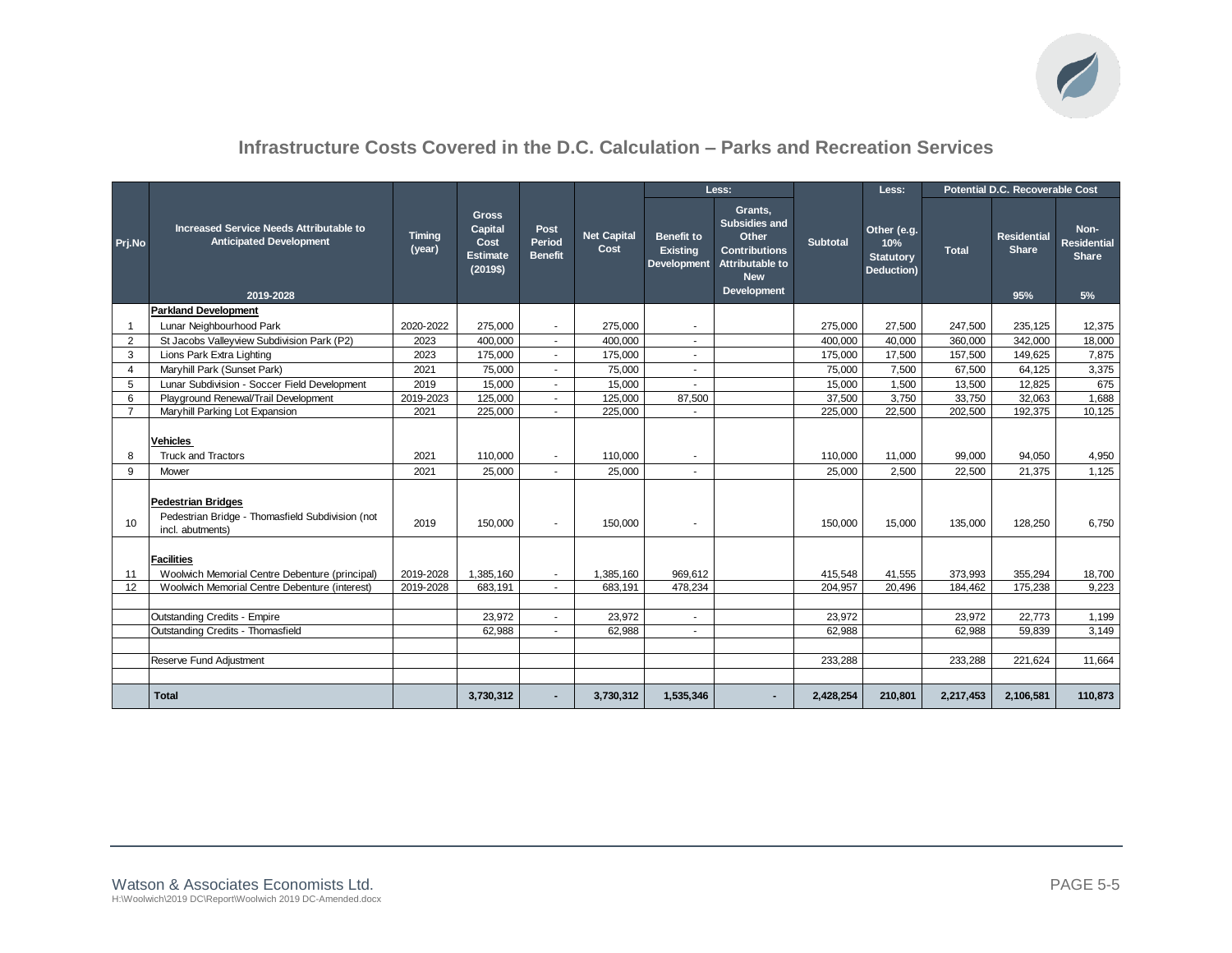

### **Infrastructure Costs Covered in the D.C. Calculation – Library Services**

|                |                                                                                           |                         |                                                             |                                  |                            |                            |                                      | Less:                                                                                                                 |                 | Less:                                                |              | Potential D.C. Recoverable Cost    |                                           |
|----------------|-------------------------------------------------------------------------------------------|-------------------------|-------------------------------------------------------------|----------------------------------|----------------------------|----------------------------|--------------------------------------|-----------------------------------------------------------------------------------------------------------------------|-----------------|------------------------------------------------------|--------------|------------------------------------|-------------------------------------------|
| Prj.No         | <b>Increased Service Needs</b><br>Attributable to Anticipated<br>Development<br>2019-2028 | <b>Timing</b><br>(year) | <b>Gross</b><br>Capital Cost<br><b>Estimate</b><br>(2019\$) | Post<br>Period<br><b>Benefit</b> | Other<br><b>Deductions</b> | <b>Net Capital</b><br>Cost | <b>Benefit to</b><br><b>Existing</b> | Grants,<br>Subsidies and<br>Other<br><b>Contributions</b><br>Development Attributable to<br><b>New</b><br>Development | <b>Subtotal</b> | Other (e.g.<br>10%<br><b>Statutory</b><br>Deduction) | <b>Total</b> | Residential<br><b>Share</b><br>95% | Non-<br><b>Residential</b><br>Share<br>5% |
| $\overline{1}$ | Breslau Library (5,000 sq.ft.)                                                            | 2023                    | 1,250,000                                                   | 891,295                          |                            | 358,705                    | $\sim$                               |                                                                                                                       | 358,705         | 35,871                                               | 322,835      | 306,693                            | 16,142                                    |
|                |                                                                                           |                         |                                                             |                                  |                            |                            |                                      |                                                                                                                       |                 |                                                      |              |                                    |                                           |
|                |                                                                                           |                         |                                                             |                                  |                            |                            |                                      |                                                                                                                       |                 |                                                      |              |                                    |                                           |
|                |                                                                                           |                         |                                                             |                                  |                            |                            |                                      |                                                                                                                       |                 |                                                      |              |                                    |                                           |
|                |                                                                                           |                         |                                                             |                                  |                            |                            |                                      |                                                                                                                       |                 |                                                      |              |                                    |                                           |
|                |                                                                                           |                         |                                                             |                                  |                            |                            |                                      |                                                                                                                       |                 |                                                      |              |                                    |                                           |
|                |                                                                                           |                         |                                                             |                                  |                            |                            |                                      |                                                                                                                       |                 |                                                      |              |                                    |                                           |
|                |                                                                                           |                         |                                                             |                                  |                            |                            |                                      |                                                                                                                       |                 |                                                      |              |                                    |                                           |
|                |                                                                                           |                         |                                                             |                                  |                            |                            |                                      |                                                                                                                       |                 |                                                      |              |                                    |                                           |
|                |                                                                                           |                         |                                                             |                                  |                            |                            |                                      |                                                                                                                       |                 |                                                      |              |                                    |                                           |
|                |                                                                                           |                         |                                                             |                                  |                            |                            |                                      |                                                                                                                       |                 |                                                      |              |                                    |                                           |
|                |                                                                                           |                         |                                                             |                                  |                            |                            |                                      |                                                                                                                       |                 |                                                      |              |                                    |                                           |
|                |                                                                                           |                         |                                                             |                                  |                            |                            |                                      |                                                                                                                       |                 |                                                      |              |                                    |                                           |
|                |                                                                                           |                         |                                                             |                                  |                            |                            |                                      |                                                                                                                       |                 |                                                      |              |                                    |                                           |
|                |                                                                                           |                         |                                                             |                                  |                            |                            |                                      |                                                                                                                       |                 |                                                      |              |                                    |                                           |
|                |                                                                                           |                         |                                                             |                                  |                            |                            |                                      |                                                                                                                       |                 |                                                      |              |                                    |                                           |
|                | <b>Total</b>                                                                              |                         | 1,250,000                                                   | 891,295                          | $\blacksquare$             | 358,705                    | $\blacksquare$                       | $\sim$                                                                                                                | 358,705         | 35,871                                               | 322,835      | 306,693                            | 16,142                                    |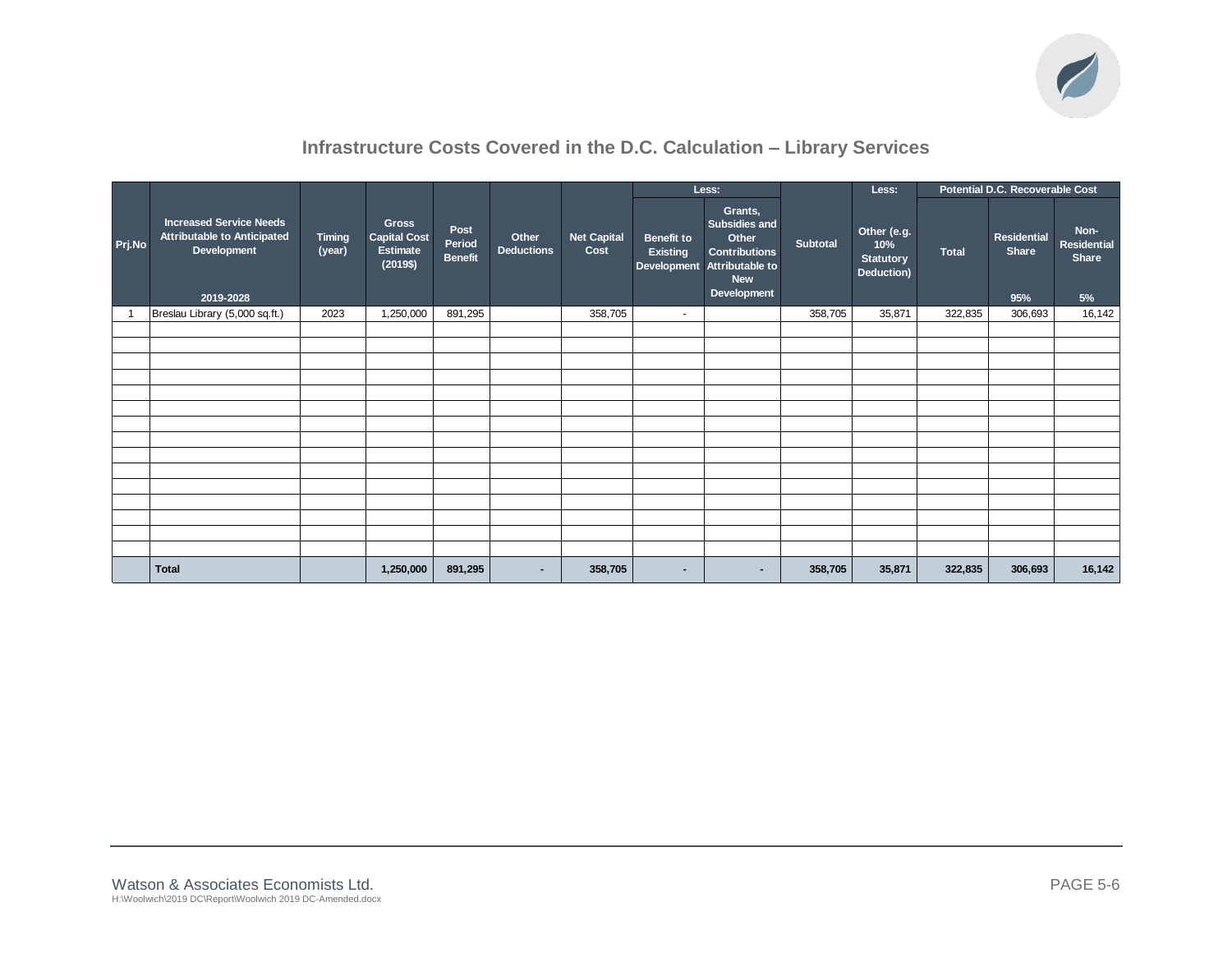

## **5.3 Service Levels and 12-Year Capital Costs for D.C. Calculation**

This section evaluates the development-related capital requirements for Roads and Related Services over a 12-year planning period (i.e. 2019-2031). The service component is evaluated on two format sheets: the average historical 10-year level of service calculation (see Appendix B), which "caps" the D.C. amounts; and, the infrastructure cost calculation, which determines the potential D.C. recoverable cost.

### *5.3.1 Roads and Related Services*

The Township has a current inventory of 60 lane kilometres of roads, excluding internal local roads. This historic level of infrastructure investment equates to a \$3,754 per capita level of service. When applied to the forecast growth to 2031, a maximum DCeligible cost of \$34.1 million could be expected to meet the future increase in needs for service.

In addition to roadways, the Township's public works department utilizes 29,800 square feet of facility space and operates 44 pieces of equipment and machinery, including vehicles. In this regard, a historical average level of service of \$359 per capita has been provided, resulting in D.C.-eligible cap room of approximately \$3.3 million.

Review of the Township's roads and related needs for the 12-year forecast period identified \$53.7 million in gross capital costs. These capital needs include road reconstruction, road resurfacing, sidewalks, expansion of facility space and additional machinery and equipment (including vehicles), and outstanding D.C. credits. Recognizing the benefit to existing development, \$24.6 million has been deducted. A further deduction of \$3.5 million, has been taken for anticipated grants, subsidies and other contributions toward these capital costs. After applying the existing reserve fund balance of \$1.4 million, \$24.2 million in capital needs have been included in the D.C. calculation, including the outstanding D.C. credits.

The net growth-related costs for roads and related services have been allocated between residential and non-residential development on the basis of incremental population to employment growth over the 12-year forecast period, resulting in 85% allocated to residential and 15% to non-residential (rounded).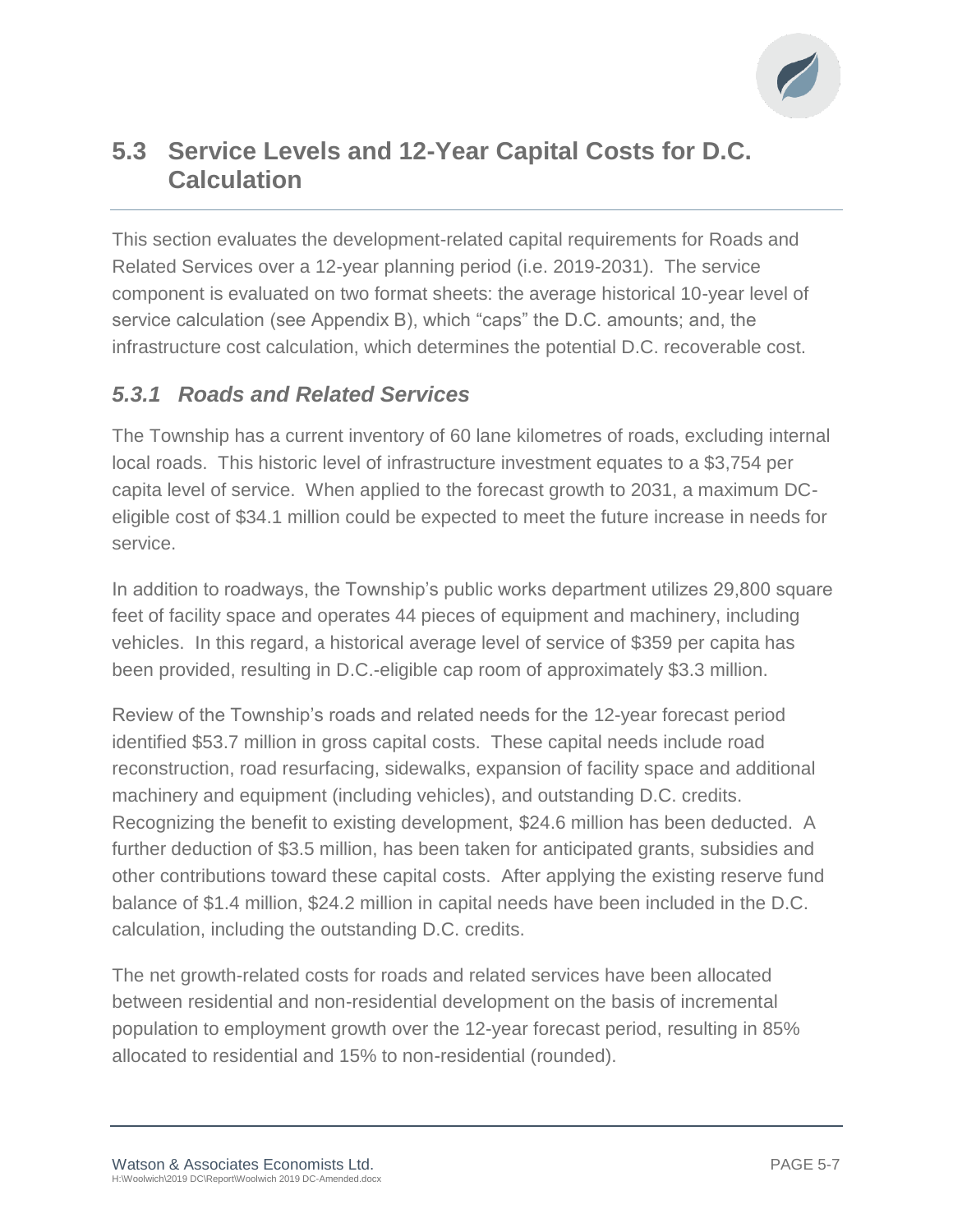

### *5.3.2 Fire Protection Services*

The Township currently provides fire protection services from 6 fire halls and one substation totaling 34,077 sq.ft. of facility space. Services are provided by 22 fully equipped vehicles and 161 equipped firefighters including the fire chief and deputy fire chief.

This translates into an average service level of \$736 per capita. This historical level of investment in fire services provides for a D.C. eligible amount over the 12-year forecast period of \$6.7 million dollars.

The Township anticipates the need to provide additional fire facility space in Elmira and Maryhill. Furthermore, the Breslau and St. Jacob's stations will require additional vehicles and equipment. In total, the gross capital costs for fire services is \$3.6 million over the forecast period. Approximately, \$1.9 million has been deducted from these needs as a benefit to existing development. The net cost for inclusion in the D.C. calculation is \$2.4 million, which includes costs for unfunded projects reflected in the existing reserve deficit balance of \$677,958.

The allocation net growth-related costs for fire protection services between residential and non-residential development is 85% residential and 15% non-residential (rounded) based on land area growth over the forecast period to 2031.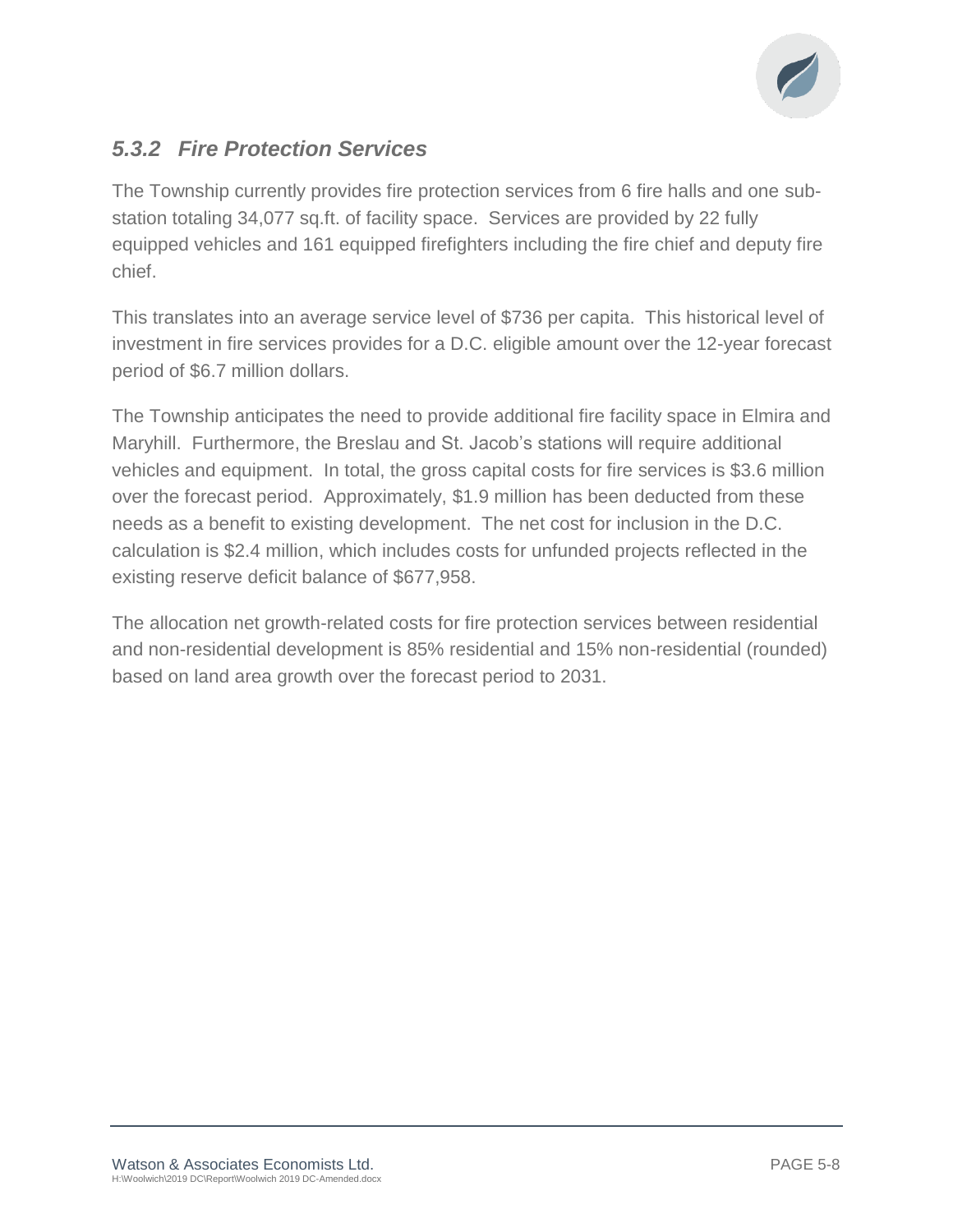

### **Infrastructure Costs Covered in the D.C. Calculation – Roads and Related Services**

|                |                                                                                                                             |                         |                                                                                     |                |           |                                                     | Less:                                                                                       | Potential D.C. Recoverable Cost |                                    |                                            |  |
|----------------|-----------------------------------------------------------------------------------------------------------------------------|-------------------------|-------------------------------------------------------------------------------------|----------------|-----------|-----------------------------------------------------|---------------------------------------------------------------------------------------------|---------------------------------|------------------------------------|--------------------------------------------|--|
| Prj .No        | Increased Service Needs Attributable to Anticipated Development                                                             | <b>Timina</b><br>(year) | <b>Gross</b><br>Capital Cost Post Period Net Capital<br><b>Estimate</b><br>(2019\$) | <b>Benefit</b> | Cost      | <b>Benefit to</b><br><b>Existing</b><br>Development | <b>Grants, Subsidies</b><br>and Other<br><b>Contributions</b><br><b>Attributable to New</b> | <b>Total</b>                    | <b>Residential</b><br><b>Share</b> | Non-<br><b>Residential</b><br><b>Share</b> |  |
|                | 2019-2031                                                                                                                   |                         |                                                                                     |                |           |                                                     | <b>Development</b>                                                                          |                                 | 85%                                | 15%                                        |  |
|                | <b>Road Reconstruction</b>                                                                                                  |                         |                                                                                     |                |           |                                                     |                                                                                             |                                 |                                    |                                            |  |
| $\mathbf{1}$   | Old Scout Place - St. Jacobs                                                                                                | 2019                    | 150,000                                                                             | $\sim$         | 150,000   | 69,600                                              |                                                                                             | 80,400                          | 68,340                             | 12,060                                     |  |
| 2              | Snyder Avenue North - Elmira (Church Street West to Riverside Drive)                                                        | 2019                    | 85,000                                                                              |                | 85,000    | 70,125                                              |                                                                                             | 14,875                          | 12,644                             | 2,231                                      |  |
| 3              | Bauman Street / College Street - Elmira (Duke Street to End)                                                                | 2021                    | 573,483                                                                             | $\sim$         | 573,483   | 430,112                                             |                                                                                             | 143,371                         | 121,865                            | 21,506                                     |  |
| $\overline{4}$ | Union Street - Elmira (Erb Street to Oriole Parkway East)                                                                   | 2021                    | 1,270,926                                                                           | $\sim$         | 1,270,926 | 953,194                                             |                                                                                             | 317,731                         | 270,072                            | 47,660                                     |  |
| 5              | William Street - Elmira (Snyder Avenue North to Arthur Street North)                                                        | 2019                    | 621,071                                                                             | $\sim$         | 621,071   | 456,487                                             |                                                                                             | 164,584                         | 139,896                            | 24,688                                     |  |
| 6              | Barnswallow Drive - Elmira (Church Street West to First Street West)                                                        | 2020                    | 3,500,303                                                                           | ÷.             | 3,500,303 | 1,225,106                                           |                                                                                             | 2,275,197                       | 1,933,917                          | 341,280                                    |  |
| $\overline{7}$ | Barnswallow Drive Extension/Lunor Drive (incld. land) - Elmira (Church<br>Street West to ~300m North of Church Street West) | 2019-2021               | 422,000                                                                             |                | 422,000   |                                                     |                                                                                             | 422,000                         | 358,700                            | 63,300                                     |  |
| 8              | Henry Street - St. Jacobs (King Street North to Three Bridges Road)                                                         | 2025-2031               | 1,067,200                                                                           | $\sim$         | 1,067,200 | 747,040                                             |                                                                                             | 320,160                         | 272,136                            | 48,024                                     |  |
| 9              | Three Bridges Road - South - St. Jacobs (Henry Street to Lobsinger<br>Line)                                                 | 2025-2031               | 1,146,700                                                                           | ÷.             | 1.146.700 | 802.690                                             |                                                                                             | 344.010                         | 292.409                            | 51,602                                     |  |
| 10             | Martin's Lane - Elmira (Arthur Street North to End)                                                                         | 2024                    | 246,818                                                                             | $\sim$         | 246,818   | 123,409                                             |                                                                                             | 123,409                         | 104,898                            | 18,511                                     |  |
| 11             | Floradale Road - Elmira (Church Street West to Listowel Road)                                                               | 2019                    | 1,556,511                                                                           | $\sim$         | 1,556,511 | 778,255                                             |                                                                                             | 778,255                         | 661,517                            | 116,738                                    |  |
| 12             | Whippoorwill Drive - Elmira (Barnswallow Drive to Arthur Street South)                                                      | 2025-2031               | 3,466,613                                                                           |                | 3,466,613 | 1,213,315                                           |                                                                                             | 2,253,299                       | 1,915,304                          | 337,995                                    |  |
| 13             | Menno Street - Breslau (450m East of Lonsdale Road to Shantz Station<br>Road)                                               | 2025-2031               | 1,150,000                                                                           | $\blacksquare$ | 1,150,000 | 230,000                                             |                                                                                             | 920,000                         | 782,000                            | 138,000                                    |  |
| 14             | <b>Capital Bridge Expenditures</b>                                                                                          | 2019-2031               | 8,150,000                                                                           | $\sim$         | 8,150,000 | 7,335,000                                           |                                                                                             | 815,000                         | 692,750                            | 122,250                                    |  |
| 15             | Snyder's Flats Rd. - Bloomingdale (Sawmill Rd. to 120m west of<br>Sawmill)                                                  | 2025-2031               | 482,346                                                                             | $\overline{a}$ | 482,346   | 24,117                                              | 48,235                                                                                      | 409,994                         | 348,495                            | 61,499                                     |  |
| 16             | Snyder's Flats Rd. - Bloomingdale (120m west of Sawmill to 395m west<br>of Sawmill)                                         | 2025-2031               | 1,105,377                                                                           |                | 1,105,377 |                                                     | 745,189                                                                                     | 360,189                         | 306,160                            | 54,028                                     |  |
| 17             | Dolman St. Extension (26-30m ROW, including land) - Breslau<br>(Woolwich St. S. to 140m east of Woolwich St. S.)            | 2025-2031               | 1,199,759                                                                           |                | 1,199,759 |                                                     | 599,880                                                                                     | 599,880                         | 509,898                            | 89,982                                     |  |
| 18             | Greenhouse Rd. (26m ROW) - Breslau (Victoria St. to Kramp Rd.)                                                              | 2024                    | 5,332,779                                                                           | $\sim$         | 5,332,779 | 533,278                                             |                                                                                             | 4,799,501                       | 4,079,576                          | 719,925                                    |  |
| 19             | Greenhouse Rd. (26m ROW) - Breslau (Kramp Rd. to Railway<br>Crossing)                                                       | 2024                    | 1,299,865                                                                           | ÷.             | 1,299,865 |                                                     |                                                                                             | 1,299,865                       | 1,104,885                          | 194,980                                    |  |
| 20             | Kramp Rd. - Breslau (Greenhouse Rd. to Road M (Wombolt Avenue))                                                             | 2026                    | 1,103,674                                                                           | $\sim$         | 1,103,674 | 110,367                                             |                                                                                             | 993,306                         | 844,310                            | 148,996                                    |  |
| 21             | Ottawa St. Extension (35m ROW) - Breslau (Shallow Creek to Andover<br>$Dr.$ )                                               | 2025-2027               | 1,030,096                                                                           |                | 1,030,096 |                                                     | 515,048                                                                                     | 515,048                         | 437,791                            | 77,257                                     |  |
| 22             | Ottawa St. Extension (35m ROW) - Breslau (Woolwich St. S. to<br>Fountain St.)                                               | 2020-2022               | 2,699,719                                                                           | ٠              | 2,699,719 |                                                     | 1,349,860                                                                                   | 1,349,860                       | 1,147,381                          | 202,479                                    |  |
| 23             | Woolwich St. N. - Breslau (Fountain St. to Terminus)                                                                        | 2022-2024               | 429,206                                                                             | $\sim$         | 429,206   | 171,683                                             | 103,010                                                                                     | 154,514                         | 131,337                            | 23,177                                     |  |
| 24             | Snyder's Flats Storm (Snyder's Flats Road to 50m North of McAllister<br>Drive)                                              | 2019                    | 478,122                                                                             |                | 478,122   | 33,230                                              | 180,730                                                                                     | 264,163                         | 224,538                            | 39,624                                     |  |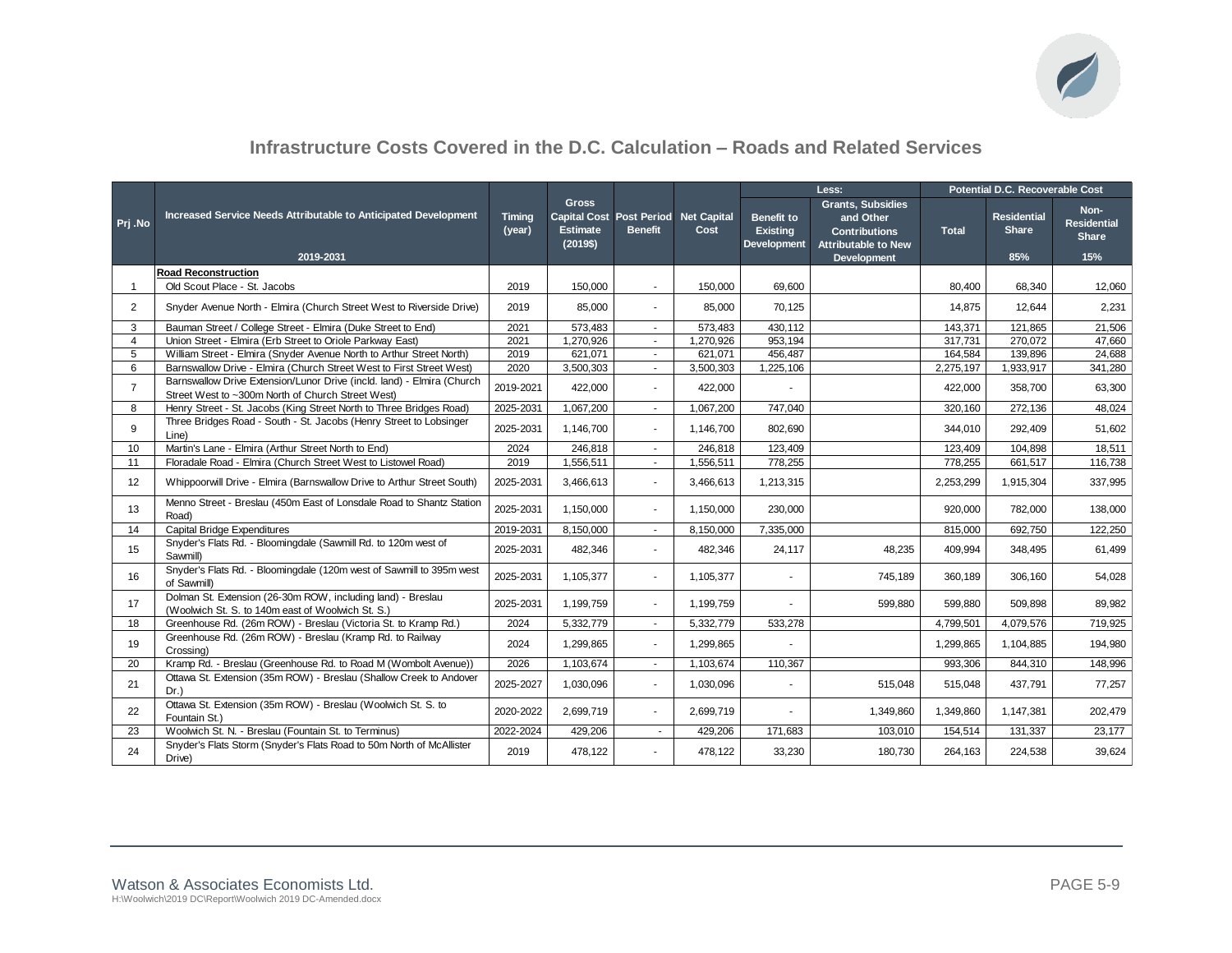

### **Infrastructure Costs Covered in the D.C. Calculation – Roads and Related Services (cont'd)**

|          |                                                                              |                        |                                                                              |                                            |                  | Less:                                                      |                                                                                                                   | Potential D.C. Recoverable Cost |                                           |                                            |  |
|----------|------------------------------------------------------------------------------|------------------------|------------------------------------------------------------------------------|--------------------------------------------|------------------|------------------------------------------------------------|-------------------------------------------------------------------------------------------------------------------|---------------------------------|-------------------------------------------|--------------------------------------------|--|
| Prj.No   | Increased Service Needs Attributable to Anticipated Development<br>2019-2031 | Timing<br>(year)       | <b>Gross</b><br>Capital Cost Post Period Net Capital<br>Estimate<br>(2019\$) | <b>Benefit</b>                             | Cost             | <b>Benefit to</b><br><b>Existing</b><br><b>Development</b> | <b>Grants, Subsidies</b><br>and Other<br><b>Contributions</b><br><b>Attributable to New</b><br><b>Development</b> | <b>Total</b>                    | <b>Residential</b><br><b>Share</b><br>85% | Non-<br><b>Residential</b><br>Share<br>15% |  |
|          | Road Resurfacing                                                             |                        |                                                                              |                                            |                  |                                                            |                                                                                                                   |                                 |                                           |                                            |  |
| 25       | Hunsburger Road - Conestogo                                                  | 2019                   | 520,600                                                                      |                                            | 520,600          | 416,480                                                    |                                                                                                                   | 104,120                         | 88,502                                    | 15,618                                     |  |
| 26       | South Field Drive - Elmira                                                   | 2025-2031              | 666,800                                                                      |                                            | 666,800          | 533,440                                                    |                                                                                                                   | 133,360                         | 113,356                                   | 20,004                                     |  |
| 27       | Farmers Market Road - St. Jacobs                                             | 2025-2031              | 461,700                                                                      |                                            | 461,700          | 369,360                                                    |                                                                                                                   | 92.340                          | 78,489                                    | 13,851                                     |  |
| 28       | Benjamin Road - Urban - St. Jacobs                                           | 2025-2031              | 238,400                                                                      |                                            | 238,400          | 190,720                                                    |                                                                                                                   | 47,680                          | 40,528                                    | 7,152                                      |  |
| 29       | First Street West - Elmira                                                   | 2025-2031              | 132,400                                                                      |                                            | 132,400          | 105,920                                                    |                                                                                                                   | 26,480                          | 22,508                                    | 3,972                                      |  |
| 30       | Greenhouse Road - Breslau                                                    | 2021-2031              | 275,200                                                                      |                                            | 275,200          | 242,176                                                    |                                                                                                                   | 33,024                          | 28,070                                    | 4,954                                      |  |
| 31       | Kramp Road - Breslau                                                         | 2022-2031              | 602,000                                                                      | $\sim$                                     | 602,000          | 529,760                                                    |                                                                                                                   | 72,240                          | 61,404                                    | 10,836                                     |  |
| 32       | Ruggles Rd (Hot Mix Resurfacing)                                             | 2019                   | 460,000                                                                      | $\sim$                                     | 460,000          | 397,584                                                    |                                                                                                                   | 62,416                          | 53,053                                    | 9,362                                      |  |
| 33       | Road Updgrades (gravel to surface treated)                                   | 2019-2031              | 2,925,000                                                                    |                                            | 2,925,000        | 2,340,000                                                  |                                                                                                                   | 585,000                         | 497,250                                   | 87,750                                     |  |
| 34<br>35 | <b>Sidewalks</b><br>Joseph Street - Breslau<br>Maryhill Road - Maryhill      | 2025-2031<br>2025-2031 | 45,900<br>68,800                                                             | $\blacksquare$<br>$\overline{\phantom{a}}$ | 45.900<br>68,800 | 13.770<br>27,520                                           |                                                                                                                   | 32.130<br>41,280                | 27.311<br>35,088                          | 4,820<br>6,192                             |  |
| 36       | Ruggles Road - Floradale                                                     | 2019                   | 20,600                                                                       | $\blacksquare$                             | 20,600           | 15,450                                                     |                                                                                                                   | 5,150                           | 4,378                                     | 773                                        |  |
| 37       | Sidewalk - Repairs/Expansion                                                 | 2019-2031              | 1,430,000                                                                    |                                            | 1,430,000        | 1,056,855                                                  |                                                                                                                   | 373,145                         | 317,174                                   | 55,972                                     |  |
| 38       | <b>Depots and Domes</b><br>Municipal Yard Expansion                          | 2022                   | 6,000,000                                                                    |                                            | 6,000,000        | 3,000,000                                                  |                                                                                                                   | 3,000,000                       | 2,550,000                                 | 450,000                                    |  |
| 45       | <b>Roads and Related Vehicles</b><br>Miscellaneous Equipment                 | 2025-2031              | 114,700                                                                      |                                            | 114,700          |                                                            |                                                                                                                   | 114,700                         | 97,495                                    | 17,205                                     |  |
| 46       | Pickup Truck                                                                 | 2025-2031              | 40,100                                                                       |                                            | 40,100           |                                                            |                                                                                                                   | 40,100                          | 34,085                                    | 6,015                                      |  |
| 47       | Tandem Truck / Snowplow                                                      | 2025-2031              | 275,200                                                                      |                                            | 275,200          |                                                            |                                                                                                                   | 275,200                         | 233,920                                   | 41,280                                     |  |
| 48       | 1 Tonne Dump Truck                                                           | 2025-2031              | 63,100                                                                       |                                            | 63,100           | 31,550                                                     |                                                                                                                   | 31,550                          | 26,818                                    | 4,733                                      |  |
|          |                                                                              |                        |                                                                              |                                            |                  |                                                            |                                                                                                                   |                                 |                                           |                                            |  |
|          | <b>Outstanding Credits - Empire</b>                                          |                        | 222,142                                                                      |                                            | 222,142          | ٠                                                          |                                                                                                                   | 222,142                         | 188,821                                   | 33,321                                     |  |
|          | Outstanding Credits - Thomasfield                                            |                        | 583,700                                                                      |                                            | 583,700          | ٠                                                          |                                                                                                                   | 583,700                         | 496,145                                   | 87,555                                     |  |
|          |                                                                              |                        |                                                                              |                                            |                  |                                                            |                                                                                                                   |                                 |                                           |                                            |  |
|          | Reserve Fund Adjustment                                                      |                        |                                                                              |                                            |                  |                                                            |                                                                                                                   | (1,376,082)                     | (1, 169, 670)                             | (206, 412)                                 |  |
|          |                                                                              |                        |                                                                              |                                            |                  |                                                            |                                                                                                                   |                                 |                                           |                                            |  |
|          | <b>Total</b>                                                                 |                        | 53,713,911                                                                   |                                            | 53,713,911       | 24,577,593                                                 | 3,541,950                                                                                                         | 24,218,286                      | 20,585,543                                | 3,632,743                                  |  |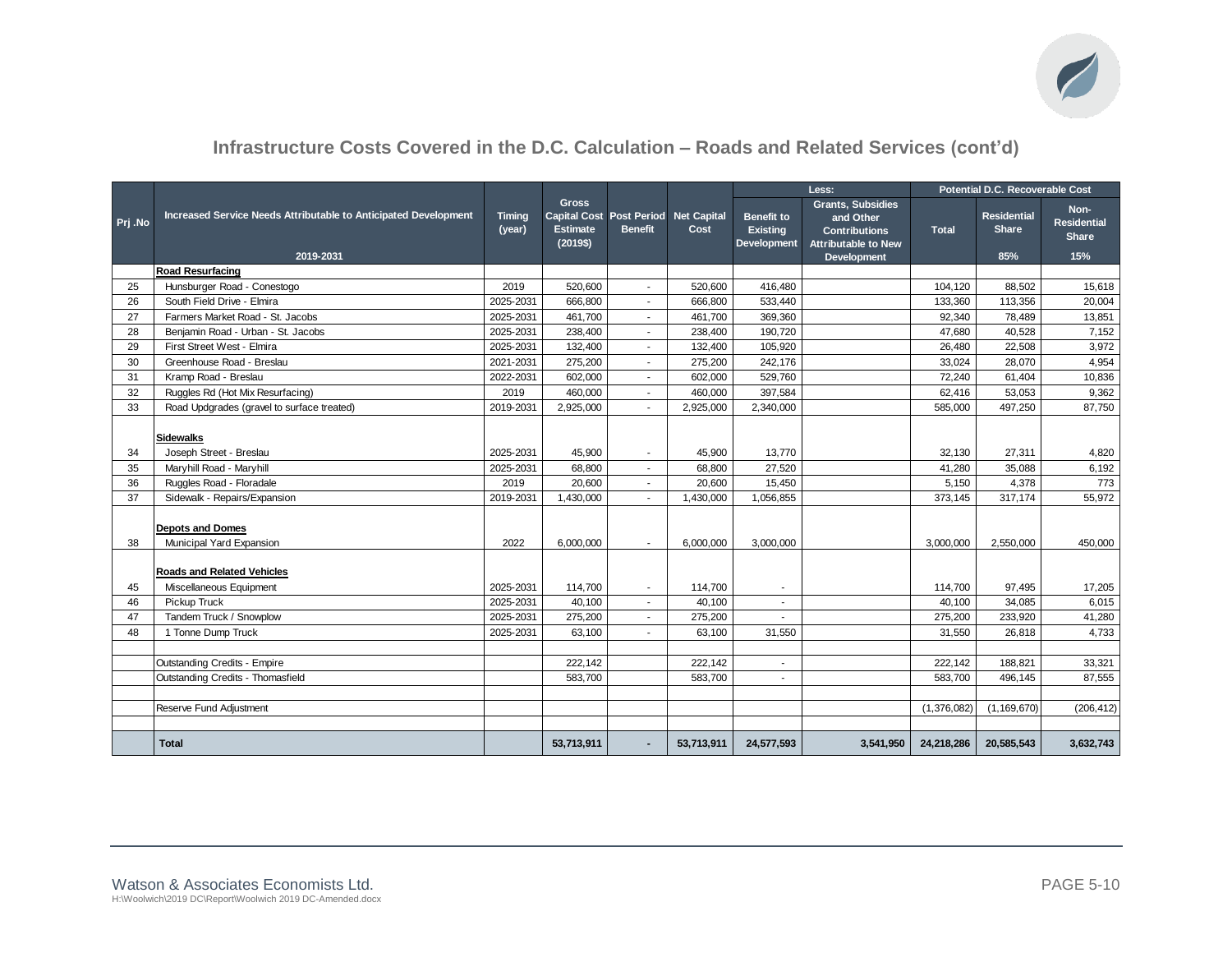

### **Infrastructure Costs Covered in the D.C. Calculation – Fire Services**

|                |                                                                                        |                         | <b>Gross</b>                                          |                          |                                 | Less:                                                      |                                                                                                                   | Potential D.C. Recoverable Cost |                                           |                                                   |
|----------------|----------------------------------------------------------------------------------------|-------------------------|-------------------------------------------------------|--------------------------|---------------------------------|------------------------------------------------------------|-------------------------------------------------------------------------------------------------------------------|---------------------------------|-------------------------------------------|---------------------------------------------------|
| Prj.No         | Increased Service Needs Attributable to<br><b>Anticipated Development</b><br>2019-2031 | <b>Timing</b><br>(year) | <b>Capital</b><br>Cost<br><b>Estimate</b><br>(2019\$) | <b>Benefit</b>           | Post Period Net Capital<br>Cost | <b>Benefit to</b><br><b>Existing</b><br><b>Development</b> | <b>Grants, Subsidies</b><br>and Other<br><b>Contributions</b><br><b>Attributable to New</b><br><b>Development</b> | <b>Total</b>                    | <b>Residential</b><br><b>Share</b><br>85% | Non-<br><b>Residential</b><br><b>Share</b><br>15% |
|                | <b>Fire Stations</b>                                                                   |                         |                                                       |                          |                                 |                                                            |                                                                                                                   |                                 |                                           |                                                   |
|                | Elmira Fire Station - Replace and Expand (7,300<br>sq.ft.)                             | 2023                    | 1,800,000                                             | $\overline{\phantom{a}}$ | 1,800,000                       | 1,280,959                                                  |                                                                                                                   | 519,041                         | 441,185                                   | 77,856                                            |
| 2              | Maryhill Fire Station Expansion - Replace and<br>Expand (3,884 sq.ft.)                 | 2021                    | 850,000                                               | $\overline{\phantom{a}}$ | 850,000                         | 587,384                                                    |                                                                                                                   | 262,616                         | 223,223                                   | 39,392                                            |
|                | <b>Fire Vehicles</b>                                                                   |                         |                                                       |                          |                                 |                                                            |                                                                                                                   |                                 |                                           |                                                   |
| 3              | <b>Breslau Rescue</b>                                                                  | 2024                    | 420,000                                               | $\overline{\phantom{a}}$ | 420,000                         |                                                            |                                                                                                                   | 420,000                         | 357,000                                   | 63,000                                            |
| $\overline{4}$ | <b>Breslau Aerial</b>                                                                  | 2019                    | 300,000                                               | $\overline{\phantom{a}}$ | 300,000                         |                                                            |                                                                                                                   | 300,000                         | 255,000                                   | 45,000                                            |
| 5              | <b>Breslau Siren</b>                                                                   | 2020                    | 55,000                                                | $\blacksquare$           | 55,000                          | 11,000                                                     |                                                                                                                   | 44,000                          | 37,400                                    | 6,600                                             |
| 6              | St Jacobs (Valleyview) Siren                                                           | 2022                    | 55,000                                                | $\blacksquare$           | 55,000                          | 27,500                                                     |                                                                                                                   | 27,500                          | 23,375                                    | 4,125                                             |
| $\overline{7}$ | <b>Fire Equipment</b><br>Auto Extraction Equipment - Breslau Station                   | 2019                    | 31,000                                                | $\overline{\phantom{a}}$ | 31,000                          | 6,000                                                      |                                                                                                                   | 25,000                          | 21,250                                    | 3,750                                             |
|                |                                                                                        |                         |                                                       |                          |                                 |                                                            |                                                                                                                   |                                 |                                           |                                                   |
|                | Outstanding Credits - Empire                                                           |                         | 28,029                                                |                          | 28,029                          | $\overline{\phantom{a}}$                                   |                                                                                                                   | 28,029                          | 23,825                                    | 4,204                                             |
|                | Outstanding Credits - Thomasfield                                                      |                         | 73,649                                                |                          | 73,649                          |                                                            |                                                                                                                   | 73,649                          | 62,601                                    | 11,047                                            |
|                |                                                                                        |                         |                                                       |                          |                                 |                                                            |                                                                                                                   |                                 |                                           |                                                   |
|                | Reserve Fund Adjustment                                                                |                         |                                                       |                          |                                 |                                                            |                                                                                                                   | 677,958                         | 576,264                                   | 101,694                                           |
|                |                                                                                        |                         |                                                       |                          |                                 |                                                            |                                                                                                                   |                                 |                                           |                                                   |
|                | <b>Total</b>                                                                           |                         | 3,612,677                                             | ۰                        | 3,612,677                       | 1,912,843                                                  | ٠                                                                                                                 | 2,377,792                       | 2,021,123                                 | 356,669                                           |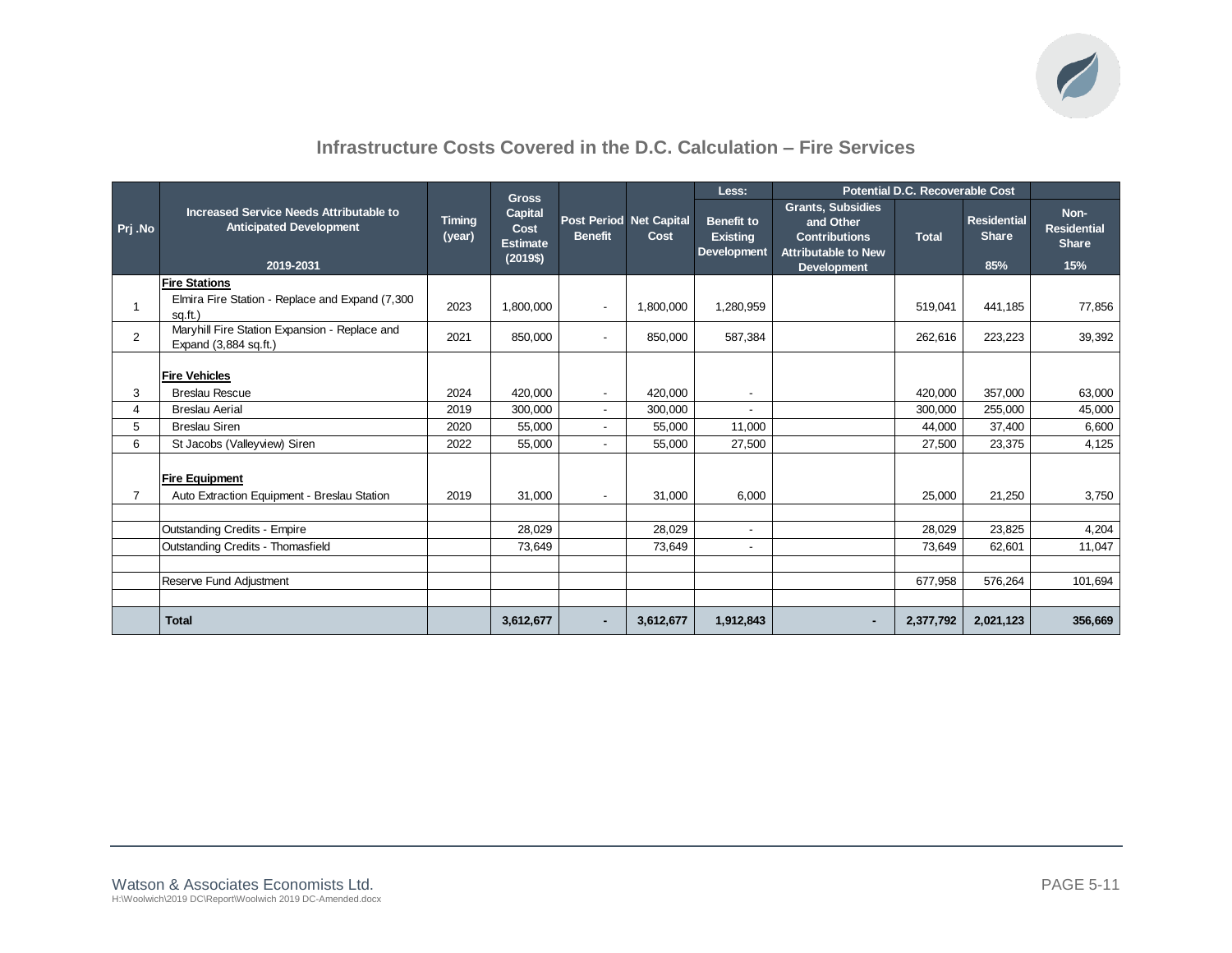

## **5.4 Service Levels and Build-out Capital Costs for Municipal Service Area DC Calculation**

The Township's current development charges by-law imposes charges for water and wastewater services uniformly over the municipal service area, with the exception of the Breslau Area. For Breslau, an additional wastewater charge is based on the City of Kitchener applicable sanitary servicing D.C. As both water and wastewater growthrelated Township capital needs have been identified for Breslau and other serviced areas, this D.C. Background Study calculates a uniform application of water and wastewater DC charges in the serviced areas, including the Breslau Sanitary Servicing Area. The anticipated development-related capital requirements for these services have been considered over the 2019-2031 forecast period.

### *5.4.1 Water Services*

The gross capital cost estimates for the water program total \$7.8 million. In addition, \$3.1 million has been deducted as a benefit to existing, reflecting the non-growth share of the identified projects. A further deduction of \$169,836 has been applied to the capital needs reflecting anticipated grants and other contributions attributable to new development.

In total the capital costs identified for inclusion amount to \$4.4 million, after applying the available reserve fund balance of \$192,379. These costs have been allocated 85% to residential and 15% to non-residential (rounded) development on the basis of the incremental population to employment growth over the 2019-2031 forecast period.

### *5.4.2 Wastewater Services*

The gross capital costs for wastewater services total \$ 5.4 million. Approximately, \$2.2 million was deducted from the gross cost estimate reflecting the benefit to existing development. A further deduction of \$71,715 was applied for anticipated grants and other contributions towards these capital needs, as well as \$12,992 for the existing reserve fund balance. In total the growth-related capital costs included in the D.C. calculation is \$3.1 million.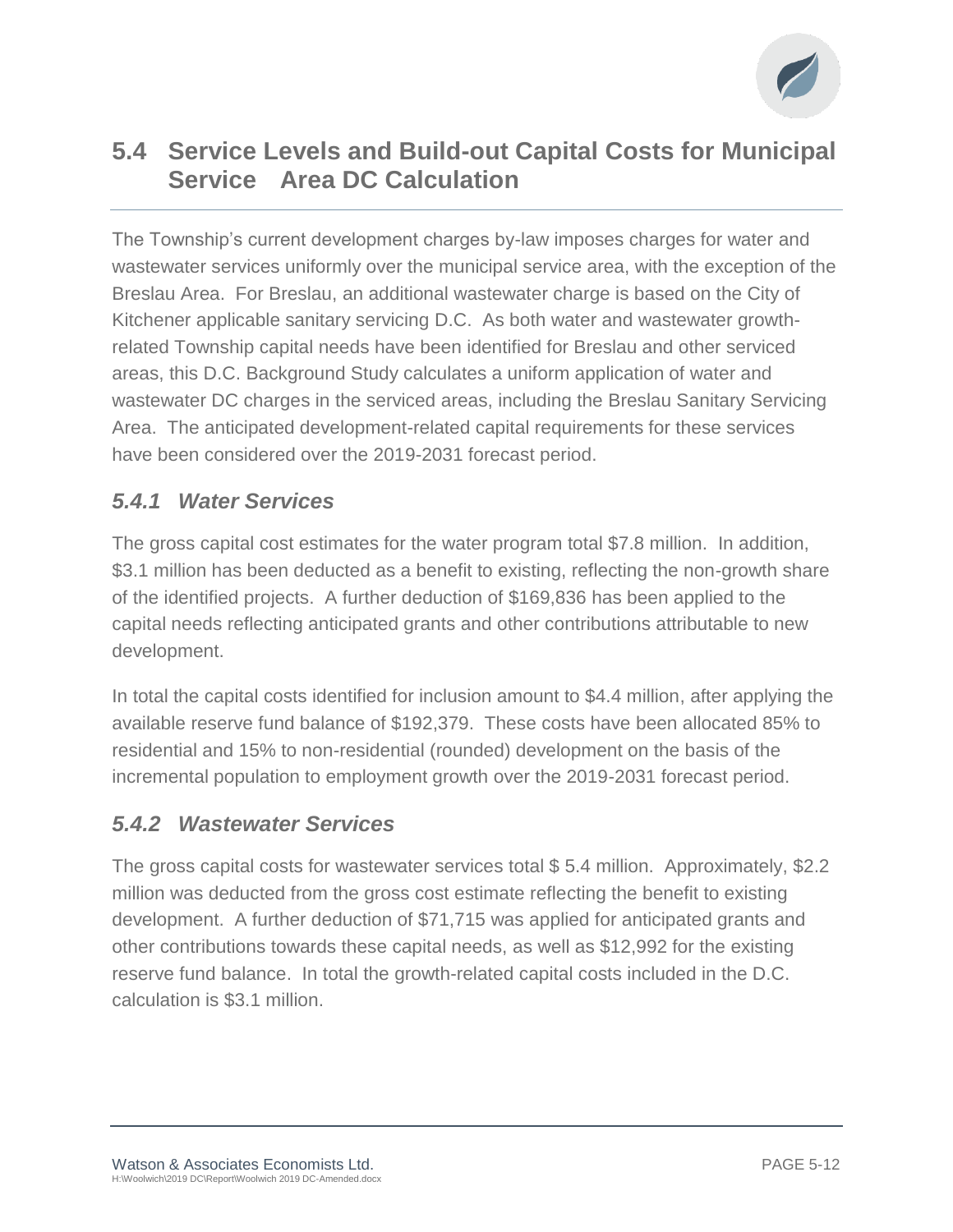

Similar to water services, the D.C. eligible capital costs have been allocated 85% to residential and 15% to non-residential development on the basis of the incremental population to employment growth over the 2019-2031 forecast period.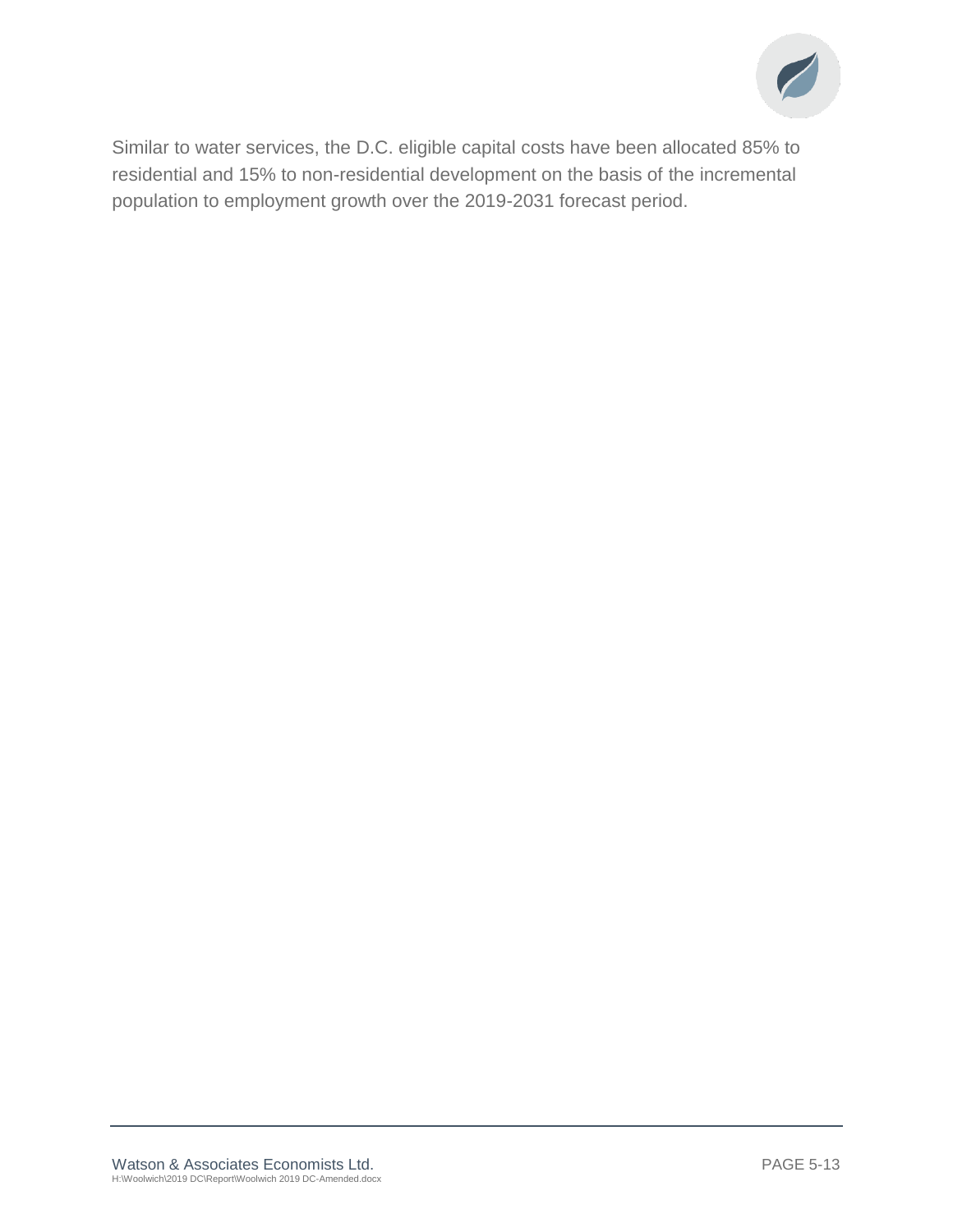

### **Infrastructure Costs Covered in the D.C. Calculation – Water Services**

|                |                                                                                                    |                         |                                                                                         |                          |           | Less:                                                      |                                                                                             | Potential D.C. Recoverable Cost |                                           |                                                   |  |
|----------------|----------------------------------------------------------------------------------------------------|-------------------------|-----------------------------------------------------------------------------------------|--------------------------|-----------|------------------------------------------------------------|---------------------------------------------------------------------------------------------|---------------------------------|-------------------------------------------|---------------------------------------------------|--|
| Prj.No         | Increased Service Needs Attributable to<br><b>Anticipated Development</b><br>2019-2031             | <b>Timing</b><br>(year) | <b>Gross</b><br>Capital Cost   Post Period   Net Capital<br><b>Estimate</b><br>(2019\$) | <b>Benefit</b>           | Cost      | <b>Benefit to</b><br><b>Existing</b><br><b>Development</b> | <b>Grants, Subsidies</b><br>and Other<br><b>Contributions</b><br><b>Attributable to New</b> | <b>Total</b>                    | <b>Residential</b><br><b>Share</b><br>85% | Non-<br><b>Residential</b><br><b>Share</b><br>15% |  |
|                |                                                                                                    |                         |                                                                                         |                          |           |                                                            | <b>Development</b>                                                                          |                                 |                                           |                                                   |  |
| $\mathbf{1}$   | William Street - Elmira (Snyder Avenue North to<br>Arthur Street North)                            | 2019                    | 807,392                                                                                 |                          | 807,392   | 403,696                                                    |                                                                                             | 403,696                         | 343,142                                   | 60,554                                            |  |
| 2              | Bauman Street / College Street - Elmira (Duke Street<br>to End)                                    | 2021                    | 511.723                                                                                 | $\overline{a}$           | 511.723   | 383,792                                                    |                                                                                             | 127.931                         | 108.741                                   | 19,190                                            |  |
| 3              | Union Street - Elmira (Erb Street to Oriole Parkway<br>East)                                       | 2021                    | 1,232,218                                                                               | $\overline{\phantom{0}}$ | 1,232,218 | 825,586                                                    |                                                                                             | 406,632                         | 345,637                                   | 60,995                                            |  |
| 4              | George Street / High Street Easement - Elmira<br>(Church Street East to End of High Street)        | 2021                    | 733,528                                                                                 | $\overline{\phantom{a}}$ | 733,528   | 366,764                                                    |                                                                                             | 366,764                         | 311,750                                   | 55,015                                            |  |
| 5              | Barnswallow Drive Extension/Lunor Drive - Elmira                                                   | 2021                    | 321.075                                                                                 | $\overline{\phantom{a}}$ | 321.075   | $\overline{\phantom{a}}$                                   |                                                                                             | 321.075                         | 272.914                                   | 48.161                                            |  |
| 6              | <b>Church Street East</b>                                                                          | 2020                    | 424.300                                                                                 | $\overline{a}$           | 424.300   | 212,150                                                    |                                                                                             | 212,150                         | 180,328                                   | 31,823                                            |  |
| $\overline{7}$ | <b>Arthur Street North</b>                                                                         | 2024                    | 607.200                                                                                 | $\overline{\phantom{a}}$ | 607.200   | 303.600                                                    |                                                                                             | 303.600                         | 258,060                                   | 45,540                                            |  |
| 8              | Martin's Lane - Elmira (Arthur Street North to End)                                                | 2024                    | 239,301                                                                                 | $\overline{\phantom{a}}$ | 239,301   | 119,650                                                    |                                                                                             | 119,650                         | 101,703                                   | 17,948                                            |  |
| 9              | Area 1 (Listowel Road Construction) - Elmira (Arthur<br>Street South to ~800m West of Arthur St S) | 2019                    | 308,000                                                                                 | $\blacksquare$           | 308,000   |                                                            |                                                                                             | 308,000                         | 261.800                                   | 46,200                                            |  |
| 10             | Duke Street - Elmira (Erb Street to Church Street<br>East)                                         | 2022                    | 356,068                                                                                 | $\blacksquare$           | 356,068   | 178,034                                                    |                                                                                             | 178,034                         | 151,329                                   | 26,705                                            |  |
| 11             | Area 10                                                                                            | 2025-2031               | 206,400                                                                                 | $\overline{\phantom{0}}$ | 206,400   |                                                            |                                                                                             | 206,400                         | 175,440                                   | 30,960                                            |  |
| 12             | <b>System Capacity Improvements</b>                                                                | 2025-2031               | 573,300                                                                                 | $\overline{a}$           | 573,300   | 286,650                                                    |                                                                                             | 286,650                         | 243,653                                   | 42,998                                            |  |
| 13             | Greenhouse Rd. (26m ROW) (Victoria St.to Kramp<br>Rd.                                              | 2023                    | 683,002                                                                                 | $\overline{a}$           | 683,002   |                                                            | 68,300                                                                                      | 614,702                         | 522,497                                   | 92,205                                            |  |
| 14             | Kramp Rd. (Greenhouse Rd. to Road M)                                                               | 2026                    | 576,283                                                                                 | $\overline{a}$           | 576,283   |                                                            | 57,628                                                                                      | 518,655                         | 440,856                                   | 77,798                                            |  |
| 15             | Woolwich St. N. (Fountain St. to Terminus)                                                         | 2024                    | 109,768                                                                                 |                          | 109,768   |                                                            | 43,907                                                                                      | 65,861                          | 55,982                                    | 9,879                                             |  |
|                |                                                                                                    |                         |                                                                                         |                          |           |                                                            |                                                                                             |                                 |                                           |                                                   |  |
|                | Outstanding Credits - Empire                                                                       |                         | 40,300                                                                                  | $\blacksquare$           | 40,300    | $\overline{\phantom{a}}$                                   |                                                                                             | 40,300                          | 34,255                                    | 6,045                                             |  |
|                | Outstanding Credits - Thomasfield                                                                  |                         | 105.893                                                                                 | $\overline{\phantom{a}}$ | 105,893   | $\overline{\phantom{a}}$                                   |                                                                                             | 105,893                         | 90,009                                    | 15,884                                            |  |
|                |                                                                                                    |                         |                                                                                         |                          |           |                                                            |                                                                                             |                                 |                                           |                                                   |  |
|                | Reserve Fund Adjustment                                                                            |                         |                                                                                         |                          |           |                                                            |                                                                                             | (192, 379)                      | (163, 522)                                | (28, 857)                                         |  |
|                |                                                                                                    |                         |                                                                                         |                          |           |                                                            |                                                                                             |                                 |                                           |                                                   |  |
|                | <b>Total</b>                                                                                       |                         | 7,835,751                                                                               |                          | 7,835,751 | 3,079,923                                                  | 169,836                                                                                     | 4,393,614                       | 3,734,572                                 | 659,042                                           |  |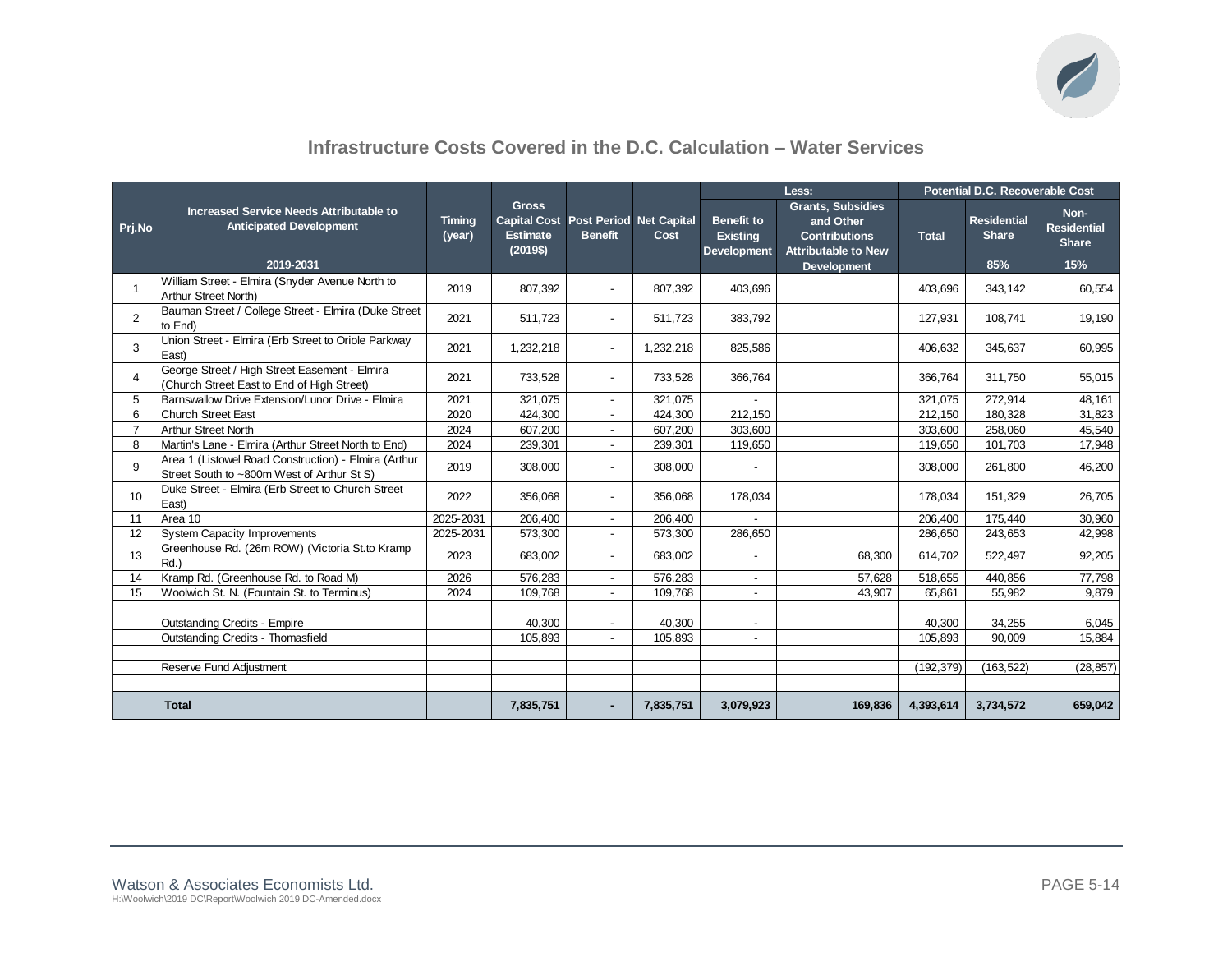

### **Infrastructure Costs Covered in the D.C. Calculation – Wastewater Services**

|                |                                                                                                    | Less:<br><b>Gross</b>   |                                                |                          | <b>Potential D.C. Recoverable Cost</b> |                                                            |                                                                                                                   |              |                                           |                                                   |
|----------------|----------------------------------------------------------------------------------------------------|-------------------------|------------------------------------------------|--------------------------|----------------------------------------|------------------------------------------------------------|-------------------------------------------------------------------------------------------------------------------|--------------|-------------------------------------------|---------------------------------------------------|
| Pri.No         | Increased Service Needs Attributable to<br><b>Anticipated Development</b><br>2019-2031             | <b>Timing</b><br>(year) | Capital<br>Cost<br><b>Estimate</b><br>(2019\$) | <b>Benefit</b>           | Post Period Net Capital<br>Cost        | <b>Benefit to</b><br><b>Existing</b><br><b>Development</b> | <b>Grants, Subsidies</b><br>and Other<br><b>Contributions</b><br><b>Attributable to New</b><br><b>Development</b> | <b>Total</b> | <b>Residential</b><br><b>Share</b><br>85% | Non-<br><b>Residential</b><br><b>Share</b><br>15% |
| 1              | System Capacity - I&I                                                                              | 2019-2031               | 917.400                                        | $\overline{\phantom{a}}$ | 917.400                                | 458.700                                                    |                                                                                                                   | 458.700      | 389.895                                   | 68.805                                            |
| $\overline{2}$ | Barnswallow Drive Extension/Lunor Drive - Elmira                                                   | 2021                    | 321,075                                        | $\blacksquare$           | 321,075                                |                                                            |                                                                                                                   | 321,075      | 272,914                                   | 48,161                                            |
| 3              | Arthur Street North - Elmira                                                                       | 2021                    | 43,050                                         | $\overline{\phantom{0}}$ | 43,050                                 | 21,525                                                     |                                                                                                                   | 21,525       | 18,296                                    | 3,229                                             |
| $\overline{4}$ | Martin's Lane - Elmira (Arthur Street to End)                                                      | 2024                    | 264,358                                        | $\blacksquare$           | 264,358                                | 132,179                                                    |                                                                                                                   | 132,179      | 112,352                                   | 19,827                                            |
| 5              | Area 1 (Listowel Road Construction) - Elmira (Arthur<br>Street South to ~800m West of Arthur St S) | 2025-2031               | 128,700                                        | $\overline{\phantom{a}}$ | 128,700                                |                                                            |                                                                                                                   | 128.700      | 109,395                                   | 19,305                                            |
| 6              | <b>Flow Monitoring</b>                                                                             | 2019-2031               | 222,500                                        | $\overline{\phantom{a}}$ | 222.500                                |                                                            |                                                                                                                   | 222,500      | 189,125                                   | 33,375                                            |
| $\overline{7}$ | Breslau Wet Well Upgrades                                                                          | 2019-2022               | 880,500                                        | $\sim$                   | 880,500                                |                                                            |                                                                                                                   | 880,500      | 748,425                                   | 132,075                                           |
| 8              | Greenhouse Rd. (26m ROW) - Breslau (Street 'C' to<br>80m south of Victoria St.)                    | 2023                    | 170,750                                        | $\overline{\phantom{a}}$ | 170.750                                |                                                            | 20,490                                                                                                            | 150,260      | 127,721                                   | 22,539                                            |
| 9              | Woolwich St. N. - Breslau (Fountain St. to Terminus)                                               | 2024                    | 128.063                                        | $\overline{\phantom{0}}$ | 128.063                                |                                                            | 51,225                                                                                                            | 76,838       | 65,312                                    | 11,526                                            |
| 10             | Bauman Street / College Street - Elmira (Duke Street<br>to End)                                    | 2021                    | 705,825                                        |                          | 705,825                                | 529,369                                                    |                                                                                                                   | 176,456      | 149,988                                   | 26,468                                            |
| 11             | Union Street - Elmira (Erb Street to Oriole Parkway<br>East)                                       | 2021                    | 1,361,246                                      | $\blacksquare$           | 1,361,246                              | 1,020,934                                                  |                                                                                                                   | 340,311      | 289,265                                   | 51,047                                            |
| 12             | One ton Cab and Chassis with Crane Mount and<br><b>Utility Box</b>                                 | 2025-2031               | 133,300                                        |                          | 133,300                                |                                                            |                                                                                                                   | 133,300      | 113,305                                   | 19,995                                            |
|                |                                                                                                    |                         |                                                |                          |                                        |                                                            |                                                                                                                   |              |                                           |                                                   |
|                | Outstanding Credits - Empire                                                                       |                         | 28,743                                         |                          | 28,743                                 |                                                            |                                                                                                                   | 28,743       | 24,432                                    | 4,311                                             |
|                | Outstanding Credits - Thomasfield                                                                  |                         | 75,525                                         |                          | 75,525                                 |                                                            |                                                                                                                   | 75,525       | 64,197                                    | 11,329                                            |
|                |                                                                                                    |                         |                                                |                          |                                        |                                                            |                                                                                                                   |              |                                           |                                                   |
|                | Reserve Fund Adjustment                                                                            |                         |                                                |                          |                                        |                                                            |                                                                                                                   | (12, 992)    | (11, 043)                                 | (1, 949)                                          |
|                |                                                                                                    |                         |                                                |                          |                                        |                                                            |                                                                                                                   |              |                                           |                                                   |
|                | <b>Total</b>                                                                                       |                         | 5,381,035                                      |                          | 5,381,035                              | 2,162,707                                                  | 71,715                                                                                                            | 3,133,621    | 2,663,578                                 | 470,043                                           |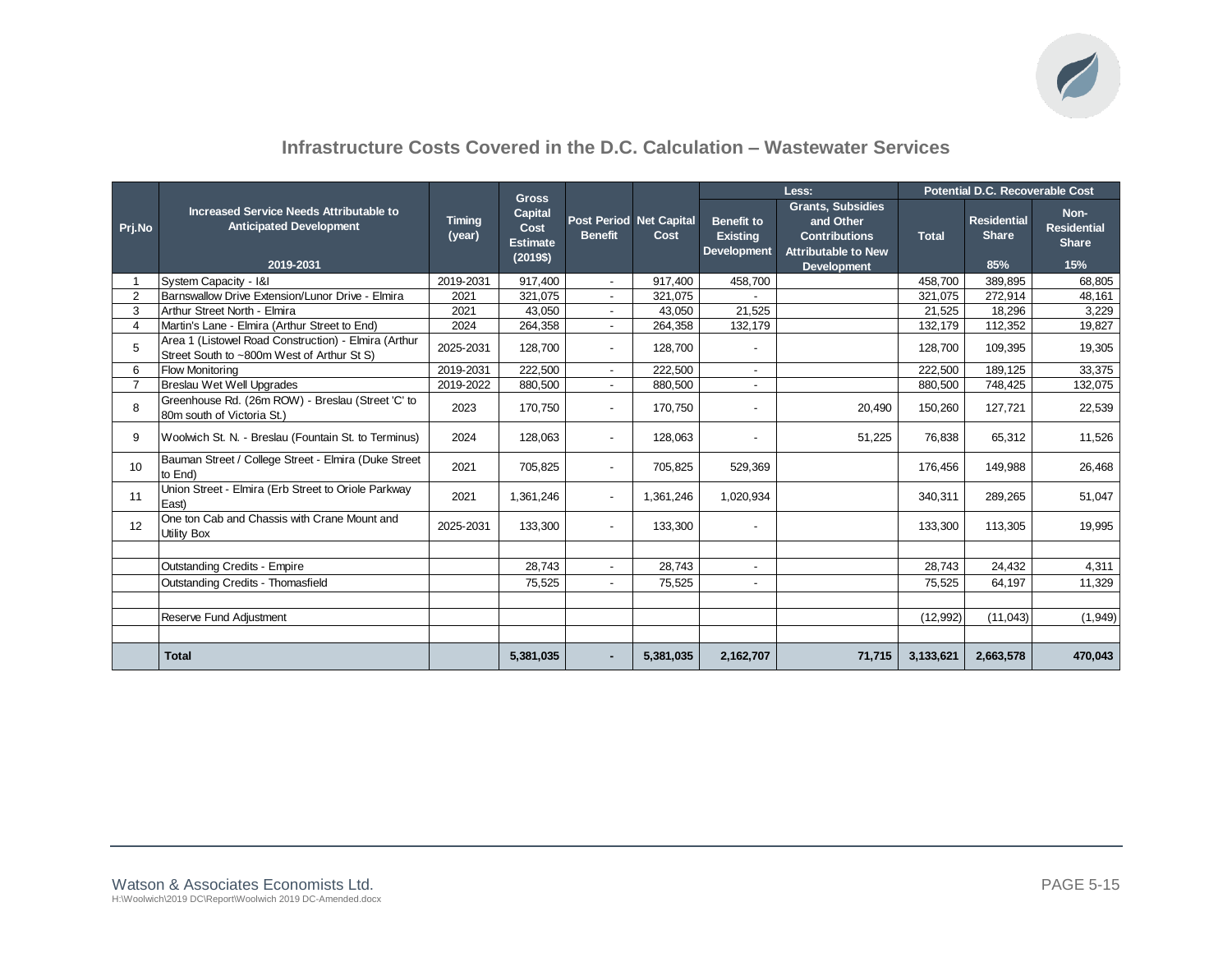

# Chapter 6 D.C. Calculation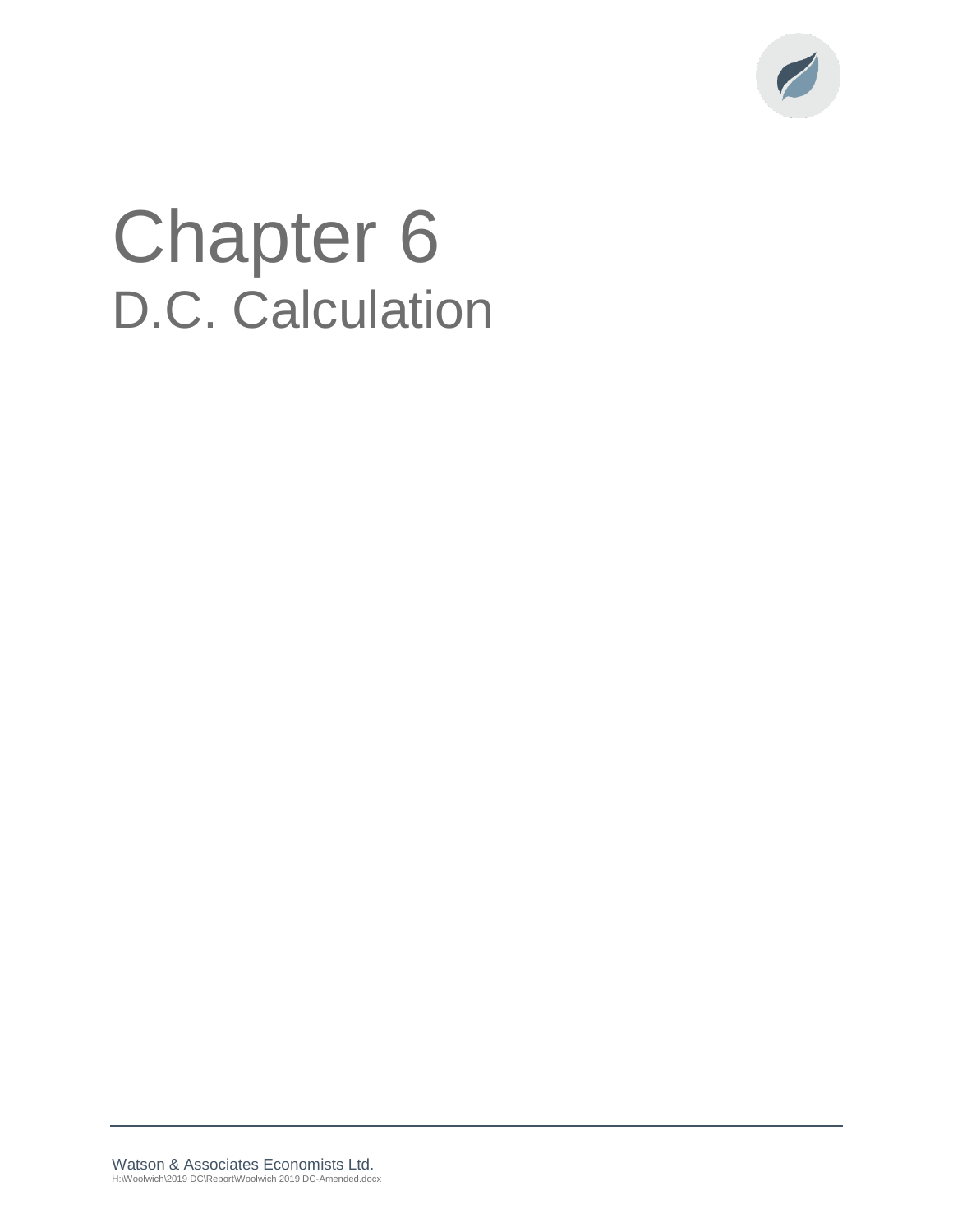

# 6. D.C. Calculation

Table 6-1 calculates the proposed D.C.s to be imposed for water and wastewater services in the municipally serviced area over the 2014-2031 forecast period. Table 6-2 calculates the proposed D.C.s for Roads and Fire, to be imposed on anticipated development in the Township over the 12-year planning horizon. Table 6-3 calculates the proposed D.C.s for Parks and Recreation, Library, and Administration, to be imposed on anticipated development in the Township over the 10-year planning horizon.

The calculation for residential development is generated on a per capita basis and is based upon four forms of housing types (single and semi-detached, apartments 2+ bedrooms, apartment's bachelor and 1 bedroom, and all other multiples). The nonresidential D.C. has been calculated uniformly on a per sq.ft. of G.F.A. basis for commercial, industrial, and institutional developments.

Table 6-4 summarizes the recommended schedule of charges, reflecting the maximum D.C.s by residential dwelling type and per sq.ft. of G.F.A. for non-residential development.

Table 6-5 compares the Township's existing charges to the charges proposed herein (Table 6-4), for a single detached residential dwelling unit and per sq.ft. of G.F.A. for non-residential development. The calculated charges are \$11,663 for a single detached residential dwelling unit, and \$4.02 per sq.ft. of non-residential G.F.A. The residential charges for a single detached dwelling unit represent a 19% increase (+\$1,827) over the current charges of \$9,836. The non-residential charges represent a 47% increase (+\$1.28) over the current charges of \$2.74 per sq.ft.

In addition to the calculations presented above, cash-flow calculations of the maximum D.C.s that could be imposed by Council were undertaken to account for the timing of revenues and expenditures and the resultant financing needs. The cash-flow calculations have been undertaken by service for each forecast development type, i.e. residential, and non-residential. D.C. cash flow calculation tables are provided in Appendix C and have been undertaken to account for 1% earnings on D.C. reserve fund balances and 3% interest charged for reserve fund borrowing.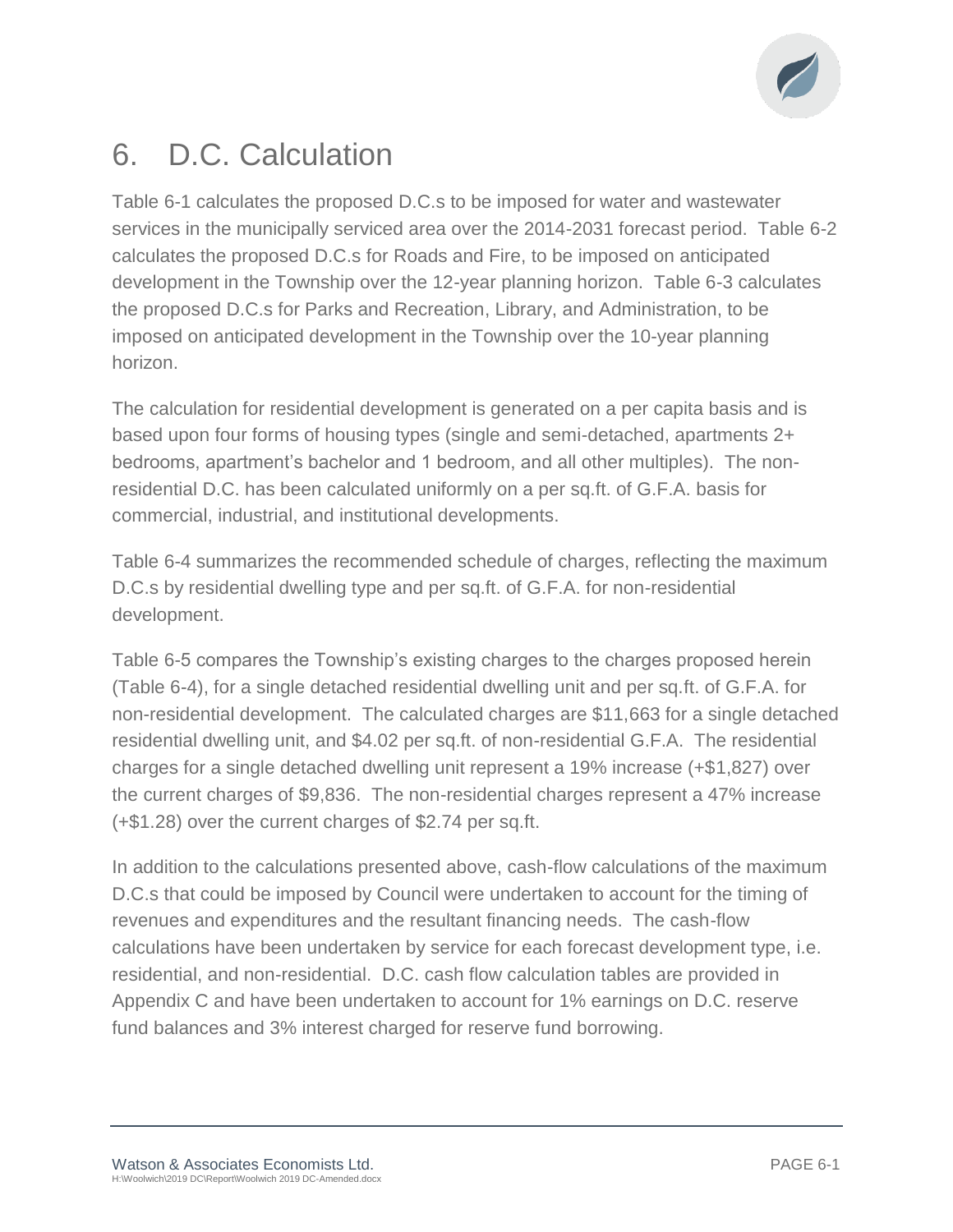

The schedule of charges based on cash flow calculations is presented for comparison in Table 6-6 below. The D.C.s for a single detached dwelling unit within the urban serviced area calculated using the cash flow approach are \$17 higher (0.15%) than those presented in Table 6-4. Similarly, for non-residential development in the urban serviced area D.C.s are \$0.01 higher per sq.ft. of G.F.A (0.21%). Since the cash flow and quantum approaches result in similar D.C.s, it is recommended that the Township adopt the quantum D.C.s presented in Table 6-4.

| Table 6-1                            |  |  |  |  |  |  |  |  |  |  |
|--------------------------------------|--|--|--|--|--|--|--|--|--|--|
| Urban Area Services D.C. Calculation |  |  |  |  |  |  |  |  |  |  |
| 2019-2031                            |  |  |  |  |  |  |  |  |  |  |

|                                              |               | 2019\$ D.C.-Eligible Cost | 2019\$ D.C.-Eligible Cost |         |            |  |
|----------------------------------------------|---------------|---------------------------|---------------------------|---------|------------|--|
| <b>SERVICE</b>                               |               | <b>Residential</b>        | <b>Non-Residential</b>    | S.D.U.  | per sq.ft. |  |
|                                              |               | \$                        | \$                        | \$      | \$         |  |
| <b>Wastewater Services</b>                   |               | 2,663,578                 | 470,043                   | 953     | 0.35       |  |
| <b>Water Services</b><br>2.                  |               | 3,734,572                 | 659,042                   | 1,337   | 0.48       |  |
| <b>TOTAL</b>                                 |               | 6,398,150                 | \$1,129,085               | \$2,290 | 0.83       |  |
|                                              |               |                           |                           |         |            |  |
| D.C.-Eligible Capital Cost                   |               | \$6,398,150               | \$1,129,085               |         |            |  |
| 12-Year Gross Population/GFA Growth (sq.ft.) |               | 9,478                     | 1,353,200                 |         |            |  |
| Cost Per Capita/Non-Residential GFA (sq.ft.) |               | \$675.05                  | \$0.83                    |         |            |  |
| <b>By Residential Unit Type</b>              | <b>P.P.U.</b> |                           |                           |         |            |  |
| Single and Semi-Detached Dwelling            | 3.393         | \$2,290                   |                           |         |            |  |
| Apartments - 2 Bedrooms +                    | 2.126         | \$1,435                   |                           |         |            |  |
| Apartments - Bachelor and 1 Bedroom          | 1.315         | \$888                     |                           |         |            |  |
| <b>Other Multiples</b>                       | 2.401         | \$1,621                   |                           |         |            |  |

### Table 6-2 Municipal-Wide Services D.C. Calculation 2019-2031

|                                              |               |                    | 2019\$ D.C.-Eligible Cost | 2019\$ D.C.-Eligible Cost |            |
|----------------------------------------------|---------------|--------------------|---------------------------|---------------------------|------------|
| <b>SERVICE</b>                               |               | <b>Residential</b> | <b>Non-Residential</b>    | S.D.U.                    | per sq.ft. |
|                                              |               | \$                 | \$                        | \$                        | S          |
| Roads and Related<br>3.                      |               | 20,585,543         | 3,632,743                 | 7,230                     | 2.69       |
|                                              |               |                    |                           |                           |            |
| <b>Fire Protection Services</b><br>4.        |               | 2,021,123          | 356,669                   | 710                       | 0.26       |
|                                              |               |                    |                           |                           |            |
| <b>TOTAL</b>                                 |               | 22,606,666         | \$3,989,412               | \$7,940                   | \$2.95     |
|                                              |               |                    |                           |                           |            |
| D.C.-Eligible Capital Cost                   |               | \$22,606,666       | \$3,989,412               |                           |            |
| 12-Year Gross Population/GFA Growth (sq.ft,) |               | 9,661              | 1,353,200                 |                           |            |
| Cost Per Capita/Non-Residential GFA (sq.ft.) |               | \$2,339.99         | \$2.95                    |                           |            |
| <b>By Residential Unit Type</b>              | <b>P.P.U.</b> |                    |                           |                           |            |
| Single and Semi-Detached Dwelling            | 3.393         | \$7,940            |                           |                           |            |
| Apartments - 2 Bedrooms +                    | 2.126         | \$4,975            |                           |                           |            |
| Apartments - Bachelor and 1 Bedroom          | 1.315         | \$3,077            |                           |                           |            |
| <b>Other Multiples</b>                       | 2.401         | \$5,618            |                           |                           |            |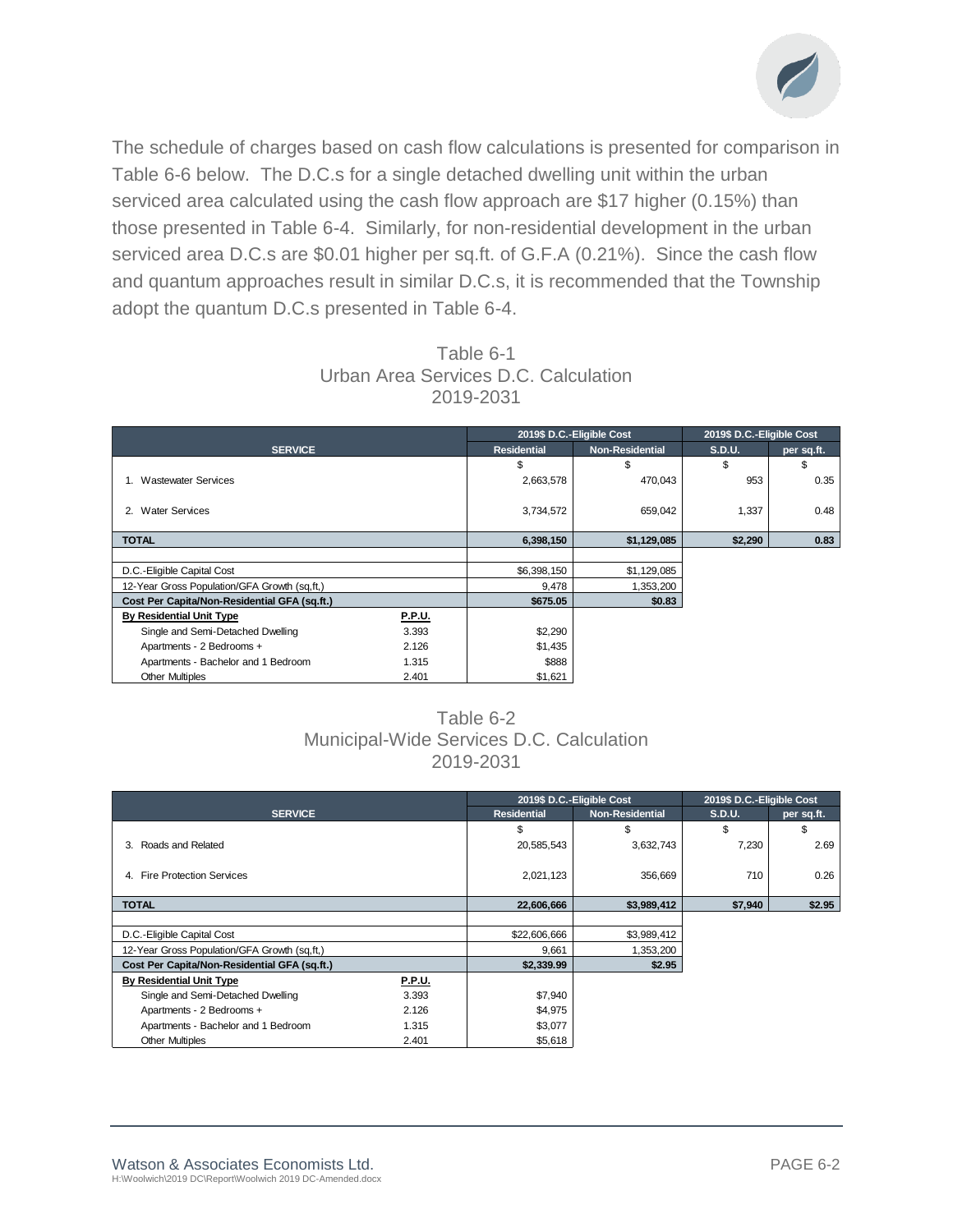

### Table 6-3 Municipal-Wide Services D.C. Calculation 2019-2028

|                                              |               |                    | 2019\$ D.C.-Eligible Cost | 2019\$ D.C.-Eligible Cost |            |  |  |
|----------------------------------------------|---------------|--------------------|---------------------------|---------------------------|------------|--|--|
| <b>SERVICE</b>                               |               | <b>Residential</b> | <b>Non-Residential</b>    | <b>S.D.U.</b>             | per sq.ft. |  |  |
|                                              |               | \$                 | \$                        | \$                        | \$         |  |  |
| Parks and Recreation<br>5.                   |               | 2,106,581          | 110,873                   | 952                       | 0.10       |  |  |
| <b>Library Services</b><br>6.                |               | 306,693            | 16,142                    | 139                       | 0.01       |  |  |
| Administration<br>7.                         |               | 758,374            | 144,452                   | 343                       | 0.13       |  |  |
| <b>TOTAL</b>                                 |               | 3,171,647          | 271,467                   | 1,433                     | \$0.24     |  |  |
|                                              |               |                    |                           |                           |            |  |  |
| D.C.-Eligible Capital Cost                   |               | \$3,171,647        | \$271,467                 |                           |            |  |  |
| 10-Year Gross Population/GFA Growth (sq.ft,) |               | 7,510              | 1,147,200                 |                           |            |  |  |
| Cost Per Capita/Non-Residential GFA (sq.ft.) |               | \$422.32           | \$0.24                    |                           |            |  |  |
| <b>By Residential Unit Type</b>              | <b>P.P.U.</b> |                    |                           |                           |            |  |  |
| Single and Semi-Detached Dwelling            | 3.393         | \$1,433            |                           |                           |            |  |  |
| Apartments - 2 Bedrooms +                    | 2.126         | \$898              |                           |                           |            |  |  |
| Apartments - Bachelor and 1 Bedroom          | 1.315         | \$555              |                           |                           |            |  |  |
| <b>Other Multiples</b>                       | 2.401         | \$1,014            |                           |                           |            |  |  |

### Table 6-4 Schedule of Calculated D.C.s

|                                      |                                              | <b>RESIDENTIAL</b>                                                                             |       |                        | <b>NON-RESIDENTIAL</b>              |
|--------------------------------------|----------------------------------------------|------------------------------------------------------------------------------------------------|-------|------------------------|-------------------------------------|
| <b>Service</b>                       | Single and Semi-<br><b>Detached Dwelling</b> | <b>Apartments -</b><br>Apartments - 2<br><b>Bachelor and 1</b><br>Bedrooms +<br><b>Bedroom</b> |       | <b>Other Multiples</b> | (per sq.ft. of Gross<br>Floor Area) |
| <b>Municipal Wide Services:</b>      |                                              |                                                                                                |       |                        |                                     |
| Roads and Related                    | 7,230                                        | 4,530                                                                                          | 2,802 | 5,116                  | 2.69                                |
| <b>Fire Protection Services</b>      | 710                                          | 445                                                                                            | 275   | 502                    | 0.26                                |
| Parks and Recreation                 | 952                                          | 596                                                                                            | 369   | 673                    | 0.10                                |
| <b>Library Services</b>              | 139                                          | 87                                                                                             | 54    | 98                     | 0.01                                |
| Administration                       | 343                                          | 215                                                                                            | 133   | 242                    | 0.13                                |
| <b>Total Municipal Wide Services</b> | 9,373                                        | 5,873                                                                                          | 3,633 | 6,631                  | 3.19                                |
| <b>Urban Services</b>                |                                              |                                                                                                |       |                        |                                     |
| <b>Wastewater Services</b>           | 953                                          | 597                                                                                            | 369   | 674                    | 0.35                                |
| <b>Water Services</b>                | 1,337                                        | 838                                                                                            | 518   | 946                    | 0.48                                |
| <b>Total Urban Services</b>          | 2,290                                        | 1,435                                                                                          | 887   | 1,620                  | 0.83                                |
| <b>GRAND TOTAL RURAL AREA</b>        | 9,373                                        | 5,873                                                                                          | 3,633 | 6,631                  | 3.19                                |
| <b>GRAND TOTAL URBAN AREA</b>        | 11,663                                       | 7,308                                                                                          | 4,520 | 8,251                  | 4.02                                |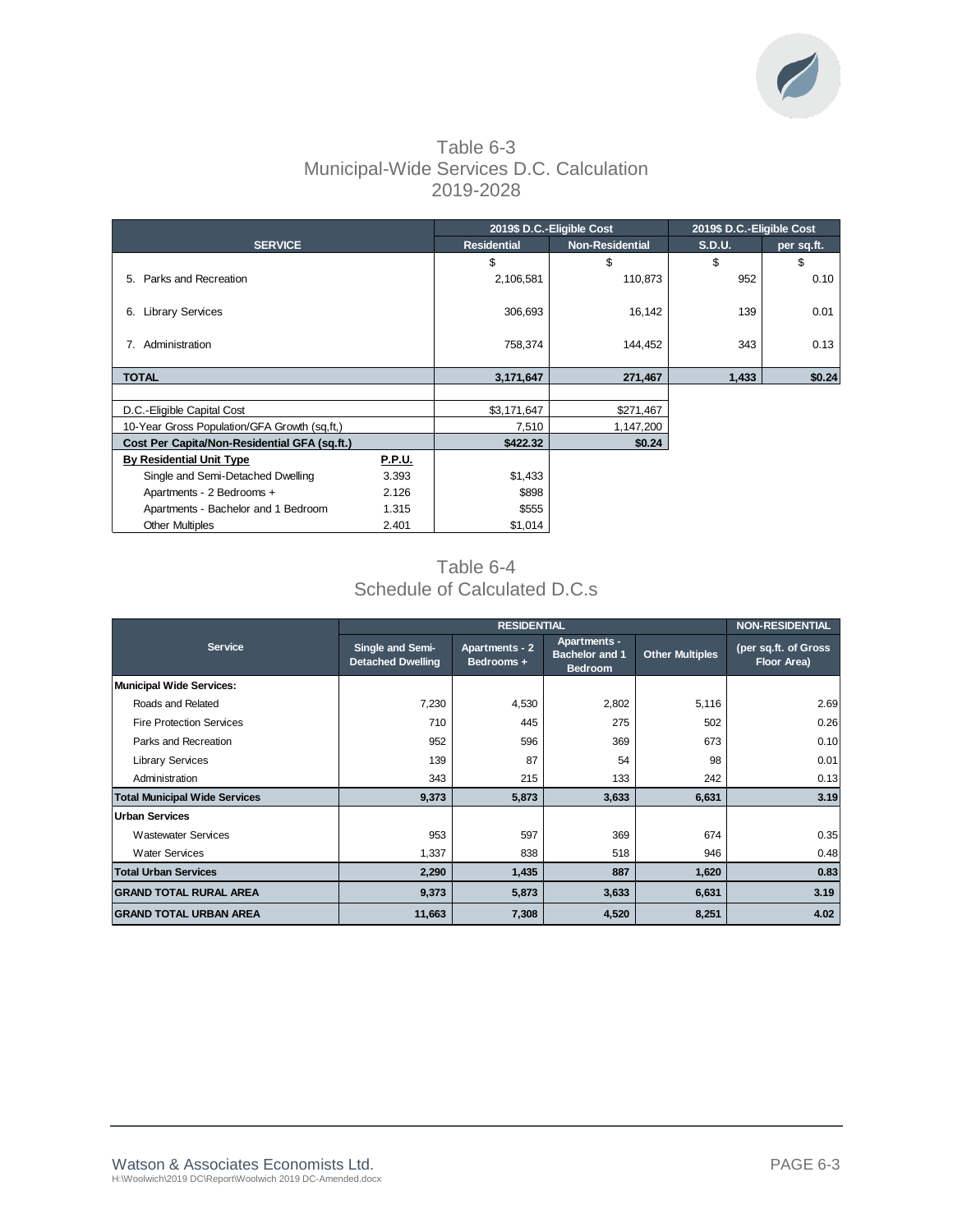

### Table 6-5 Comparison of Current and Calculated D.C.s

| <b>Residential (Single Detached) Comparison</b> |  |  |  |  |
|-------------------------------------------------|--|--|--|--|
|-------------------------------------------------|--|--|--|--|

| <b>Service</b>                       | <b>Current</b> | <b>Calculated</b> | <b>Service</b>                       | <b>Current</b> | <b>Calculated</b> |
|--------------------------------------|----------------|-------------------|--------------------------------------|----------------|-------------------|
| <b>Municipal Wide Services:</b>      |                |                   | <b>Municipal Wide Services:</b>      |                |                   |
| Roads and Related                    | 4.478          | 7,230             | Roads and Related                    | 1.56           | 2.69              |
| <b>Fire Protection Services</b>      | 463            | 710               | <b>Fire Protection Services</b>      | 0.26           | 0.26              |
| Parks and Recreation                 | 2,528          | 952               | Parks and Recreation                 | 0.09           | 0.10              |
| <b>Library Services</b>              | $\blacksquare$ | 139               | <b>Library Services</b>              |                | 0.01              |
| Administration                       | 464            | 343               | Administration                       | 0.16           | 0.13              |
| <b>Total Municipal Wide Services</b> | 7,933          | 9,373             | <b>Total Municipal Wide Services</b> | 2.07           | 3.19              |
| <b>Area Specific Services:</b>       |                |                   | <b>Area Specific Services:</b>       |                |                   |
| <b>Wastewater Services</b>           | 822            | 953               | <b>Wastewater Services</b>           | 0.28           | 0.35              |
| <b>Water Services</b>                | 1.081          | 1,337             | <b>Water Services</b>                | 0.39           | 0.48              |
| <b>Total Area Specific Services</b>  | 1,903          | 2,290             | <b>Total Area Specific Services</b>  | 0.67           | 0.83              |
| <b>Grand Total - Urban Area</b>      | 9.836          | 11,663            | <b>Grand Total - Urban Area</b>      | 2.74           | 4.02              |

| <b>Residential (Single Detached) Comparison</b> |         |                   |                                      | Non-Residential (per sq.ft.) Comparison |                   |  |  |  |  |
|-------------------------------------------------|---------|-------------------|--------------------------------------|-----------------------------------------|-------------------|--|--|--|--|
| <b>Service</b>                                  | Current | <b>Calculated</b> | <b>Service</b>                       | <b>Current</b>                          | <b>Calculated</b> |  |  |  |  |
| unicipal Wide Services:                         |         |                   | Municipal Wide Services:             |                                         |                   |  |  |  |  |
| Roads and Related                               | 4.478   | 7.230             | Roads and Related                    | 1.56                                    | 2.69              |  |  |  |  |
| Fire Protection Services                        | 463     | 710               | <b>Fire Protection Services</b>      | 0.26                                    | 0.26              |  |  |  |  |
| Parks and Recreation                            | 2,528   | 952               | Parks and Recreation                 | 0.09                                    | 0.10              |  |  |  |  |
| Library Services                                |         | 139               | <b>Library Services</b>              |                                         | 0.01              |  |  |  |  |
| Administration                                  | 464     | 343               | Administration                       | 0.16                                    | 0.13              |  |  |  |  |
| <b>otal Municipal Wide Services</b>             | 7.933   | 9.373             | <b>Total Municipal Wide Services</b> | 2.07                                    | 3.19              |  |  |  |  |
| ea Specific Services:                           |         |                   | <b>Area Specific Services:</b>       |                                         |                   |  |  |  |  |
| Wastewater Services                             | 822     | 953               | <b>Wastewater Services</b>           | 0.28                                    | 0.35              |  |  |  |  |
| Water Services                                  | 1,081   | 1,337             | <b>Water Services</b>                | 0.39                                    | 0.48              |  |  |  |  |
| <b>otal Area Specific Services</b>              | 1,903   | 2,290             | <b>Total Area Specific Services</b>  | 0.67                                    | 0.83              |  |  |  |  |
| rand Total - Urban Area                         | 9,836   | 11,663            | <b>Grand Total - Urban Area</b>      | 2.74                                    | 4.02              |  |  |  |  |

### Table 6-6 Schedule of Calculated D.C.s (Cash-Flow)

|                                      |                                              | <b>RESIDENTIAL</b>           |                                                                |                        | <b>NON-RESIDENTIAL</b>              |
|--------------------------------------|----------------------------------------------|------------------------------|----------------------------------------------------------------|------------------------|-------------------------------------|
| <b>Service</b>                       | Single and Semi-<br><b>Detached Dwelling</b> | Apartments - 2<br>Bedrooms + | <b>Apartments -</b><br><b>Bachelor and 1</b><br><b>Bedroom</b> | <b>Other Multiples</b> | (per sq.ft. of Gross<br>Floor Area) |
| <b>Municipal Wide Services:</b>      |                                              |                              |                                                                |                        |                                     |
| Roads and Related                    | 7,240                                        | 4,536                        | 2,806                                                          | 5,123                  | 2.69                                |
| <b>Fire Protection Services</b>      | 713                                          | 447                          | 276                                                            | 504                    | 0.26                                |
| Parks and Recreation                 | 953                                          | 597                          | 369                                                            | 675                    | 0.10                                |
| <b>Library Services</b>              | 141                                          | 88                           | 55                                                             | 100                    | 0.01                                |
| Administration                       | 344                                          | 216                          | 133                                                            | 244                    | 0.13                                |
| <b>Total Municipal Wide Services</b> | 9.391                                        | 5,884                        | 3,639                                                          | 6,646                  | 3.19                                |
| <b>Urban Services</b>                |                                              |                              |                                                                |                        |                                     |
| <b>Wastewater Services</b>           | 953                                          | 597                          | 370                                                            | 675                    | 0.35                                |
| <b>Water Services</b>                | 1,336                                        | 837                          | 518                                                            | 945                    | 0.49                                |
| <b>Total Urban Services</b>          | 2,290                                        | 1,434                        | 888                                                            | 1,620                  | 0.83                                |
| <b>GRAND TOTAL RURAL AREA</b>        | 9,391                                        | 5,884                        | 3,639                                                          | 6,646                  | 3.19                                |
| <b>GRAND TOTAL URBAN AREA</b>        | 11,680                                       | 7,318                        | 4,527                                                          | 8,266                  | 4.03                                |

| Change vs. Quantum Calculation (\$) |  |  |  |  |      |  |  |  |  |
|-------------------------------------|--|--|--|--|------|--|--|--|--|
| <b>GRAND TOTAL RURAL AREA</b>       |  |  |  |  | 0.00 |  |  |  |  |
| <b>GRAND TOTAL URBAN AREA</b>       |  |  |  |  | 0.01 |  |  |  |  |
|                                     |  |  |  |  |      |  |  |  |  |

| Change vs. Quantum Calculation (%) |       |       |       |       |       |  |  |  |  |
|------------------------------------|-------|-------|-------|-------|-------|--|--|--|--|
| <b>GRAND TOTAL RURAL AREA</b>      | 0.19% | 0.19% | 0.17% | 0.23% | 0.14% |  |  |  |  |
| <b>GRAND TOTAL URBAN AREA</b>      | 0.15% | 0.14% | 0.15% | 0.18% | 0.21% |  |  |  |  |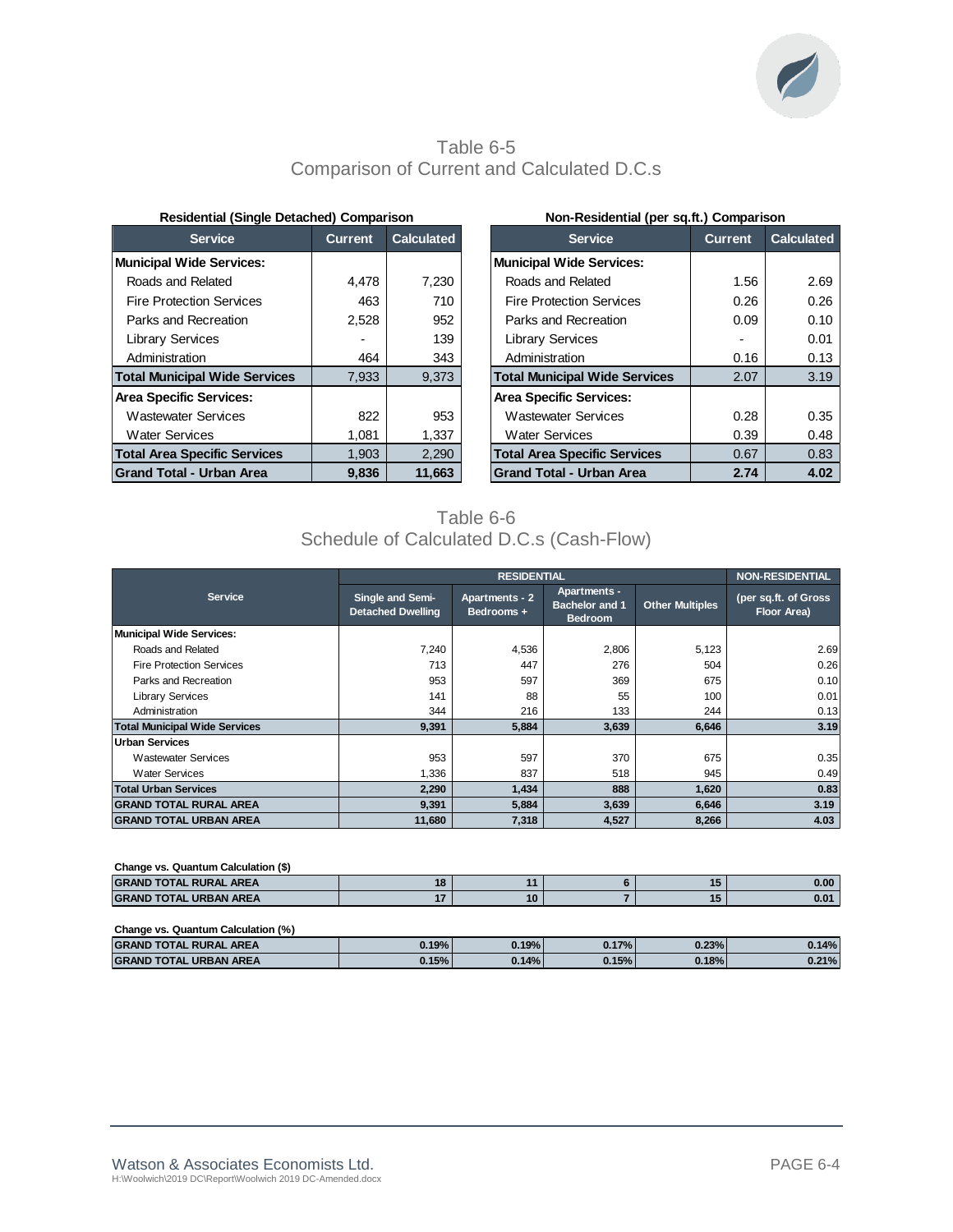

are used, it is generally to underpin master servicing and front-end financing arrangements for more localized capital costs.

Based on the foregoing and discussions with Township staff, area-specific D.C.s are suitable for urban (water and wastewater) services. The recommendations are:

- to continue to apply municipal-wide D.C.s for administration, roads and related, fire protection, and parks and recreation; and.
- to continue to apply area-specific D.C.s for water and wastewater services.

## **7.4 Other D.C. By-law Provisions**

### *7.4.1 Categories of Services for Reserve Fund and Credit Purposes*

It is recommended that the Township's D.C. collections be contributed into six (6) separate reserve funds, including: Roads and Related Services, Fire Protection Services, Parks and Recreation Services, Administration Services, Water Services and Wastewater Services.

### *7.4.2 By-law In-force Date*

The proposed by-law under D.C.A., 1997 will come into force on the day of by-law passage.

### *7.4.3 Minimum Interest Rate Paid on Refunds and Charged for Inter-Reserve Fund Borrowing*

The minimum interest rate is the Bank of Canada rate on the day on which the by-law comes into force (as per s.11 of O.Reg. 82/98).

## **7.5 Other Recommendations**

### **It is recommended that Council:**

"Approve the capital project listing set out in Chapter 5 of the D.C. Background Study dated April 25, 2019, subject to further annual review during the capital budget process;"

"Approve the D.C. Background Study dated April 25, 2019, as amended."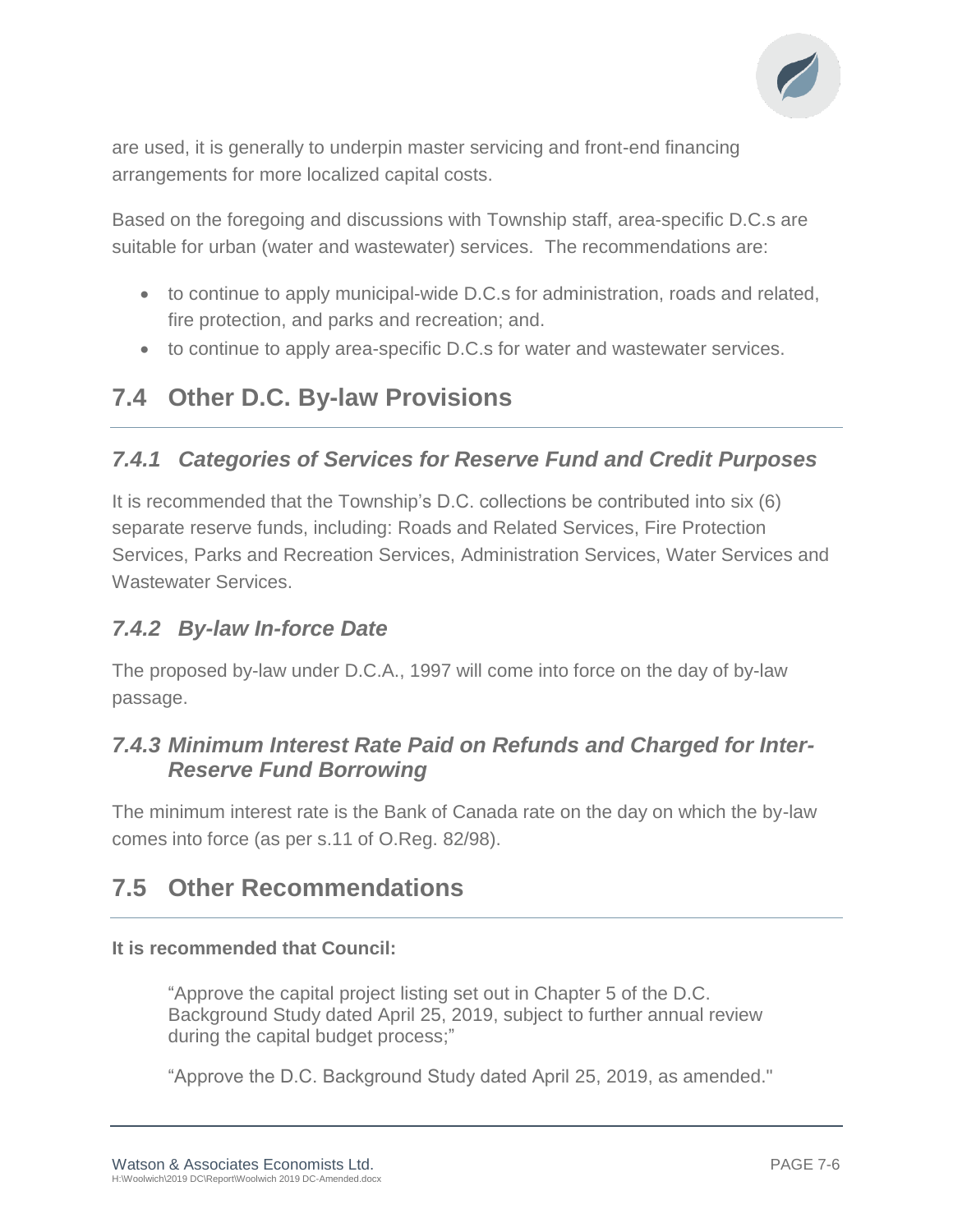

with new growth. Note that the D.C.A. does not require an analysis of the non-D.C. capital needs or their associated operating costs so these are omitted from the table below. Furthermore, as only the present infrastructure gap been considered at this time within the A.M.P., the following does not represent a fiscal impact assessment (including future tax/rate increases) but provides insight into the potential affordability of the new assets:

- 1. The non-D.C. recoverable portion of the projects which will require financing from Township financial resources (i.e. taxation, rates, fees, etc.). This amount has been presented on an annual debt charge amount based on 20-year financing.
- 2. Lifecycle costs for the 2019 D.C. capital works have been presented based on a sinking fund basis. The assets have been considered over their estimated useful lives.
- 3. Incremental operating costs for the D.C. services (only) have been included.
- 4. The resultant total annualized expenditures are \$2.1 million.
- 5. Consideration was given to the potential new taxation and user fee revenues which will be generated as a result of new growth. These revenues will be available to finance the expenditures above. The new operating revenues are \$5.6 million. This amount, totalled with the existing operating revenues of \$27.3 million, provides annual revenues of \$32.9 million by the end of the period.
- 6. In consideration of the above, the capital plan is deemed to be financially sustainable.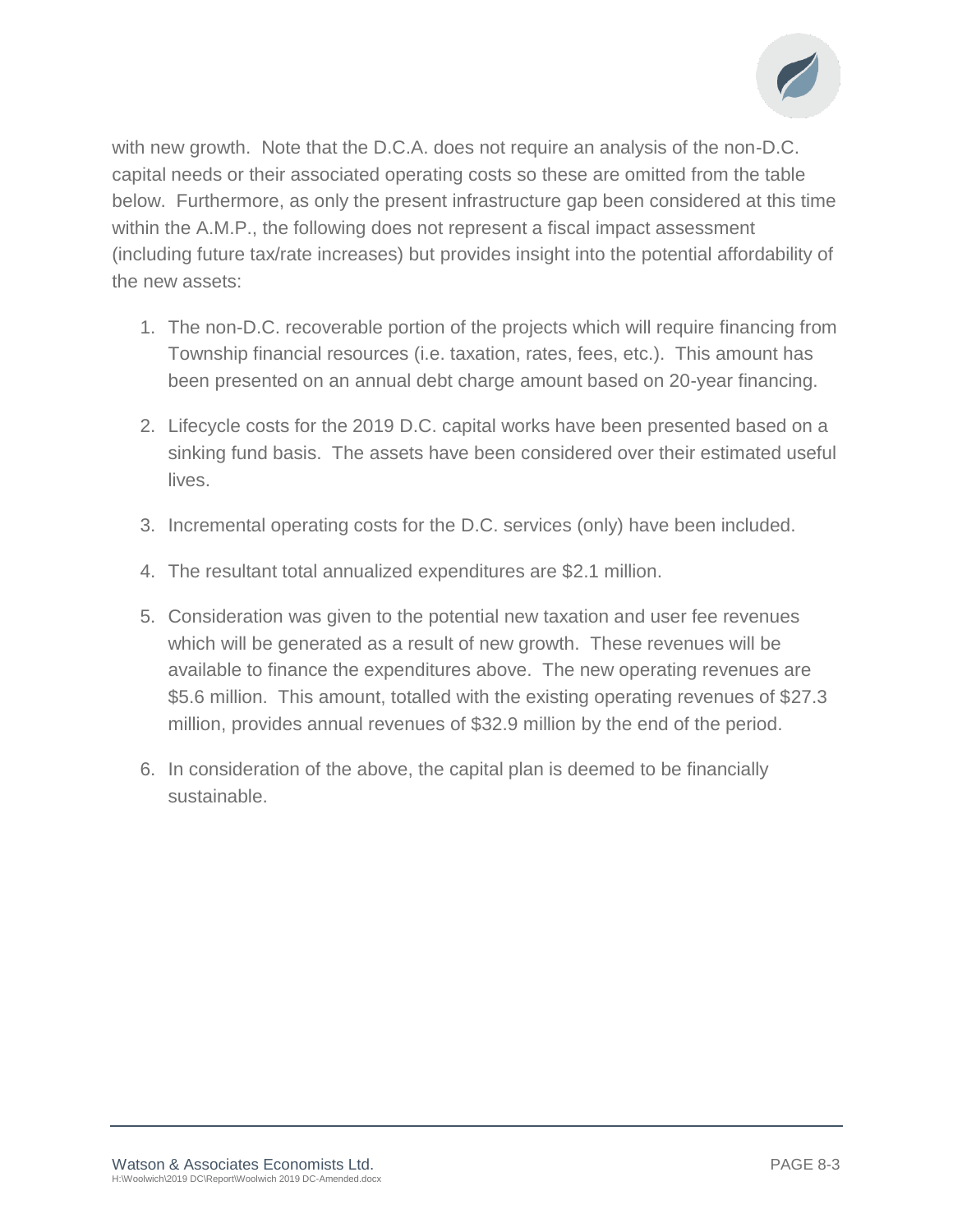

### Table 8-1 Township of Woolwich

Asset Management – Future Expenditures and Associated Revenues (2019\$)

| <b>Description</b>                                                     | 2031 (Total) |
|------------------------------------------------------------------------|--------------|
| <b>Expenditures (Annualized)</b>                                       |              |
| Annual Debt Payment on Non-Growth Related Capital <sup>1</sup>         | 369,784      |
| Annual Debt Payment on Post Period Capital <sup>2</sup>                |              |
| Lifecycle:                                                             |              |
| Annual Lifecycle - Town Wide Services                                  | 820,612      |
| Annual Lifecycle - Area Specific Services <sup>3</sup>                 | 138,334      |
| <b>Sub-Total - Annual Lifecycle</b>                                    | \$958,945    |
|                                                                        |              |
| <b>Incremental Operating Costs (for D.C. Services)</b>                 | \$743,782    |
|                                                                        |              |
| <b>Total Expenditures</b>                                              | \$2,072,511  |
|                                                                        |              |
| <b>Revenue (Annualized)</b>                                            |              |
| Total Existing Revenue <sup>4</sup>                                    | \$27,289,576 |
|                                                                        |              |
| Incremental Tax and Non-Tax Revenue (User Fees, Fines, Licences, etc.) | \$5,628,229  |
| <b>Total Revenues</b>                                                  | \$32,917,805 |

<sup>1</sup> Non-Growth Related component of Projects including 10% mandatory deduction on soft services

<sup>2</sup> Interim Debt Financing for Post Period Benefit

 $3$  All infastructure costs included in Area Specifc by-laws have been included

 $4$  As per Sch. 10 of FIR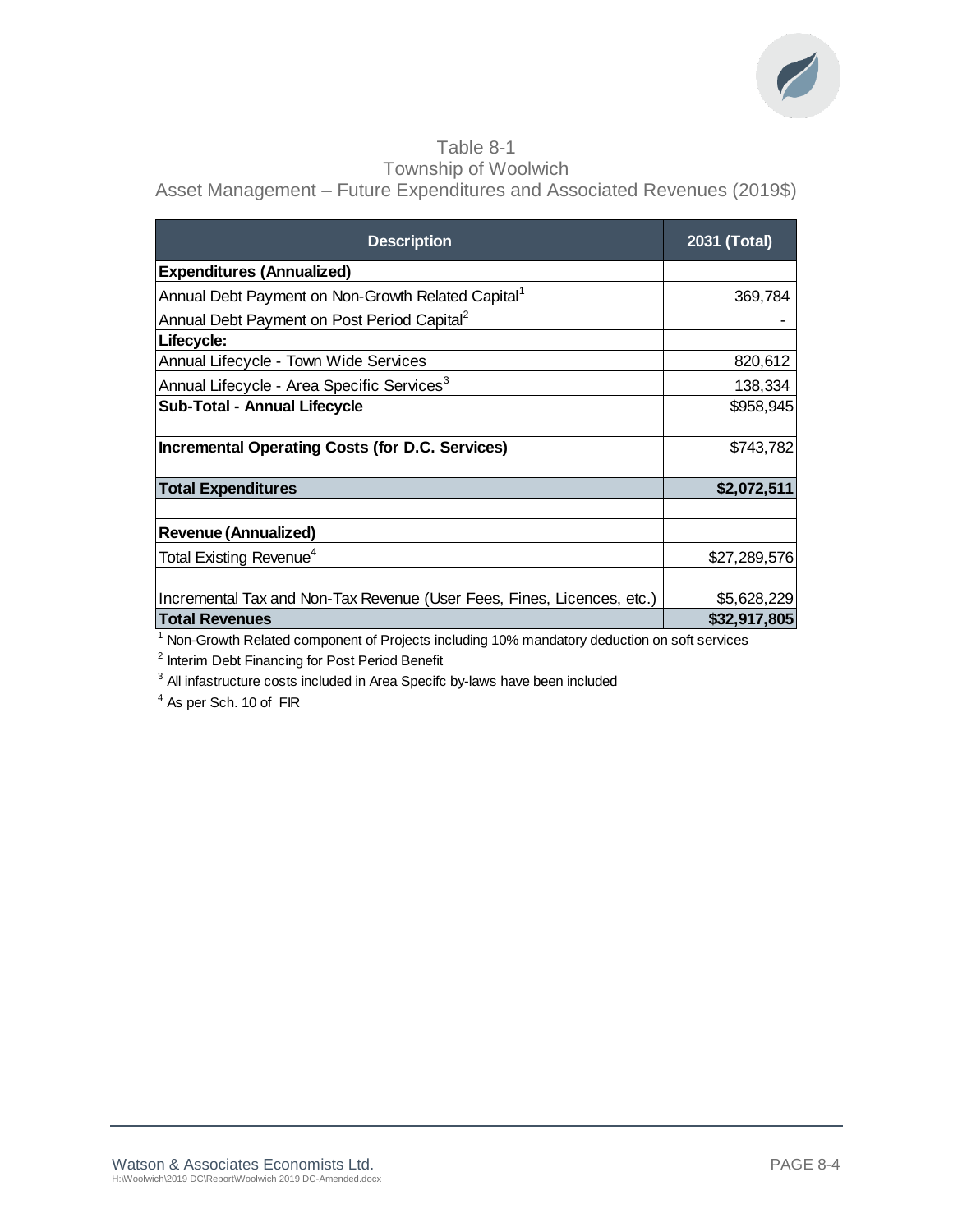

### **Township of Woolwich 2019 Development Charges Study Cash Flow Calculation - Parks & Recreation - Residential**

|              | D.C. Reserve<br><b>Fund</b> | <b>Development</b><br><b>Related</b><br><b>Expenditures</b><br><b>Nominal</b><br><b>Project Cost</b> | <b>Development</b><br><b>Related</b><br><b>Expenditures</b><br><b>Project Cost</b><br>Inflated at 3% | <b>Development</b><br><b>Related Long-</b><br><b>Term Debt</b><br><b>Existing Debt</b><br>Payments |            | \$280.94<br>Per Capita per<br>Year<br>Inflated at |                    | <b>Annual</b> | $1\%$ / $3\%$<br>D.C. Reserve<br><b>Fund</b><br><b>Interest</b> | <b>D.C. Reserve</b><br><b>Fund Closing</b> |
|--------------|-----------------------------|------------------------------------------------------------------------------------------------------|------------------------------------------------------------------------------------------------------|----------------------------------------------------------------------------------------------------|------------|---------------------------------------------------|--------------------|---------------|-----------------------------------------------------------------|--------------------------------------------|
|              | <b>Opening</b>              |                                                                                                      |                                                                                                      |                                                                                                    | Population | (3%) Starting in                                  | <b>Anticipated</b> | Surplus/      | Earnings/                                                       | <b>Balance after</b>                       |
| Year         | <b>Balance</b>              |                                                                                                      |                                                                                                      |                                                                                                    | Growth     | 2020                                              | <b>Revenues</b>    | (Deficit)     | (Cost)                                                          | Interest                                   |
| 2019         | (221, 624)                  | 208,802                                                                                              | 208,802                                                                                              |                                                                                                    | 751        | 280.94                                            | 210,986            | (219, 440)    | (6,616)                                                         | (226, 056)                                 |
| 2020         | (226, 056)                  | 146,102                                                                                              | 150,485                                                                                              |                                                                                                    | 751        | 289.37                                            | 217,315            | (159, 226)    | (5,779)                                                         | (165,005)                                  |
| 2021         | (165,005)                   | 518,027                                                                                              | 549,575                                                                                              |                                                                                                    | 751        | 298.05                                            | 223,835            | (490, 745)    | (9,836)                                                         | (500, 581)                                 |
| 2022         | (500, 581)                  | 146,102                                                                                              | 159,650                                                                                              |                                                                                                    | 751        | 306.99                                            | 230,550            | (429, 681)    | (13, 954)                                                       | (443, 635)                                 |
| 2023         | (443, 635)                  | 559,352                                                                                              | 629,556                                                                                              |                                                                                                    | 751        | 316.20                                            | 237,466            | (835, 725)    | (19, 190)                                                       | (854, 915)                                 |
| 2024         | (854, 915)                  | 61,314                                                                                               | 71,080                                                                                               |                                                                                                    | 751        | 325.69                                            | 244,590            | (681, 405)    | (23, 045)                                                       | (704, 450)                                 |
| 2025         | (704, 450)                  | 61,314                                                                                               | 73,213                                                                                               |                                                                                                    | 751        | 335.46                                            | 251,928            | (525, 735)    | (18, 453)                                                       | (544, 188)                                 |
| 2026         | (544, 188)                  | 61,314                                                                                               | 75,409                                                                                               |                                                                                                    | 751        | 345.52                                            | 259,486            | (360, 111)    | (13, 564)                                                       | (373, 676)                                 |
| 2027         | (373, 676)                  | 61,314                                                                                               | 77,671                                                                                               |                                                                                                    | 751        | 355.89                                            | 267,270            | (184, 077)    | (8,366)                                                         | (192, 443)                                 |
| 2028         | (192,443)                   | 61,314                                                                                               | 80,001                                                                                               |                                                                                                    | 751        | 366.56                                            | 275,288            | 2,844         | (2,844)                                                         | $\overline{0}$                             |
| <b>Total</b> |                             | 1.884.957                                                                                            | 2.075.441                                                                                            |                                                                                                    | 7,510      |                                                   | 2,418,713          |               | (121, 648)                                                      |                                            |

### **Township of Woolwich 2019 Development Charges Study Cash Flow Calculation - Parks & Recreation - Non-Residential**

| Year  | D.C. Reserve<br><b>Fund Opening</b><br><b>Balance</b> | <b>Development</b><br>Related<br><b>Expenditures</b><br><b>Nominal Project</b><br>Cost | Development<br><b>Related</b><br><b>Expenditures</b><br><b>Project Cost</b><br>Inflated at 3% | Development<br>Related Long-<br>Term Debt<br><b>Existing Debt</b><br><b>Payments</b> | Sq. Ft. of<br><b>Gross Floor</b><br>Area | \$0.097<br>per sq.ft. per<br>Year<br>Inflated at<br>(3%) Starting in<br>2020 | <b>Anticipated</b><br><b>Revenues</b> | <b>Annual Surplus/</b><br>(Deficit) | $1\%$ / $3\%$<br>D.C. Reserve<br><b>Fund</b><br><b>Interest Earnings</b><br>/(Cost) | D.C. Reserve<br><b>Fund Closing</b><br><b>Balance after</b><br><b>Interest</b> |
|-------|-------------------------------------------------------|----------------------------------------------------------------------------------------|-----------------------------------------------------------------------------------------------|--------------------------------------------------------------------------------------|------------------------------------------|------------------------------------------------------------------------------|---------------------------------------|-------------------------------------|-------------------------------------------------------------------------------------|--------------------------------------------------------------------------------|
| 2019  | (11,664)                                              | 10,990                                                                                 | 10,990                                                                                        |                                                                                      | 114,720                                  | 0.097                                                                        | 11,105                                | (11, 549)                           | (348)                                                                               | (11, 898)                                                                      |
| 2020  | (11, 898)                                             | 7,690                                                                                  | 7,920                                                                                         |                                                                                      | 114.720                                  | 0.100                                                                        | 11,438                                | (8,380)                             | (304)                                                                               | (8,684)                                                                        |
| 2021  | (8,684)                                               | 27,265                                                                                 | 28,925                                                                                        |                                                                                      | 114,720                                  | 0.103                                                                        | 11,781                                | (25, 829)                           | (518)                                                                               | (26, 346)                                                                      |
| 2022  | (26, 346)                                             | 7,690                                                                                  | 8,403                                                                                         |                                                                                      | 114,720                                  | 0.106                                                                        | 12,134                                | (22, 615)                           | (734)                                                                               | (23, 349)                                                                      |
| 2023  | (23, 349)                                             | 29,440                                                                                 | 33,135                                                                                        |                                                                                      | 114,720                                  | 0.109                                                                        | 12,498                                | (43,986)                            | (1,010)                                                                             | (44,996)                                                                       |
| 2024  | (44,996)                                              | 3,227                                                                                  | 3,741                                                                                         |                                                                                      | 114,720                                  | 0.112                                                                        | 12,873                                | (35, 863)                           | (1,213)                                                                             | (37,076)                                                                       |
| 2025  | (37,076)                                              | 3,227                                                                                  | 3,853                                                                                         |                                                                                      | 114,720                                  | 0.116                                                                        | 13,259                                | (27, 670)                           | (971)                                                                               | (28, 641)                                                                      |
| 2026  | (28, 641)                                             | 3,227                                                                                  | 3,969                                                                                         |                                                                                      | 114,720                                  | 0.119                                                                        | 13,657                                | (18, 953)                           | (714)                                                                               | (19,667)                                                                       |
| 2027  | (19,667)                                              | 3,227                                                                                  | 4,088                                                                                         |                                                                                      | 114,720                                  | 0.123                                                                        | 14,067                                | (9,688)                             | (440)                                                                               | (10, 129)                                                                      |
| 2028  | (10, 129)                                             | 3,227                                                                                  | 4,211                                                                                         |                                                                                      | 114,720                                  | 0.126                                                                        | 14,489                                | 150                                 | (150)                                                                               | (0)                                                                            |
| Total |                                                       | 99,208                                                                                 | 109,234                                                                                       |                                                                                      | 1,147,200                                |                                                                              | 127,301                               |                                     | (6, 403)                                                                            |                                                                                |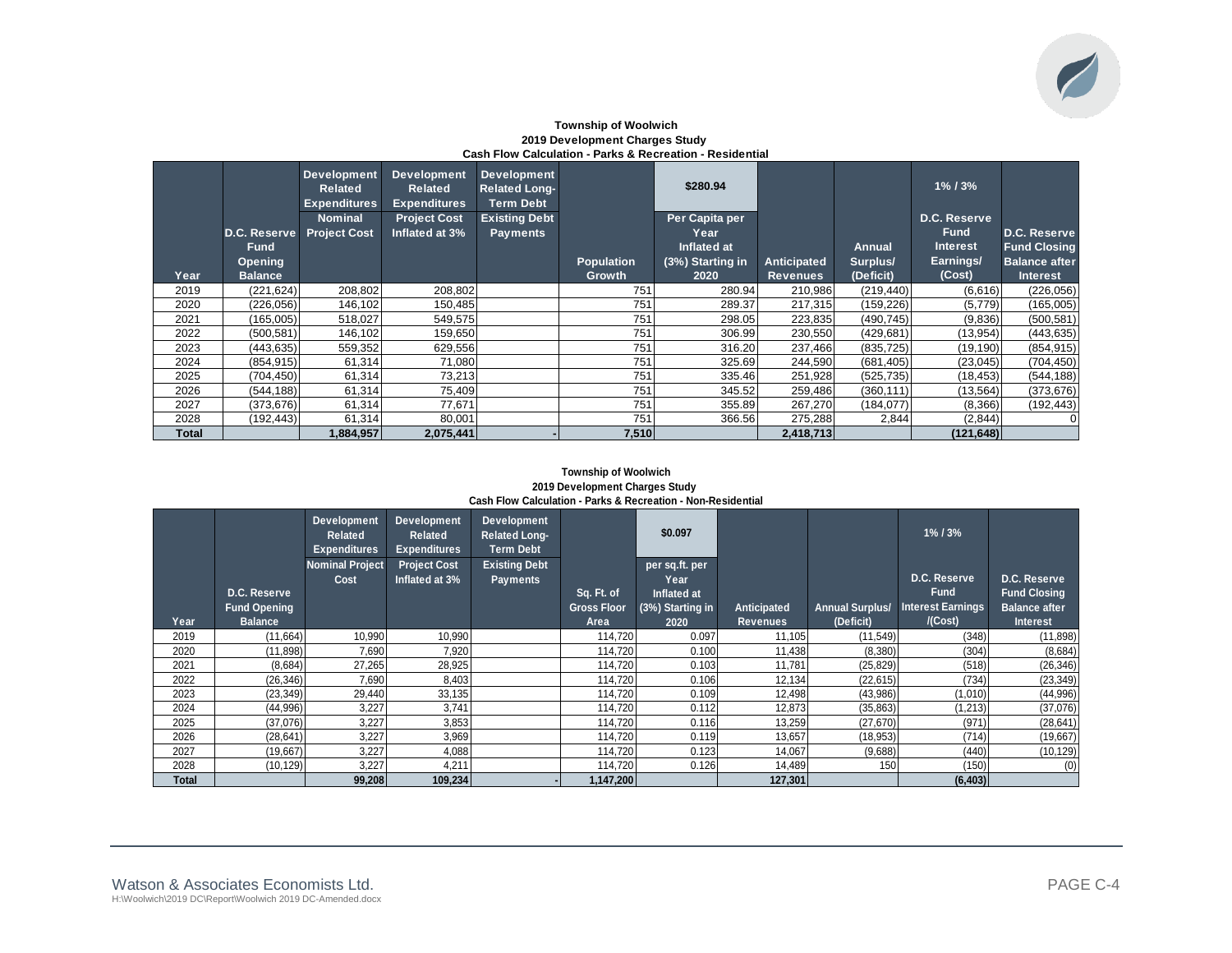# $\overline{\mathscr{C}}$

### **Township of Woolwich 2019 Development Charges Study Cash Flow Calculation - Administration - Residential**

|              | <b>D.C. Reserve</b><br><b>Fund</b><br><b>Opening</b> | <b>Development</b><br><b>Related</b><br><b>Expenditures</b><br><b>Nominal</b><br><b>Project Cost</b> | <b>Development</b><br><b>Related</b><br><b>Expenditures</b><br><b>Project Cost</b><br>Inflated at 3% | <b>Development</b><br><b>Related Long-</b><br><b>Term Debt</b><br><b>Existing Debt</b><br><b>Payments</b> | <b>Population</b> | \$101.44<br>Per Capita per<br>Year<br>Inflated at<br>(3%) Starting in | <b>Anticipated</b> | <b>Annual</b><br>Surplus/ | $1\%$ / $3\%$<br>D.C. Reserve<br><b>Fund</b><br><b>Interest</b><br>Earnings/ | <b>D.C. Reserve</b><br><b>Fund Closing</b><br><b>Balance after</b> |
|--------------|------------------------------------------------------|------------------------------------------------------------------------------------------------------|------------------------------------------------------------------------------------------------------|-----------------------------------------------------------------------------------------------------------|-------------------|-----------------------------------------------------------------------|--------------------|---------------------------|------------------------------------------------------------------------------|--------------------------------------------------------------------|
| Year         | <b>Balance</b>                                       |                                                                                                      |                                                                                                      |                                                                                                           | Growth            | 2020                                                                  | <b>Revenues</b>    | (Deficit)                 | (Cost)                                                                       | <b>Interest</b>                                                    |
| 2019         | 302,049                                              | 80,525                                                                                               | 80,525                                                                                               |                                                                                                           | 751               | 101.44                                                                | 76,181             | 297,706                   | 2,999                                                                        | 300,705                                                            |
| 2020         | 300,705                                              | 457,873                                                                                              | 471,609                                                                                              |                                                                                                           | 751               | 104.48                                                                | 78,467             | (92, 438)                 | 1.041                                                                        | (91, 396)                                                          |
| 2021         | (91, 396)                                            | 234,584                                                                                              | 248,870                                                                                              |                                                                                                           | 751               | 107.62                                                                | 80,821             | (259, 446)                | (5,263)                                                                      | (264, 709)                                                         |
| 2022         | (264, 709)                                           | 92,485                                                                                               | 101,060                                                                                              |                                                                                                           | 751               | 110.85                                                                | 83,245             | (282, 524)                | (8,208)                                                                      | (290, 733)                                                         |
| 2023         | (290, 733)                                           | 57,826                                                                                               | 65,083                                                                                               |                                                                                                           | 751               | 114.17                                                                | 85,742             | (270, 073)                | (8, 412)                                                                     | (278, 486)                                                         |
| 2024         | (278, 486)                                           | 128,017                                                                                              | 148,406                                                                                              |                                                                                                           | 751               | 117.60                                                                | 88,315             | (338, 577)                | (9,256)                                                                      | (347, 833)                                                         |
| 2025         | (347, 833)                                           | 2,279                                                                                                | 2,721                                                                                                |                                                                                                           | 751               | 121.12                                                                | 90,964             | (259, 590)                | (9, 111)                                                                     | (268, 701)                                                         |
| 2026         | (268, 701)                                           | 2,279                                                                                                | 2,802                                                                                                |                                                                                                           | 751               | 124.76                                                                | 93,693             | (177, 810)                | (6,698)                                                                      | (184, 508)                                                         |
| 2027         | 184,508                                              | 2,279                                                                                                | 2,887                                                                                                |                                                                                                           | 751               | 128.50                                                                | 96,504             | (90, 891)                 | (4, 131)                                                                     | (95, 022)                                                          |
| 2028         | (95,022)                                             | 2,279                                                                                                | 2,973                                                                                                |                                                                                                           | 751               | 132.36                                                                | 99,399             | 1,404                     | (1,404)                                                                      |                                                                    |
| <b>Total</b> |                                                      | 1.060.4231                                                                                           | 1,126,937                                                                                            |                                                                                                           | 7,510             |                                                                       | 873,331            |                           | (48, 443)                                                                    |                                                                    |

### **Township of Woolwich 2019 Development Charges Study Cash Flow Calculation - Administration - Non-Residential**

| Year  | D.C. Reserve<br><b>Fund Opening</b><br><b>Balance</b> | <b>Development</b><br>Related<br><b>Expenditures</b><br><b>Nominal Project</b><br>Cost | <b>Development</b><br><b>Related</b><br><b>Expenditures</b><br><b>Project Cost</b><br>Inflated at 3% | Development<br><b>Related Long-</b><br><b>Term Debt</b><br><b>Existing Debt</b><br><b>Payments</b> | Sq. Ft. of<br><b>Gross Floor</b><br>Area | \$0.126<br>per sq.ft. per<br>Year<br>Inflated at<br>(3%) Starting in<br>2020 | Anticipated<br><b>Revenues</b> | <b>Annual Surplus/</b><br>(Deficit) | $1\%$ / $3\%$<br>D.C. Reserve<br><b>Fund</b><br><b>Interest Earnings</b><br>/(Cost) | D.C. Reserve<br><b>Fund Closing</b><br><b>Balance after</b><br><b>Interest</b> |
|-------|-------------------------------------------------------|----------------------------------------------------------------------------------------|------------------------------------------------------------------------------------------------------|----------------------------------------------------------------------------------------------------|------------------------------------------|------------------------------------------------------------------------------|--------------------------------|-------------------------------------|-------------------------------------------------------------------------------------|--------------------------------------------------------------------------------|
| 2019  | 57,533                                                | 15,338                                                                                 | 15,338                                                                                               |                                                                                                    | 114,720                                  | 0.126                                                                        | 14,511                         | 56,706                              | 571                                                                                 | 57,277                                                                         |
| 2020  | 57.277                                                | 87.214                                                                                 | 89,830                                                                                               |                                                                                                    | 114,720                                  | 0.130                                                                        | 14,946                         | (17,607)                            | 198                                                                                 | (17, 409)                                                                      |
| 2021  | (17, 409)                                             | 44,683                                                                                 | 47,404                                                                                               |                                                                                                    | 114,720                                  | 0.134                                                                        | 15,394                         | (49, 418)                           | (1,002)                                                                             | (50, 421)                                                                      |
| 2022  | (50, 421)                                             | 17,616                                                                                 | 19,250                                                                                               |                                                                                                    | 114,720                                  | 0.138                                                                        | 15,856                         | (53, 814)                           | (1, 564)                                                                            | (55, 378)                                                                      |
| 2023  | (55, 378)                                             | 11,014                                                                                 | 12,397                                                                                               |                                                                                                    | 114,720                                  | 0.142                                                                        | 16,332                         | (51, 443)                           | (1,602)                                                                             | (53,045)                                                                       |
| 2024  | (53,045)                                              | 24,384                                                                                 | 28,268                                                                                               |                                                                                                    | 114,720                                  | 0.147                                                                        | 16,822                         | (64, 491)                           | (1,763)                                                                             | (66, 254)                                                                      |
| 2025  | (66, 254)                                             | 434                                                                                    | 518                                                                                                  |                                                                                                    | 114,720                                  | 0.151                                                                        | 17,327                         | (49, 446)                           | (1,735)                                                                             | (51, 181)                                                                      |
| 2026  | (51, 181)                                             | 434                                                                                    | 534                                                                                                  |                                                                                                    | 114,720                                  | 0.156                                                                        | 17,846                         | (33, 869)                           | (1,276)                                                                             | (35, 144)                                                                      |
| 2027  | (35, 144)                                             | 434                                                                                    | 550                                                                                                  |                                                                                                    | 114,720                                  | 0.160                                                                        | 18,382                         | (17, 313)                           | (787)                                                                               | (18,099)                                                                       |
| 2028  | (18,099)                                              | 434                                                                                    | 566                                                                                                  |                                                                                                    | 114,720                                  | 0.165                                                                        | 18,933                         | 267                                 | (267)                                                                               | 0                                                                              |
| Total |                                                       | 201,985                                                                                | 214,655                                                                                              |                                                                                                    | 1,147,200                                |                                                                              | 166,349                        |                                     | (9,227)                                                                             |                                                                                |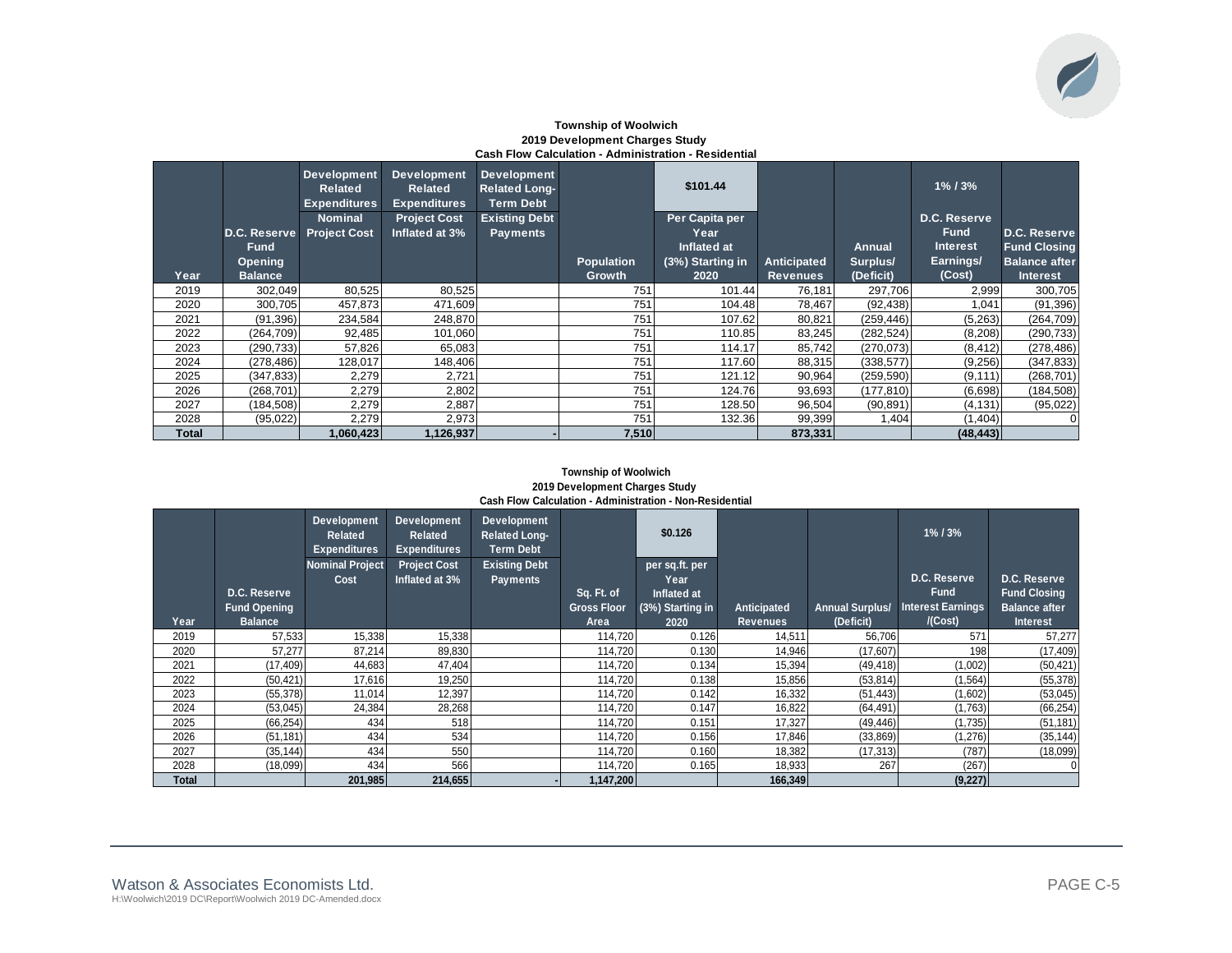### **Township of Woolwich 2019 Development Charges Study Cash Flow Calculation - Library - Residential**

| Year  | <b>D.C. Reserve</b><br><b>Fund</b><br><b>Opening</b><br><b>Balance</b> | <b>Development</b><br><b>Related</b><br><b>Expenditures</b><br><b>Nominal</b><br><b>Project Cost</b> | Development<br><b>Related</b><br><b>Expenditures</b><br><b>Project Cost</b><br>Inflated at 3% | <b>Development</b><br><b>Related Long-</b><br><b>Term Debt</b><br><b>Existing Debt</b><br><b>Payments</b> | <b>Population</b><br>Growth | \$41.47<br>Per Capita per<br>Year<br>Inflated at<br>(3%) Starting in<br>2020 | <b>Anticipated</b><br><b>Revenues</b> | Annual<br>Surplus/<br>(Deficit) | $1\%$ / $3\%$<br>D.C. Reserve<br><b>Fund</b><br><b>Interest</b><br>Earnings/<br>(Cost) | <b>D.C. Reserve</b><br><b>Fund Closing</b><br><b>Balance after</b><br><b>Interest</b> |
|-------|------------------------------------------------------------------------|------------------------------------------------------------------------------------------------------|-----------------------------------------------------------------------------------------------|-----------------------------------------------------------------------------------------------------------|-----------------------------|------------------------------------------------------------------------------|---------------------------------------|---------------------------------|----------------------------------------------------------------------------------------|---------------------------------------------------------------------------------------|
| 2019  |                                                                        |                                                                                                      |                                                                                               |                                                                                                           | 751                         | 41.47                                                                        | 31,147                                | 31,147                          | 156                                                                                    | 31,302                                                                                |
| 2020  | 31,302                                                                 |                                                                                                      |                                                                                               |                                                                                                           | 751                         | 42.72                                                                        | 32,081                                | 63,384                          | 473                                                                                    | 63,857                                                                                |
| 2021  | 63,857                                                                 |                                                                                                      |                                                                                               |                                                                                                           | 751                         | 44.00                                                                        | 33,044                                | 96,901                          | 804                                                                                    | 97,704                                                                                |
| 2022  | 97,704                                                                 |                                                                                                      |                                                                                               |                                                                                                           | 751                         | 45.32                                                                        | 34,035                                | 131,739                         | 1.147                                                                                  | 132,886                                                                               |
| 2023  | 132,886                                                                | 306,693                                                                                              | 345,186                                                                                       |                                                                                                           | 751                         | 46.68                                                                        | 35,056                                | (177, 243)                      | (665)                                                                                  | (177,909)                                                                             |
| 2024  | (177,909)                                                              |                                                                                                      |                                                                                               |                                                                                                           | 751                         | 48.08                                                                        | 36,108                                | (141, 801)                      | (4,796)                                                                                | (146, 597)                                                                            |
| 2025  | (146, 597)                                                             |                                                                                                      |                                                                                               |                                                                                                           | 751                         | 49.52                                                                        | 37,191                                | (109, 406)                      | (3,840)                                                                                | (113, 246)                                                                            |
| 2026  | (113, 246)                                                             |                                                                                                      |                                                                                               |                                                                                                           | 751                         | 51.01                                                                        | 38,307                                | (74, 939)                       | (2,823)                                                                                | (77, 762)                                                                             |
| 2027  | (77,762)                                                               |                                                                                                      |                                                                                               |                                                                                                           | 751                         | 52.54                                                                        | 39,456                                | (38, 307)                       | (1,741)                                                                                | (40, 048)                                                                             |
| 2028  | (40, 048)                                                              |                                                                                                      |                                                                                               |                                                                                                           | 751                         | 54.11                                                                        | 40,639                                | 592                             | (592)                                                                                  | (0)                                                                                   |
| Total |                                                                        | 306.693                                                                                              | 345,186                                                                                       |                                                                                                           | 7,510                       |                                                                              | 357,062                               |                                 | (11, 877)                                                                              |                                                                                       |

### **Township of Woolwich 2019 Development Charges Study Cash Flow Calculation - Library - Non-Residential**

| Year  | D.C. Reserve<br><b>Fund Opening</b><br><b>Balance</b> | <b>Development</b><br>Related<br><b>Expenditures</b><br><b>Nominal Project</b><br>Cost | <b>Development</b><br><b>Related</b><br><b>Expenditures</b><br><b>Project Cost</b><br>Inflated at 3% | <b>Development</b><br><b>Related Long-</b><br><b>Term Debt</b><br><b>Existing Debt</b><br><b>Payments</b> | Sq. Ft. of<br><b>Gross Floor</b><br>Area | \$0.014<br>per sq.ft. per<br>Year<br>Inflated at<br>(3%) Starting in<br>2020 | Anticipated<br><b>Revenues</b> | <b>Annual Surplus/</b><br>(Deficit) | $1\%$ / $3\%$<br>D.C. Reserve<br><b>Fund</b><br><b>Interest Earnings</b><br>I(Cost) | D.C. Reserve<br><b>Fund Closing</b><br><b>Balance after</b><br><b>Interest</b> |
|-------|-------------------------------------------------------|----------------------------------------------------------------------------------------|------------------------------------------------------------------------------------------------------|-----------------------------------------------------------------------------------------------------------|------------------------------------------|------------------------------------------------------------------------------|--------------------------------|-------------------------------------|-------------------------------------------------------------------------------------|--------------------------------------------------------------------------------|
| 2019  |                                                       |                                                                                        |                                                                                                      |                                                                                                           | 114,720                                  | 0.014                                                                        | 1,639                          | 1,639                               |                                                                                     | 1,647                                                                          |
| 2020  | 1,647                                                 |                                                                                        |                                                                                                      |                                                                                                           | 114,720                                  | 0.015                                                                        | .688                           | 3,336                               | 25                                                                                  | 3,361                                                                          |
| 2021  | 3,361                                                 |                                                                                        |                                                                                                      |                                                                                                           | 114,720                                  | 0.015                                                                        | .739                           | 5,100                               | 42                                                                                  | 5,142                                                                          |
| 2022  | 5,142                                                 |                                                                                        |                                                                                                      |                                                                                                           | 114.720                                  | 0.016                                                                        | 1.791                          | 6,934                               | 60                                                                                  | 6,994                                                                          |
| 2023  | 6,994                                                 | 16,142                                                                                 | 18,168                                                                                               |                                                                                                           | 114,720                                  | 0.016                                                                        | 1,845                          | (9,329)                             | (35)                                                                                | (9, 364)                                                                       |
| 2024  | (9,364)                                               |                                                                                        |                                                                                                      |                                                                                                           | 114,720                                  | 0.017                                                                        | 1,900                          | (7, 463)                            | (252)                                                                               | (7,716)                                                                        |
| 2025  | (7,716)                                               |                                                                                        |                                                                                                      |                                                                                                           | 114,720                                  | 0.017                                                                        | 1,957                          | (5,758)                             | (202)                                                                               | (5,960)                                                                        |
| 2026  | (5,960)                                               |                                                                                        |                                                                                                      |                                                                                                           | 114,720                                  | 0.018                                                                        | 2,016                          | (3,944)                             | (149)                                                                               | (4,093)                                                                        |
| 2027  | (4,093)                                               |                                                                                        |                                                                                                      |                                                                                                           | 114,720                                  | 0.018                                                                        | 2,077                          | (2,016)                             | (92)                                                                                | (2, 108)                                                                       |
| 2028  | (2, 108)                                              |                                                                                        |                                                                                                      |                                                                                                           | 114,720                                  | 0.019                                                                        | 2,139                          | 31                                  | (31)                                                                                |                                                                                |
| Total |                                                       | 16.142                                                                                 | 18.168                                                                                               |                                                                                                           | 1.147.200                                |                                                                              | 18,793                         |                                     | (625)                                                                               |                                                                                |

 $\overline{\mathscr{C}}$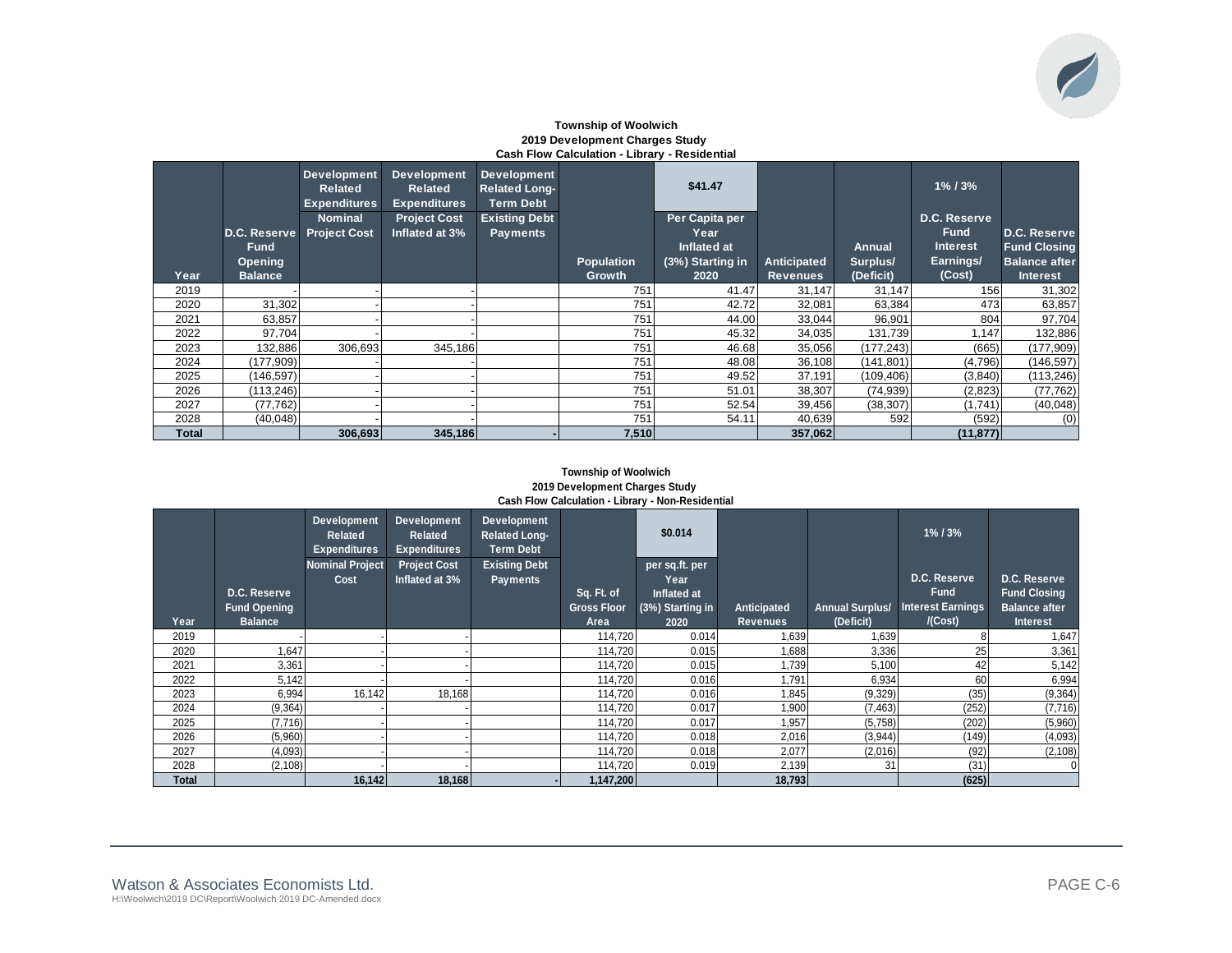#### **Township of Woolwich 2019 Development Charges Study Cash Flow Calculation - Water - Residential**

|              |                | <b>Development</b><br>Related<br><b>Expenditures</b> | <b>Development</b><br><b>Related</b><br><b>Expenditures</b> | <b>Development</b><br><b>Related Long-</b><br><b>Term Debt</b> |            | \$393.77         |                 |               | $1\%$ / $3\%$   |                      |
|--------------|----------------|------------------------------------------------------|-------------------------------------------------------------|----------------------------------------------------------------|------------|------------------|-----------------|---------------|-----------------|----------------------|
|              |                | <b>Nominal</b>                                       | <b>Project Cost</b>                                         | <b>Existing Debt</b>                                           |            | Per Capita per   |                 |               | D.C. Reserve    |                      |
|              | D.C. Reserve   | <b>Project Cost</b>                                  | Inflated at 3%                                              | <b>Payments</b>                                                |            | Year             |                 |               | <b>Fund</b>     | D.C. Reserve         |
|              | <b>Fund</b>    |                                                      |                                                             |                                                                |            | Inflated at      |                 | Annual        | <b>Interest</b> | <b>Fund Closing</b>  |
|              | Opening        |                                                      |                                                             |                                                                | Population | (3%) Starting in | Anticipated     | Surplus/      | Earnings/       | <b>Balance after</b> |
| Year         | <b>Balance</b> |                                                      |                                                             |                                                                | Growth     | 2020             | <b>Revenues</b> | (Deficit)     | (Cost)          | <b>Interest</b>      |
| 2019         | 163,522        | 617,368                                              | 617,368                                                     |                                                                | 736        | 393.77           | 289,933         | (163, 913)    | (6)             | (163, 918)           |
| 2020         | (163, 918)     | 192,754                                              | 198,537                                                     |                                                                | 736        | 405.58           | 298,631         | (63, 824)     | (3, 416)        | (67, 240)            |
| 2021         | (67, 240)      | 1,051,468                                            | 1,115,502                                                   |                                                                | 736        | 417.75           | 307,590         | (875, 152)    | (14, 136)       | (889, 288)           |
| 2022         | (889, 288)     | 163,756                                              | 178,940                                                     |                                                                | 736        | 430.28           | 316,818         | (751, 410)    | (24, 610)       | (776,021)            |
| 2023         | (776, 021)     | 534,923                                              | 602,061                                                     |                                                                | 736        | 443.19           | 326,322         | (1,051,759)   | (27, 417)       | (1,079,176)          |
| 2024         | (1,079,176)    | 428,171                                              | 496,367                                                     |                                                                | 736        | 456.49           | 336,112         | (1, 239, 431) | (34, 779)       | (1, 274, 211)        |
| 2025         | (1, 274, 211)  | 72,297                                               | 86,326                                                      |                                                                | 736        | 470.18           | 346,195         | (1,014,341)   | (34, 328)       | (1,048,670)          |
| 2026         | (1,048,670)    | 513,153                                              | 631,114                                                     |                                                                | 736        | 484.29           | 356,581         | (1,323,202)   | (35, 578)       | (1,358,781)          |
| 2027         | (1,358,781)    | 72,297                                               | 91,583                                                      |                                                                | 736        | 498.82           | 367,279         | (1,083,085)   | (36, 628)       | (1, 119, 713)        |
| 2028         | (1, 119, 713)  | 72,297                                               | 94,331                                                      |                                                                | 736        | 513.78           | 378,297         | (835, 748)    | (29, 332)       | (865,079)            |
| 2029         | (865,079)      | 59,870                                               | 80,461                                                      |                                                                | 705        | 529.19           | 373,082         | (572, 458)    | (21, 563)       | (594, 021)           |
| 2030         | (594, 021)     | 59,870                                               | 82,875                                                      |                                                                | 705        | 545.07           | 384,274         | (292, 621)    | (13,300)        | (305, 921)           |
| 2031         | (305, 921)     | 59,870                                               | 85,361                                                      |                                                                | 705        | 561.42           | 395,803         | 4,521         | (4,521)         | (0)                  |
| <b>Total</b> |                | 3,898,094                                            | 4,360,825                                                   |                                                                | 9,478      |                  | 4,476,917       |               | (279, 614)      |                      |

#### **Township of Woolwich 2019 Development Charges Study Cash Flow Calculation - Water - Non-Residential**

|              |                     | <b>Development</b><br>Related<br><b>Expenditures</b> | <b>Development</b><br>Related<br><b>Expenditures</b> | <b>Development</b><br><b>Related Long-</b><br><b>Term Debt</b> |                    | \$0.487                |                 |                        | $1\%$ / $3\%$            |                      |
|--------------|---------------------|------------------------------------------------------|------------------------------------------------------|----------------------------------------------------------------|--------------------|------------------------|-----------------|------------------------|--------------------------|----------------------|
|              |                     | <b>Nominal Project</b><br>Cost                       | <b>Project Cost</b><br>Inflated at 3%                | <b>Existing Debt</b><br><b>Payments</b>                        |                    | per sq.ft. per<br>Year |                 |                        | D.C. Reserve             | D.C. Reserve         |
|              | D.C. Reserve        |                                                      |                                                      |                                                                | Sq. Ft. of         | Inflated at            |                 |                        | <b>Fund</b>              | <b>Fund Closing</b>  |
|              | <b>Fund Opening</b> |                                                      |                                                      |                                                                | <b>Gross Floor</b> | (3%) Starting in       | Anticipated     | <b>Annual Surplus/</b> | <b>Interest Earnings</b> | <b>Balance after</b> |
| Year         | <b>Balance</b>      |                                                      |                                                      |                                                                | Area               | 2020                   | <b>Revenues</b> | (Deficit)              | /(Cost)                  | <b>Interest</b>      |
| 2019         | 28,857              | 108,947                                              | 108,947                                              |                                                                | 114,720            | 0.487                  | 55,839          | (24, 251)              | 23                       | (24, 228)            |
| 2020         | (24, 228)           | 34,015                                               | 35,036                                               |                                                                | 114,720            | 0.501                  | 57,514          | (1,750)                | (390)                    | (2, 139)             |
| 2021         | (2, 139)            | 185,553                                              | 196,853                                              |                                                                | 114,720            | 0.516                  | 59,240          | (139, 753)             | (2, 128)                 | (141, 881)           |
| 2022         | (141, 881)          | 28,898                                               | 31,578                                               |                                                                | 114,720            | 0.532                  | 61,017          | (112, 442)             | (3,815)                  | (116, 257)           |
| 2023         | (116, 257)          | 94,398                                               | 106,246                                              |                                                                | 114,720            | 0.548                  | 62,847          | (159, 655)             | (4, 139)                 | (163, 794)           |
| 2024         | (163, 794)          | 75,560                                               | 87,594                                               |                                                                | 114,720            | 0.564                  | 64,733          | (186, 655)             | (5,257)                  | (191, 912)           |
| 2025         | (191, 912)          | 12,758                                               | 15,234                                               |                                                                | 114,720            | 0.581                  | 66,675          | (140, 471)             | (4,986)                  | (145, 457)           |
| 2026         | (145, 457)          | 90,556                                               | 111,373                                              |                                                                | 114,720            | 0.599                  | 68,675          | (188, 155)             | (5,004)                  | (193, 159)           |
| 2027         | (193, 159)          | 12,758                                               | 16,162                                               |                                                                | 114,720            | 0.617                  | 70,735          | (138, 585)             | (4,976)                  | (143, 561)           |
| 2028         | (143, 561)          | 12,758                                               | 16,647                                               |                                                                | 114,720            | 0.635                  | 72,857          | (87, 351)              | (3, 464)                 | (90, 814)            |
| 2029         | (90, 814)           | 10,565                                               | 14,199                                               |                                                                | 68,667             | 0.654                  | 44,918          | (60,096)               | (2, 264)                 | (62, 359)            |
| 2030         | (62, 359)           | 10,565                                               | 14,625                                               |                                                                | 68,667             | 0.674                  | 46,265          | (30, 719)              | (1, 396)                 | (32, 115)            |
| 2031         | (32, 115)           | 10,565                                               | 15,064                                               |                                                                | 68,667             | 0.694                  | 47,653          | 475                    | (475)                    | $\mathbf 0$          |
| <b>Total</b> |                     | 687,899                                              | 769,557                                              |                                                                | 1,353,200          |                        | 778,970         |                        | (38, 269)                |                      |

 $\bigtriangledown$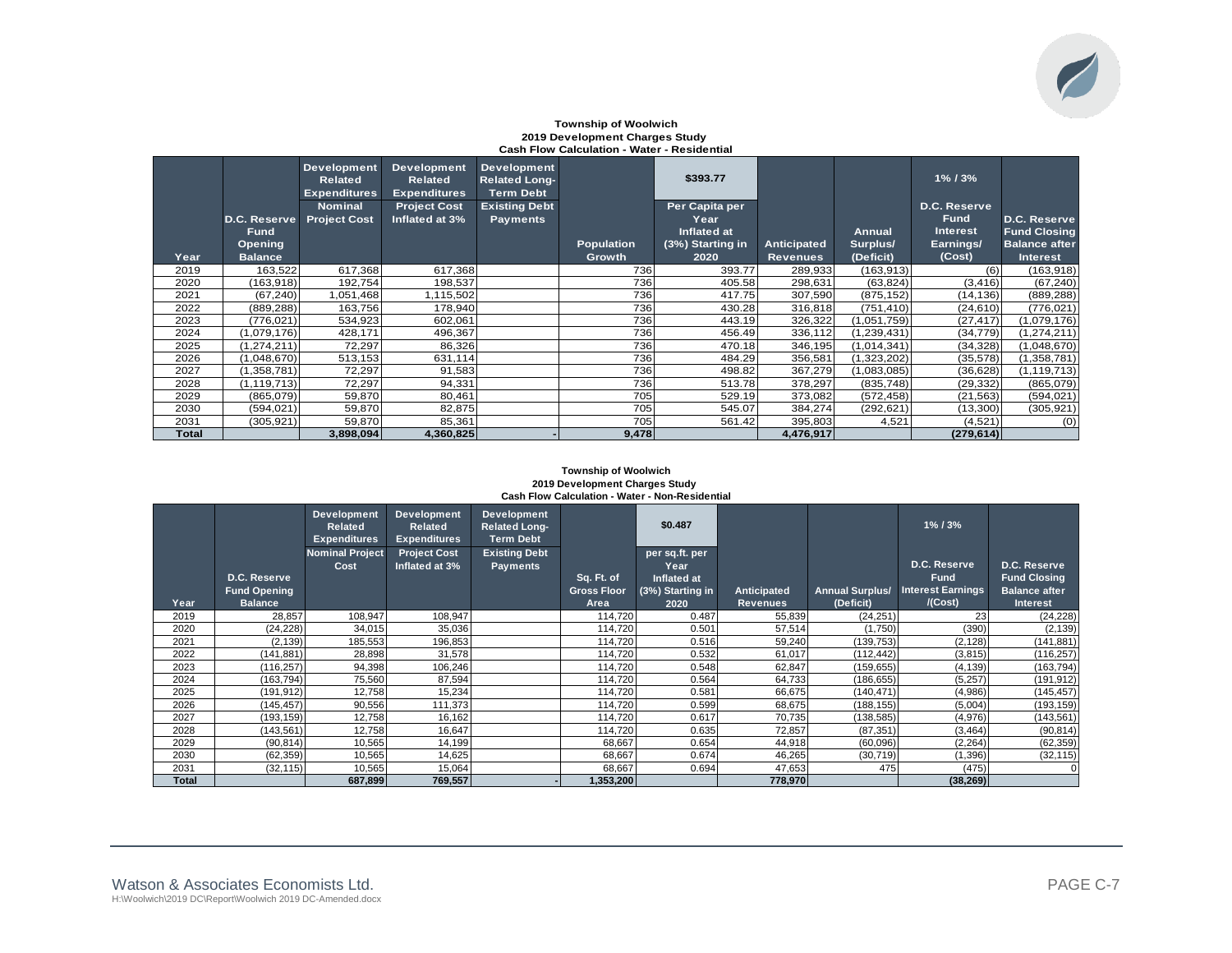#### **Township of Woolwich 2019 Development Charges Study Cash Flow Calculation - Wastewater - Residential**

|              | D.C. Reserve<br><b>Fund</b><br>Opening | <b>Development</b><br>Related<br><b>Expenditures</b><br><b>Nominal</b><br><b>Project Cost</b> | <b>Development</b><br><b>Related</b><br><b>Expenditures</b><br><b>Project Cost</b><br>Inflated at 3% | <b>Development</b><br><b>Related Long-</b><br><b>Term Debt</b><br><b>Existing Debt</b><br><b>Payments</b> | <b>Population</b> | \$281.01<br>Per Capita per<br>Year<br>Inflated at<br>(3%) Starting in | Anticipated     | Annual<br>Surplus/ | $1\%$ / $3\%$<br>D.C. Reserve<br><b>Fund</b><br><b>Interest</b><br>Earnings/ | D.C. Reserve<br><b>Fund Closing</b><br><b>Balance after</b> |
|--------------|----------------------------------------|-----------------------------------------------------------------------------------------------|------------------------------------------------------------------------------------------------------|-----------------------------------------------------------------------------------------------------------|-------------------|-----------------------------------------------------------------------|-----------------|--------------------|------------------------------------------------------------------------------|-------------------------------------------------------------|
| Year         | <b>Balance</b>                         |                                                                                               |                                                                                                      |                                                                                                           | <b>Growth</b>     | 2020                                                                  | <b>Revenues</b> | (Deficit)          | (Cost)                                                                       | <b>Interest</b>                                             |
| 2019         | 11,043                                 | 240,509                                                                                       | 240,509                                                                                              |                                                                                                           | 736               | 281.01                                                                | 206,908         | (22, 558)          | (173)                                                                        | (22, 731)                                                   |
| 2020         | (22, 731)                              | 240,509                                                                                       | 247,724                                                                                              |                                                                                                           | 736               | 289.44                                                                | 213,115         | (57, 340)          | (1,201)                                                                      | (58, 541)                                                   |
| 2021         | (58, 541)                              | 970,971                                                                                       | 1,030,104                                                                                            |                                                                                                           | 736               | 298.12                                                                | 219,508         | (869, 136)         | (13, 915)                                                                    | (883,052)                                                   |
| 2022         | (883,052)                              | 240,509                                                                                       | 262,811                                                                                              |                                                                                                           | 736               | 307.07                                                                | 226,094         | (919, 769)         | (27, 042)                                                                    | (946, 811)                                                  |
| 2023         | (946, 811)                             | 181,124                                                                                       | 203,856                                                                                              |                                                                                                           | 736               | 316.28                                                                | 232,877         | (917, 791)         | (27, 969)                                                                    | (945, 760)                                                  |
| 2024         | (945, 760)                             | 231,067                                                                                       | 267,870                                                                                              |                                                                                                           | 736               | 325.77                                                                | 239,863         | (973, 767)         | (28, 793)                                                                    | (1,002,560)                                                 |
| 2025         | (1,002,560)                            | 85,217                                                                                        | 101,754                                                                                              |                                                                                                           | 736               | 335.54                                                                | 247,059         | (857, 255)         | (27, 897)                                                                    | (885, 152)                                                  |
| 2026         | (885, 152)                             | 85,217                                                                                        | 104,806                                                                                              |                                                                                                           | 736               | 345.61                                                                | 254,471         | (735, 488)         | (24, 310)                                                                    | (759, 798)                                                  |
| 2027         | (759, 798)                             | 85,217                                                                                        | 107,950                                                                                              |                                                                                                           | 736               | 355.98                                                                | 262,105         | (605, 643)         | (20, 482)                                                                    | (626, 125)                                                  |
| 2028         | (626, 125)                             | 85,217                                                                                        | 111,189                                                                                              |                                                                                                           | 736               | 366.65                                                                | 269,968         | (467, 346)         | (16, 402)                                                                    | (483, 748)                                                  |
| 2029         | (483, 748)                             | 76,354                                                                                        | 102,614                                                                                              |                                                                                                           | 705               | 377.65                                                                | 266,246         | (320, 116)         | (12,058)                                                                     | (332, 174)                                                  |
| 2030         | (332, 174)                             | 76,354                                                                                        | 105,692                                                                                              |                                                                                                           | 705               | 388.98                                                                | 274,234         | (163, 632)         | (7, 437)                                                                     | (171,070)                                                   |
| 2031         | (171,070)                              | 76,354                                                                                        | 108,863                                                                                              |                                                                                                           | 705               | 400.65                                                                | 282,461         | 2,528              | (2,528)                                                                      | (0)                                                         |
| <b>Total</b> |                                        | 2,674,621                                                                                     | 2,995,743                                                                                            |                                                                                                           | 9,478             |                                                                       | 3,194,907       |                    | (210, 207)                                                                   |                                                             |

#### **Township of Woolwich 2019 Development Charges Study Cash Flow Calculation - Wastewater - Non-Residential**

|              |                     | <b>Development</b><br>Related<br><b>Expenditures</b> | Development<br>Related<br><b>Expenditures</b> | <b>Development</b><br><b>Related Long-</b><br><b>Term Debt</b> |                    | \$0.347                |                    |                        | $1\%$ / $3\%$            |                      |
|--------------|---------------------|------------------------------------------------------|-----------------------------------------------|----------------------------------------------------------------|--------------------|------------------------|--------------------|------------------------|--------------------------|----------------------|
|              |                     | <b>Nominal Project</b><br>Cost                       | <b>Project Cost</b><br>Inflated at 3%         | <b>Existing Debt</b><br><b>Payments</b>                        |                    | per sq.ft. per<br>Year |                    |                        | D.C. Reserve             | D.C. Reserve         |
|              | D.C. Reserve        |                                                      |                                               |                                                                | Sq. Ft. of         | Inflated at            |                    |                        | <b>Fund</b>              | <b>Fund Closing</b>  |
|              | <b>Fund Opening</b> |                                                      |                                               |                                                                | <b>Gross Floor</b> | (3%) Starting in       | <b>Anticipated</b> | <b>Annual Surplus/</b> | <b>Interest Earnings</b> | <b>Balance after</b> |
| Year         | <b>Balance</b>      |                                                      |                                               |                                                                | Area               | 2020                   | <b>Revenues</b>    | (Deficit)              | /(Cost)                  | <b>Interest</b>      |
| 2019         | 1,949               | 42,443                                               | 42,443                                        |                                                                | 114,720            | 0.347                  | 39,847             | (647)                  |                          | (640)                |
| 2020         | (640)               | 42,443                                               | 43,716                                        |                                                                | 114,720            | 0.358                  | 41,043             | (3,313)                | (59)                     | (3, 373)             |
| 2021         | (3, 373)            | 171,348                                              | 181,783                                       |                                                                | 114,720            | 0.368                  | 42,274             | (142, 881)             | (2, 194)                 | (145, 075)           |
| 2022         | (145, 075)          | 42,443                                               | 46,378                                        |                                                                | 114,720            | 0.380                  | 43,542             | (147, 911)             | (4, 395)                 | (152, 306)           |
| 2023         | (152, 306)          | 31,963                                               | 35,975                                        |                                                                | 114,720            | 0.391                  | 44,849             | (143, 432)             | (4, 436)                 | (147, 868)           |
| 2024         | (147, 868)          | 40,777                                               | 47,271                                        |                                                                | 114,720            | 0.403                  | 46,194             | (148, 945)             | (4, 452)                 | (153, 398)           |
| 2025         | (153, 398)          | 15,038                                               | 17,957                                        |                                                                | 114,720            | 0.415                  | 47,580             | (123, 774)             | (4, 158)                 | (127, 932)           |
| 2026         | (127,932)           | 15,038                                               | 18,495                                        |                                                                | 114,720            | 0.427                  | 49,007             | (97, 420)              | (3,380)                  | (100, 800)           |
| 2027         | (100, 800)          | 15,038                                               | 19,050                                        |                                                                | 114,720            | 0.440                  | 50,478             | (69, 373)              | (2, 553)                 | (71, 925)            |
| 2028         | (71, 925)           | 15,038                                               | 19,622                                        |                                                                | 114,720            | 0.453                  | 51,992             | (39, 555)              | (1,672)                  | (41, 227)            |
| 2029         | (41, 227)           | 13,474                                               | 18,108                                        |                                                                | 68,667             | 0.467                  | 32,054             | (27, 282)              | (1,028)                  | (28, 309)            |
| 2030         | (28, 309)           | 13,474                                               | 18,652                                        |                                                                | 68,667             | 0.481                  | 33,015             | (13, 945)              | (634)                    | (14, 579)            |
| 2031         | (14, 579)           | 13,474                                               | 19,211                                        |                                                                | 68,667             | 0.495                  | 34,006             | 215                    | (215)                    | $\overline{0}$       |
| <b>Total</b> |                     | 471,992                                              | 528,660                                       |                                                                | 1,353,200          |                        | 555,881            |                        | (29, 169)                |                      |

 $\bigtriangledown$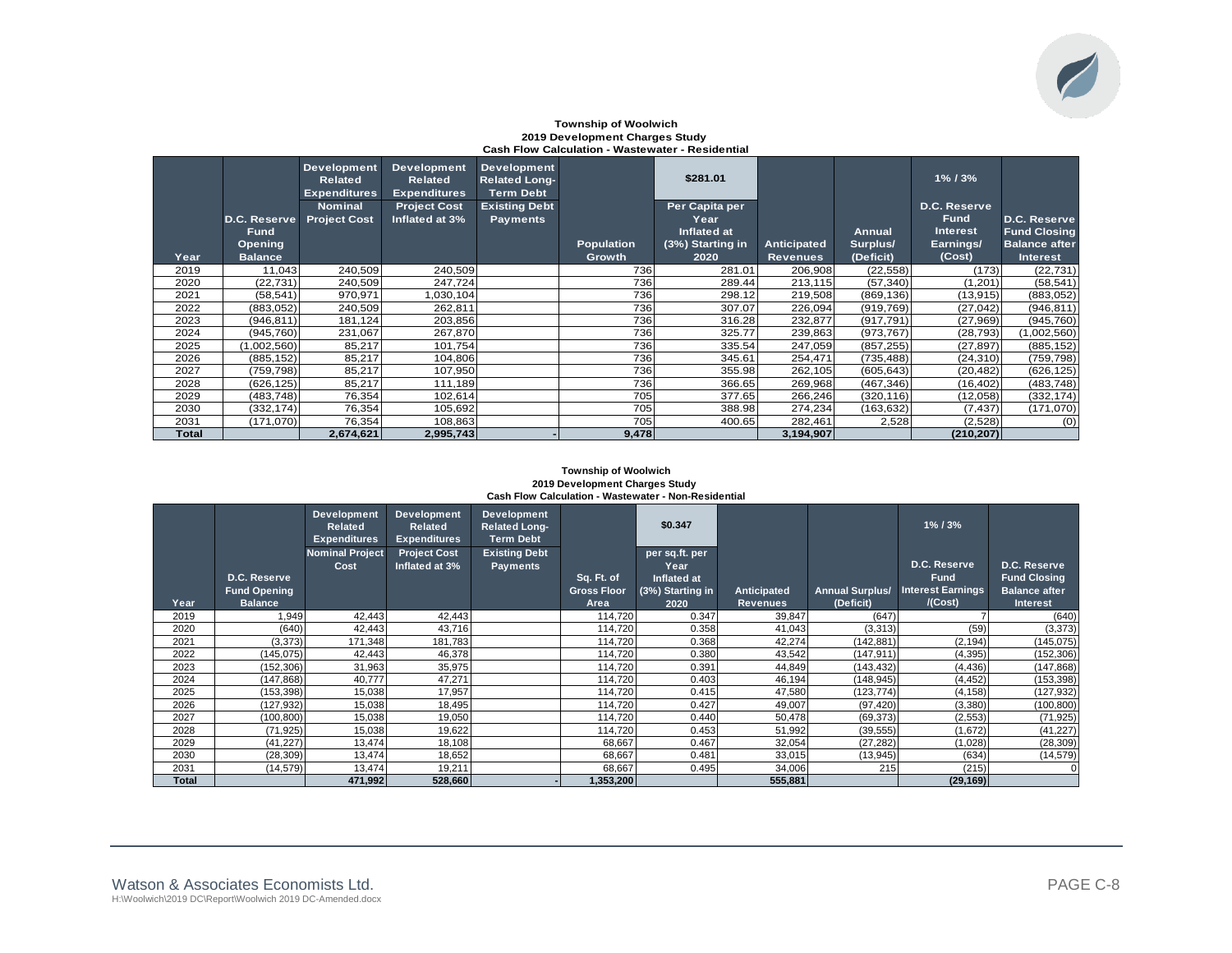

### Table D-1 Operating and Capital Expenditure Impacts for Future Capital Expenditures

| <b>SERVICE</b>                  | <b>ANNUAL LIFECYCLE</b><br><b>EXPENDITURES</b> | <b>ANNUAL</b><br><b>OPERATING</b><br><b>EXPENDITURES</b> | <b>TOTAL ANNUAL</b><br><b>EXPENDITURES</b> |
|---------------------------------|------------------------------------------------|----------------------------------------------------------|--------------------------------------------|
| <b>Water Services</b>           | 87,958                                         | 42,325                                                   | 130,283                                    |
| <b>Wastewater Services</b>      | 50,376                                         | 30,077                                                   | 80,452                                     |
| Roads and Related               | 661,019                                        | 579,303                                                  | 1,240,322                                  |
| <b>Fire Protection Services</b> | 65,484                                         | 52,173                                                   | 117,657                                    |
| Parks and Recreation            | 70,056                                         | 35,299                                                   | 105,355                                    |
| <b>Library Services</b>         | 24,053                                         | 4,605                                                    | 28,658                                     |
| Administration                  | $\blacksquare$                                 | $\blacksquare$                                           |                                            |
|                                 | 958,945                                        | 743,782                                                  | 1,702,727                                  |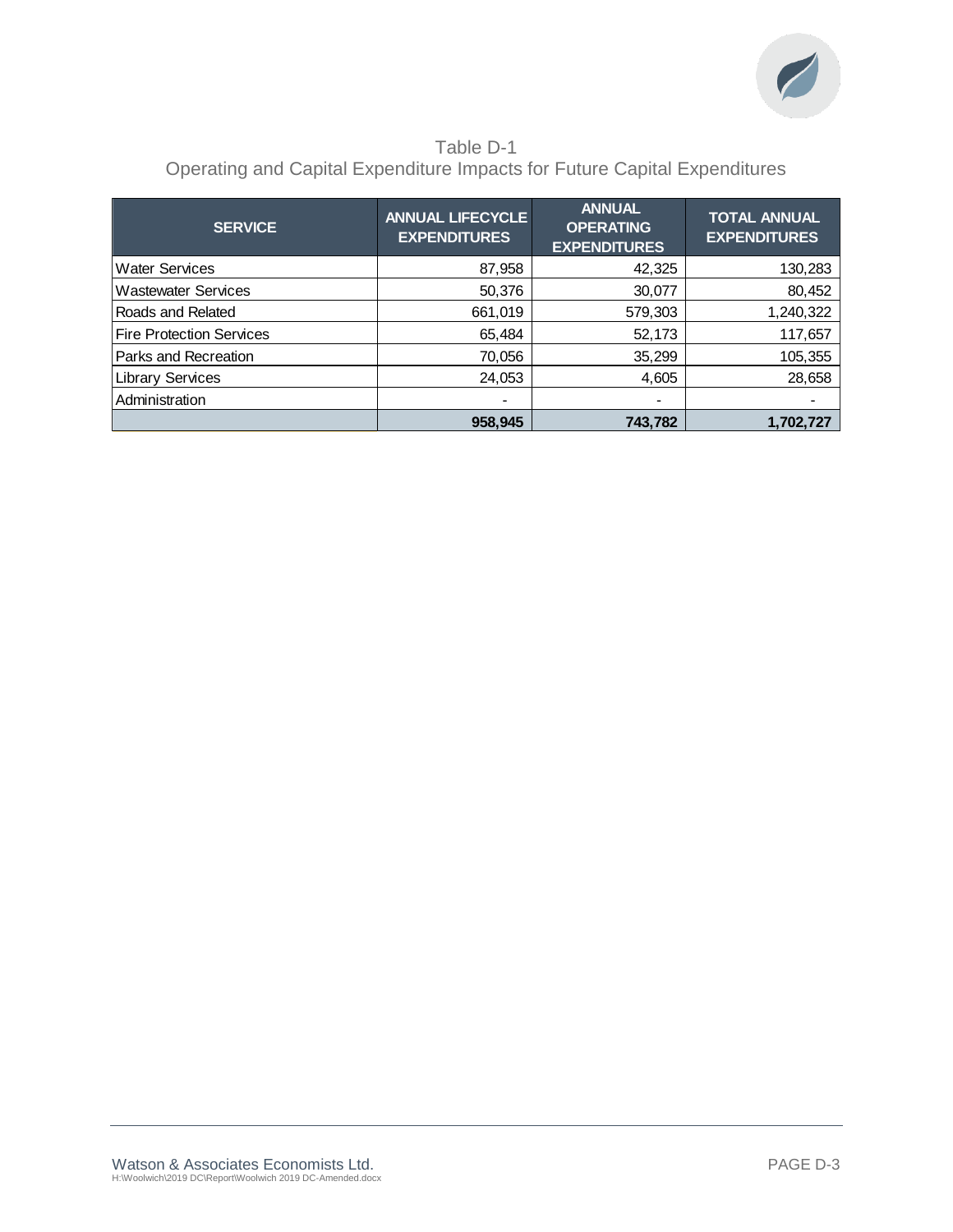

# Appendix F Proposed D.C. By-law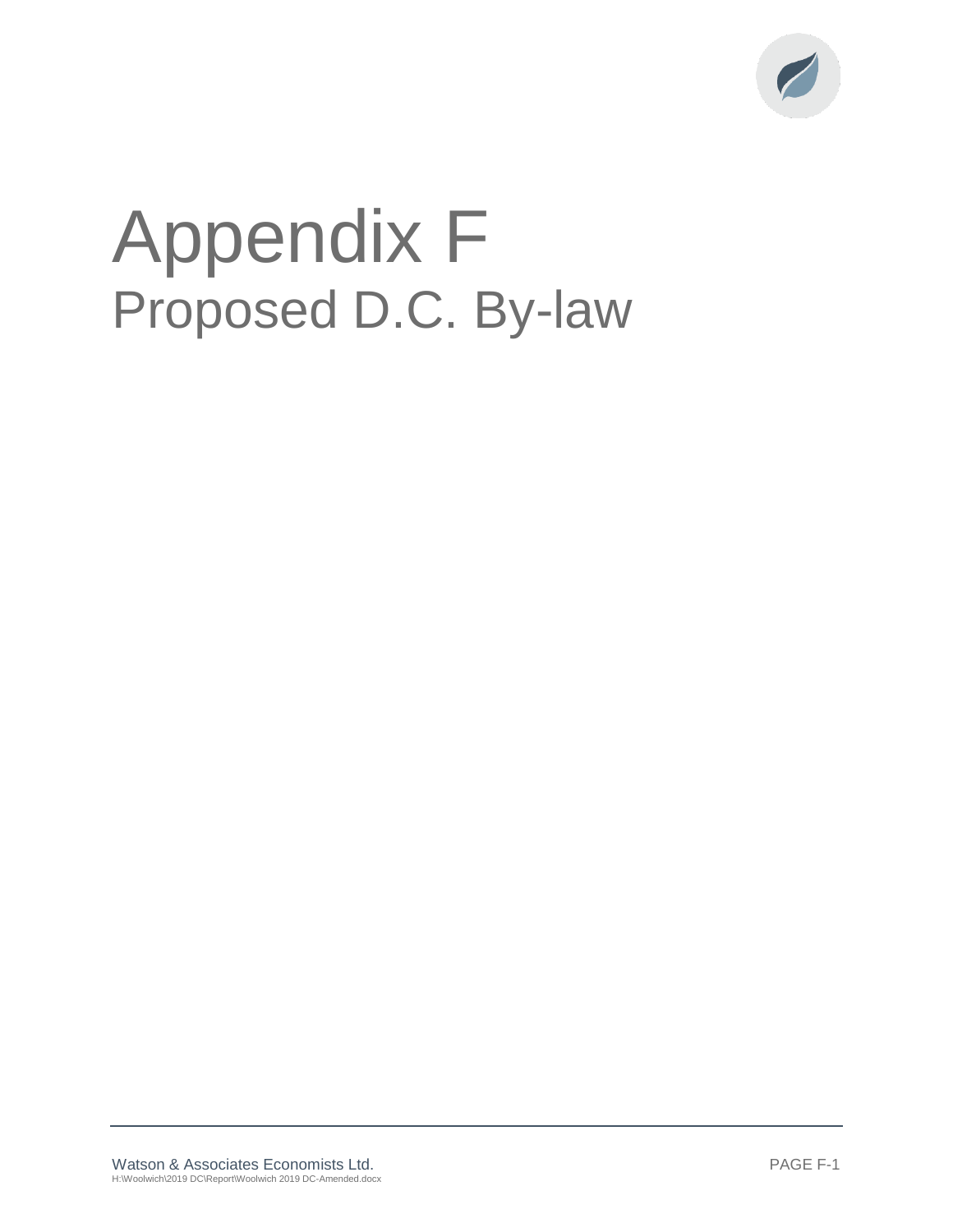### **THE CORPORATION OF THE TOWNSHIP OF WOOLWICH**

### **BY-LAW NUMBER \_\_\_ - 2019**

### **A BY-LAW FOR THE IMPOSITION OF DEVELOPMENT CHARGES**

**WHEREAS** the Township of Woolwich will experience growth through development and re-development;

**AND WHEREAS** development and re-development requires the provision of physical and social services by the Township of Woolwich;

**AND WHEREAS** Council desires to ensure that the capital cost of meeting growth-related demands for or burden on municipal services does not place an excessive financial burden on the Township of Woolwich or its existing taxpayers while at the same time ensuring new taxpayers contribute no more than the net capital cost attributable to providing the current level of municipal services;

**AND WHEREAS** the *Development Charges Act, 1997* (the "Act") provides that the council of a municipality may by by-law impose development charges against land to pay for increased capital costs required because of increased needs for services;

**AND WHEREAS** a development charge background study has been completed in accordance with the Act;

**AND WHEREAS** the Council of The Corporation of the Township of Woolwich has given notice of and held a public meeting on the  $17<sup>th</sup>$  day of June, 2019 in accordance with the Act and the regulations thereto;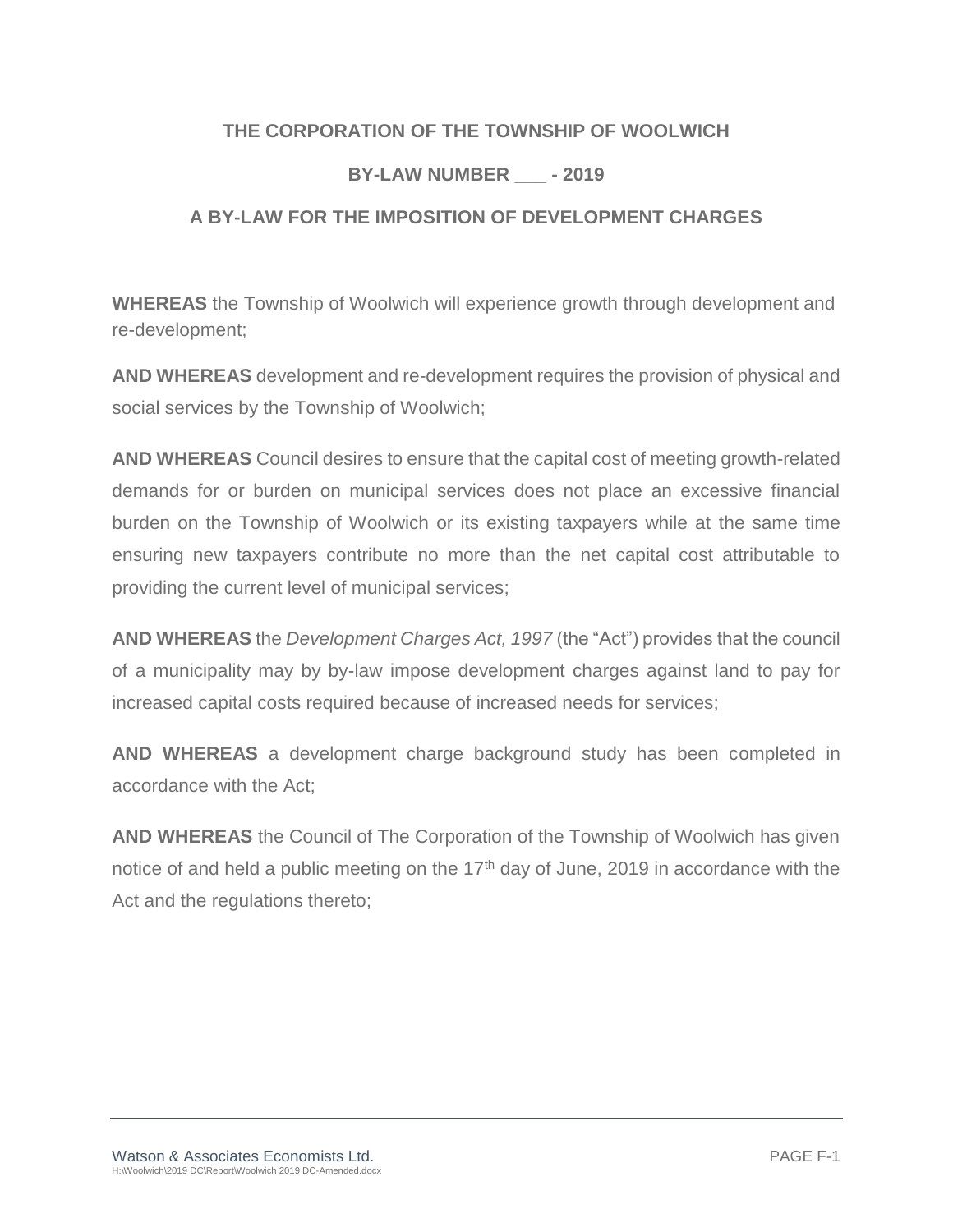## **NOW THEREFORE THE COUNCIL OF THE CORPORATION OF THE TOWNSHIP OF WOOLWICH ENACTS AS FOLLOWS:**

### **1. INTERPRETATION**

- 1.1 In this By-law the following items shall have the corresponding meanings:
	- "Act" means the *Development Charges Act,* as amended, or any successor thereof;

"accessory use" means where used to describe a use, building, or structure that the use, building or structure is naturally and normally incidental, subordinate in purpose of floor area or both, and exclusively devoted to a principal use, building or structure;

"apartment unit" means any residential unit within a building containing three or more dwelling units where access to each residential unit is obtained through a common entrance or entrances from the street level and the residential units are connected by an interior corridor;

"bedroom" means a habitable room larger than seven square metres, including a den, study or other similar area, but does not include a bathroom, living room, dining room or kitchen;

"benefiting area" means an area defined by map, plan or legal description in a front-ending agreement as an area that will receive a benefit from the construction of a service;

"board of education" has the same meaning as set out in the *Education Act*, R.S.O. 19990, Chap. E.2, as amended, or any successor thereof;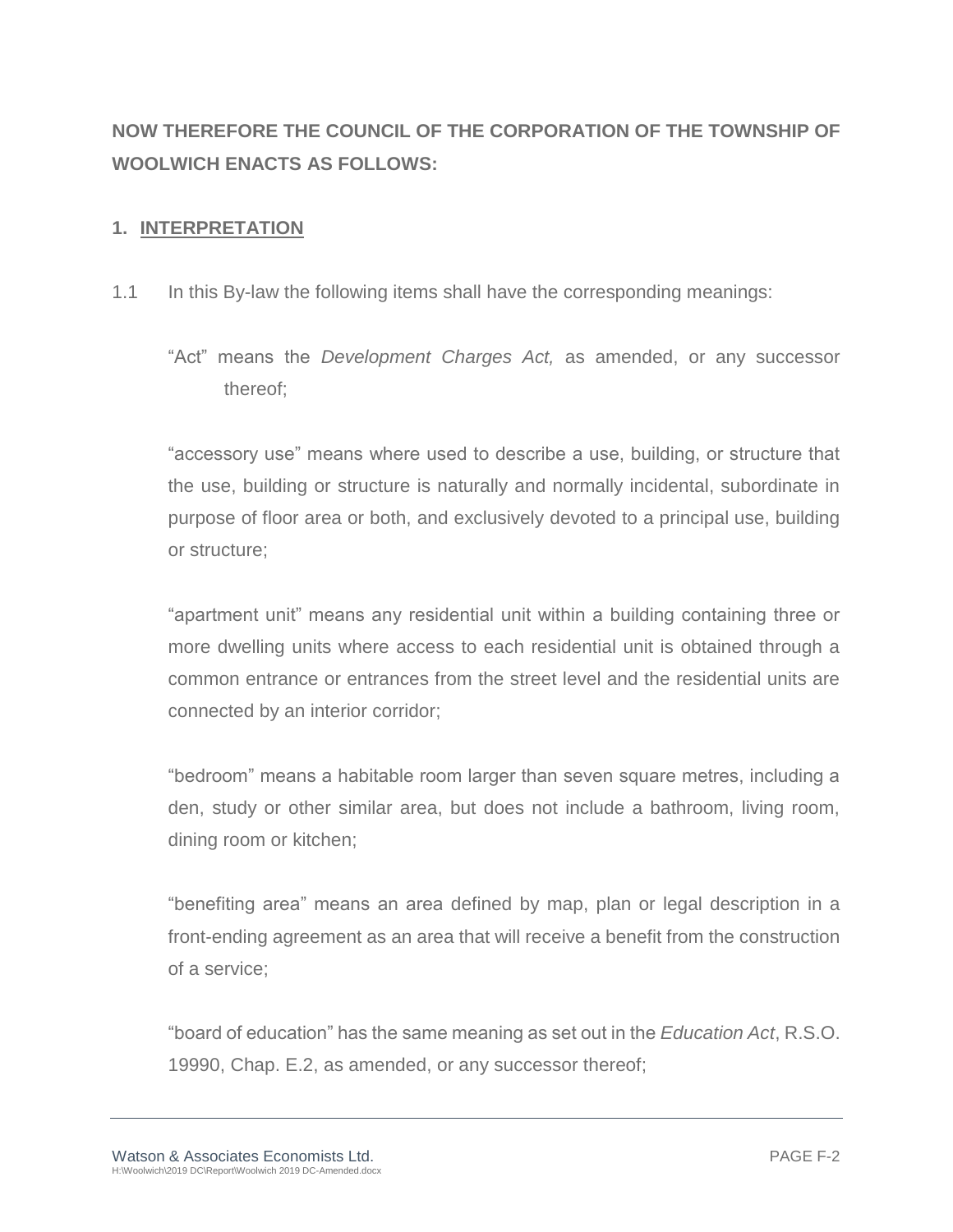"bona fide farm uses" means the proposed development will qualify as a farm business operating with a valid Farm Business Registration Number issued by the Ontario Ministry of Agriculture, Food and Rural Affairs and be assessed in the Farmland Realty Tax Class by the Ontario Property Assessment Corporation;

"Building Code Act" means the *Building Code Act*, S.O. 1992, as amended, or any successor thereof;

"capital cost" means costs incurred or proposed to be incurred by the municipality or a local board thereof directly or by others on behalf of and as authorized by the municipality or local board,

- (a) to acquire land or an interest in land, including a leasehold interest,
- (b) to improve land,
- (c) to acquire, lease, construct or improve buildings and structures,
- (d) to acquire, construct or improve facilities including,
	- (i) furniture and equipment other than computer equipment, and
	- (ii) material acquired for circulation, reference or information purposes by a library board as defined in the *Public Libraries Act*, R.S.O. 19990, Chap. P.44, as amended, or any successor thereof; and
	- (iii) rolling stock with an estimated useful life of seven years or more, and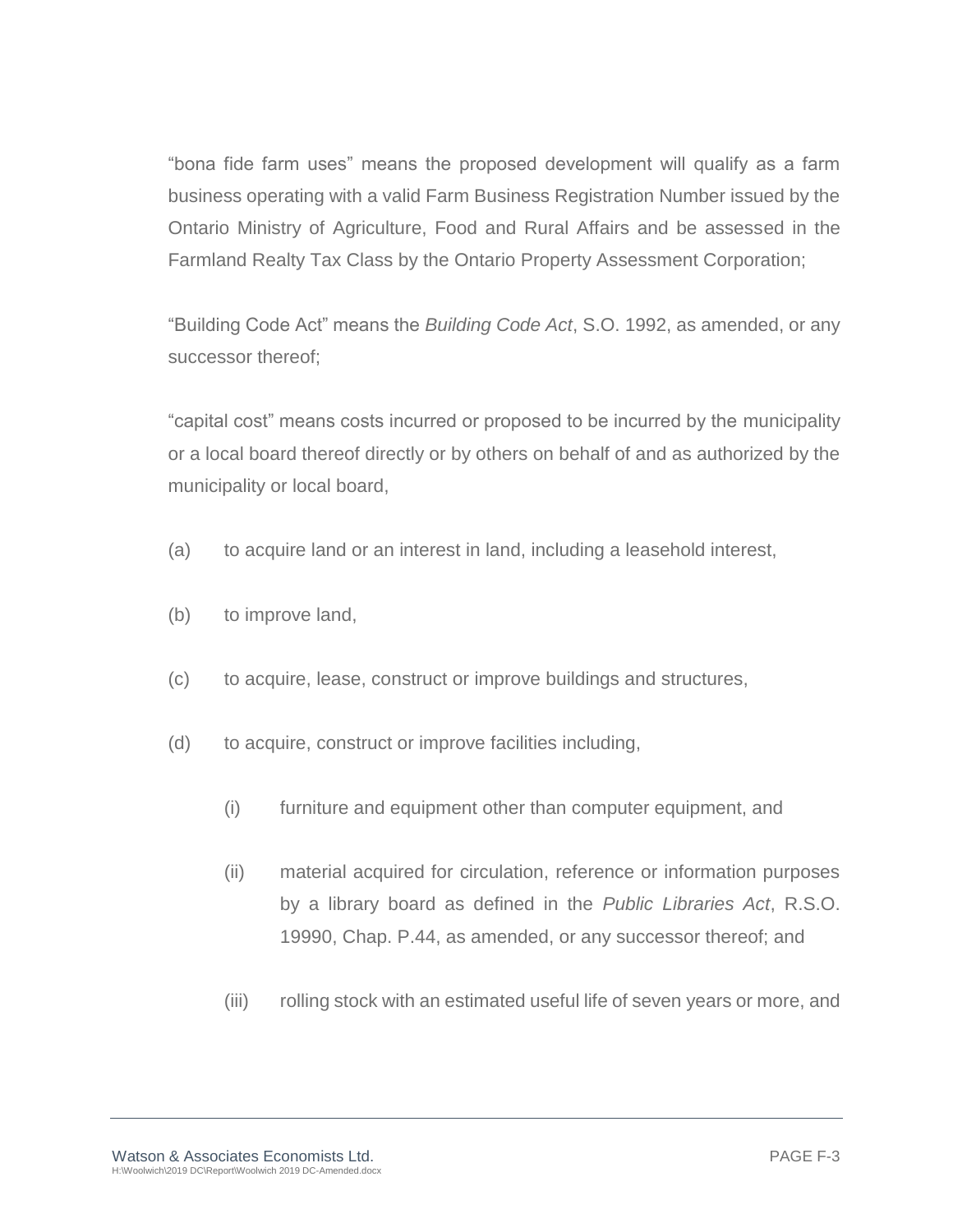(e) to undertake studies in connection with any matter under the Act and any of the matters in clauses (a) to (d) above, including the development charge background study

required for the provision of services designated in this By-law within or outside the municipality, including interest on borrowing for those expenditures under clauses (a) to (e) above that are growth-related;

"commercial" means any use of land, structures or buildings for the purposes of buying or selling commodities and services, but does not include industrial or agricultural uses, but does include hotels, motels, motor inns and boarding, lodging and rooming houses;

"Council" means the Council of the municipality;

"development" means the construction, erection or placing of one or more buildings or structures on land or the making of an addition or alteration to a building or structure that the effect of increasing the size of usability thereof, and includes redevelopment;

"development charge" means a charge imposed with respect to this By-law;

"dwelling unit" means any part of a building or structure used, designed or intended to be used as a domestic establishment in which one or more persons may sleep and are provided with culinary and sanitary facilities for their exclusive use;

"existing" means the number, use and size that existed as of the date the date of the first building;

"farm building" means all or part of a building; that does not contain any area used for residential occupancy, that is associated with and located on land devoted to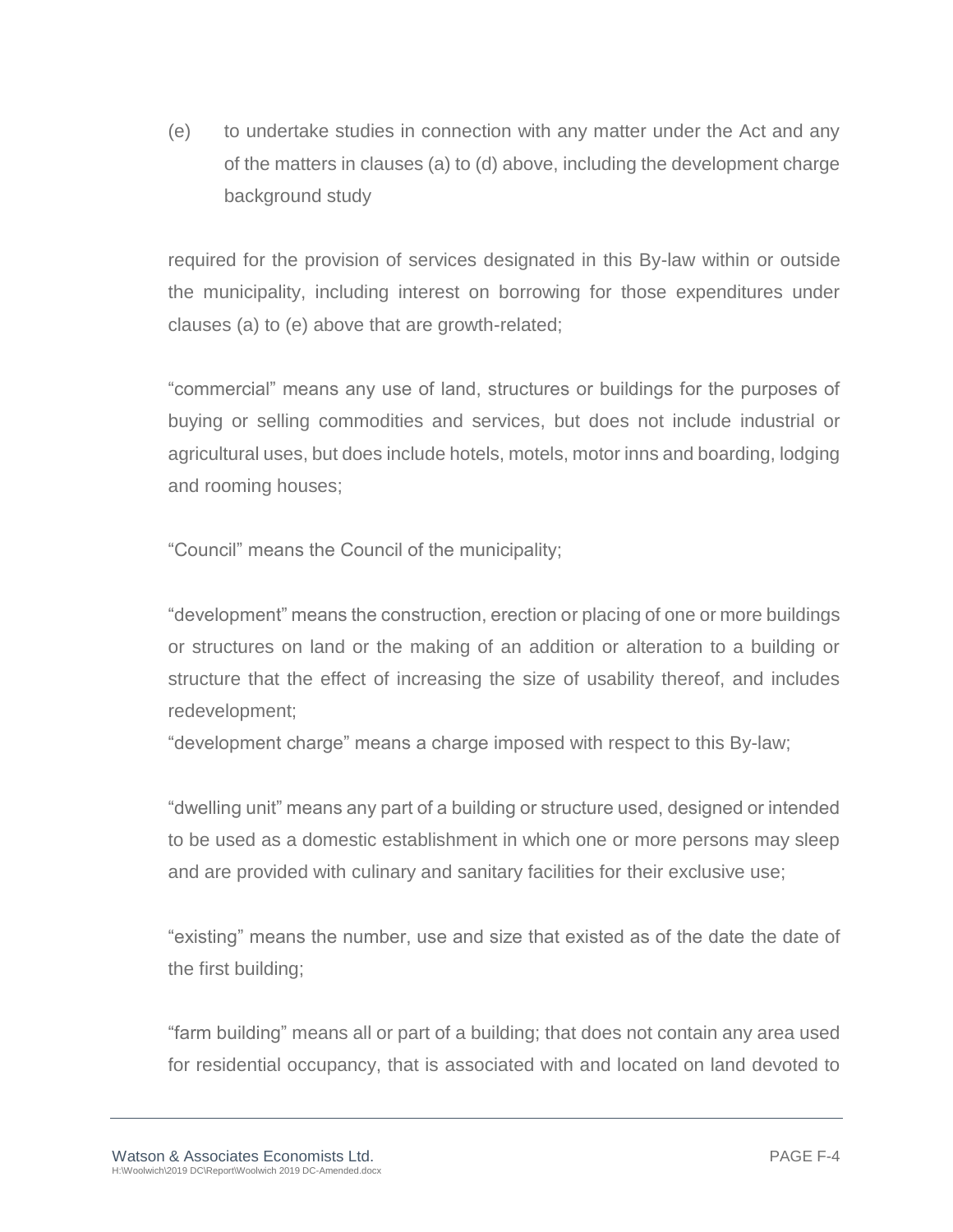the practice of farming and that is used essentially for the housing of equipment or livestock or the production, storage or processing of agricultural and horticultural produce or feeds. Examples include encompassing barns, silos and other ancillary development to an agricultural use.;

"gross floor area" means:

- (a) in the case of a residential building or structure, the total area of all floors above grade of a dwelling unit measured between the outside surfaces of exterior walls or between the outside surfaces of exterior walls and the centre line of party walls dividing the dwelling unit from any other dwelling unit or other portion of a building; and
- (b) in the case of a non-residential building or structure, or in the case of a mixed-use building or structure in respect of the non-residential portion thereof, the total area of all building floors above or below grade measured between the outside surfaces of the exterior walls, or between the outside surfaces of exterior walls and the centre line of party walls dividing a nonresidential use and a residential use, except for:
	- (i) a room or enclosed area within the building or structure above or below that is used exclusively for the accommodation of heating, cooling, ventilating, electrical, mechanical or telecommunications equipment that service the building;
	- (ii) loading facilities above or below grade; and
	- (iii) a part of the building or structure below grade that is used for the parking of motor vehicles or for storage or other accessory use;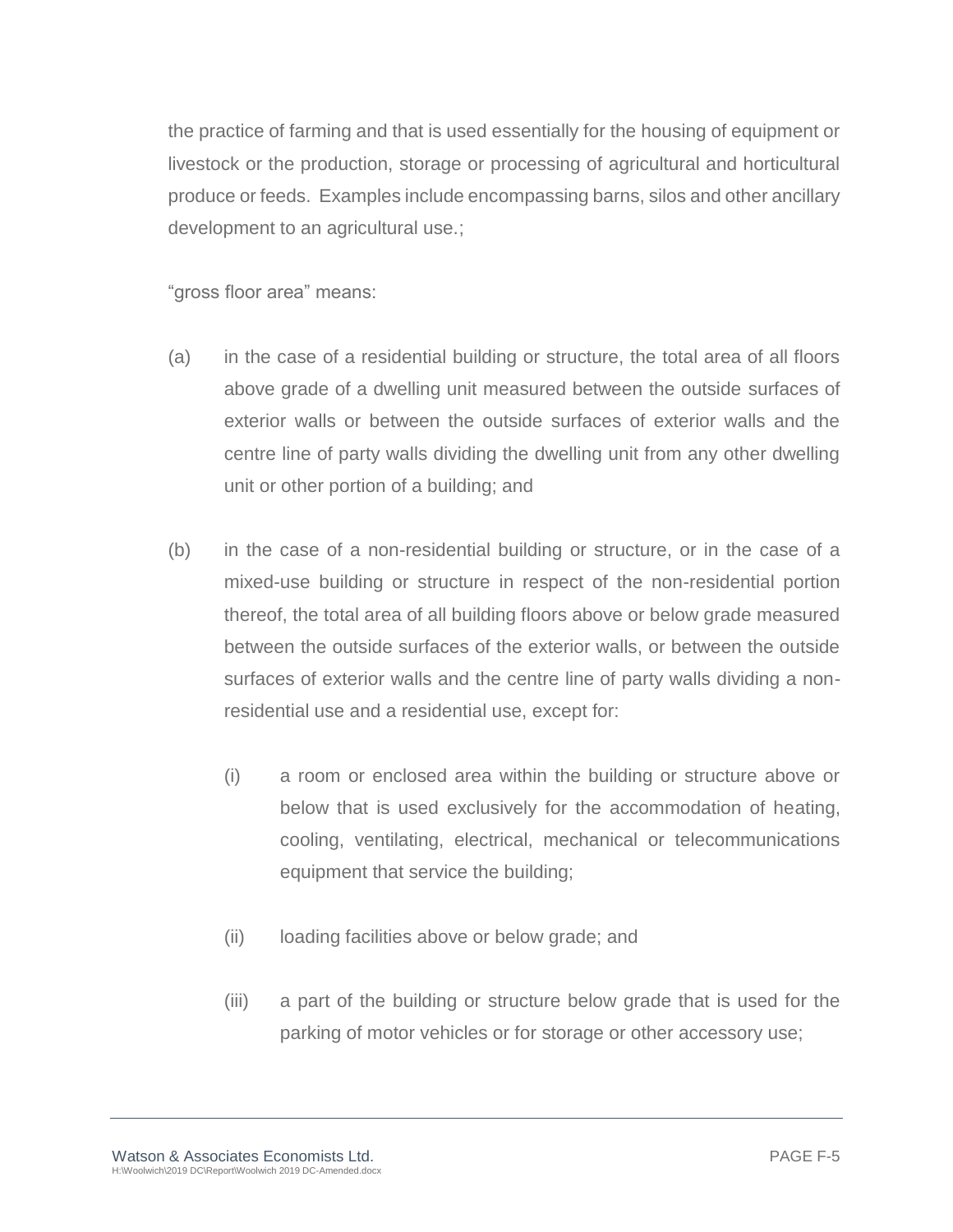"industrial" means lands, buildings or structures used or designed or intended for use for manufacturing, processing, fabricating or assembly of raw goods, warehousing or bulk storage of goods, and includes office uses and the sale of commodities to the general public where such uses are accessory to an industrial use, but does not include the sale of commodities to the general public through a warehouse club;

"institutional" means land, buildings, structures or any part thereof used by any organization, group or association for promotion of charitable, educational or benevolent objectives and not for profit or gain;

"Local Board" means a school board, public utility, commission, transportation commission, public library board, board of park management, local board of health, board of commissioners of police, planning board, or any other board, commission, committee, body or local authority established or exercising any power or authority under any general or special Act with respect to any of the affairs or purposes, including school purposes, of the Township of Woolwich or any part or parts thereof;

"local services" means those services, facilities or things which are under the jurisdiction of the municipality and are related to a plan of subdivision or within the area to which the plan relates in respect of the lands under Sections 41, 51 or 53 of the *Planning Act*, R.S.O. 19990, Chap. P.13, as amended, or any successor thereof;

"multiple dwellings" means all dwellings other than single-detached, semidetached and apartment unit dwellings;

"municipality" means the Corporation of the Township of Woolwich;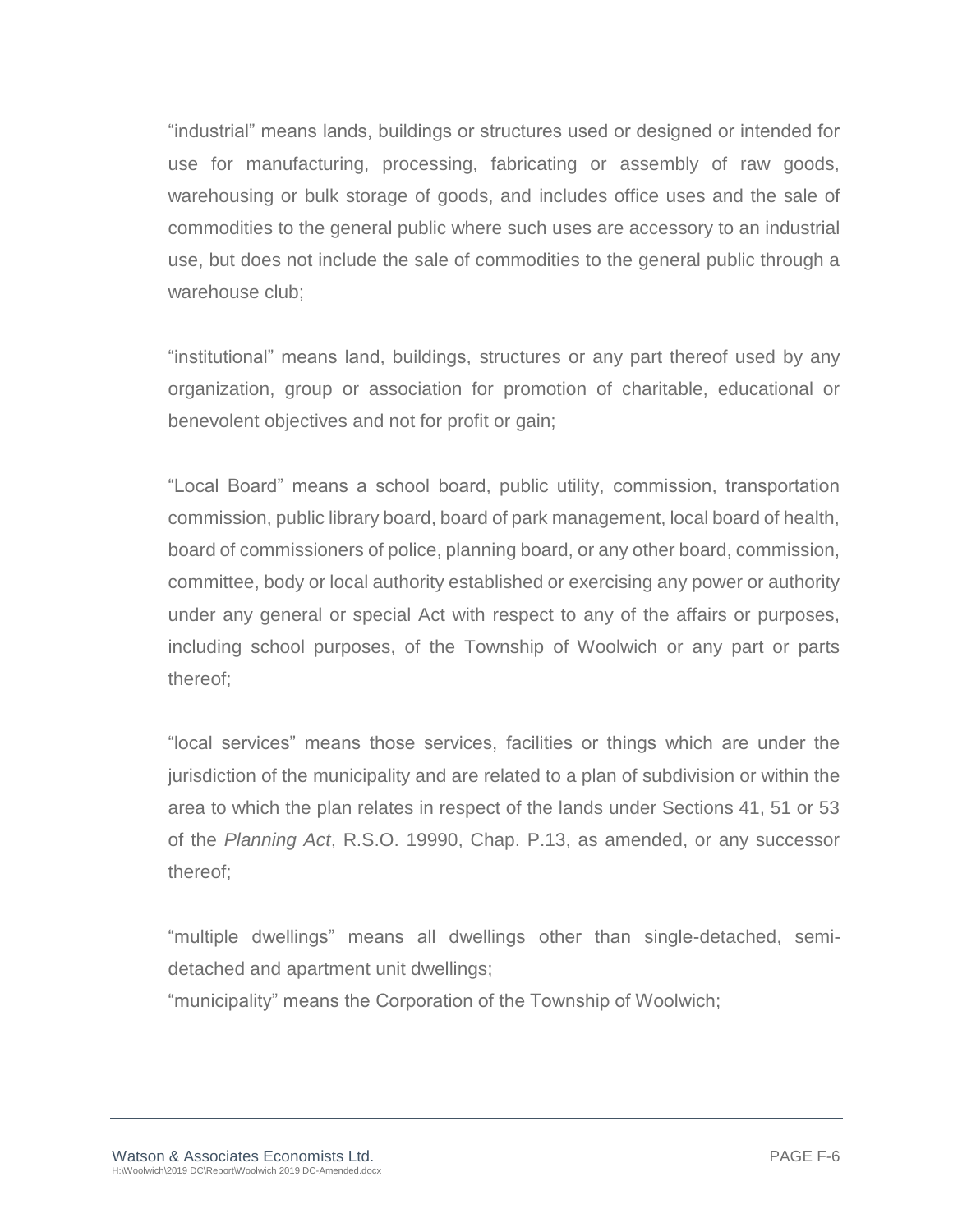"non-residential use" means a building or structure of any kind whatsoever used, designed or intended to be used for other than a residential use;

"Official Plan" means the Official Plan adopted for the Township, as amended and approved;

"owner" means the owner of land or a person who has made application for an approval for the development of land upon which a development charge is imposed'

"place of worship" means that part of a building or structure that is exempt from taxation as a place of worship under the *Assessment Act*, R.S.O. 1990, Chap. A.31, as amended, or any successor thereof;

"rate" means the interest rate established weekly by the Bank of Canada based on Treasury Bills having a term of 91 days;

"regulation" means any regulation made pursuant to the Act;

"residential dwelling" means a building, occupied or capable of being occupied as a home, residence or sleeping place by one or more persons, containing one or more dwelling units but not including motels, hotels, tents, truck campers, tourist trailers, mobile camper trailers or boarding, lodging or rooming houses;

"residential use" means the use of a building or structure or portion thereof for one or more dwelling units. This also includes a dwelling unit on land that is used for an agricultural use;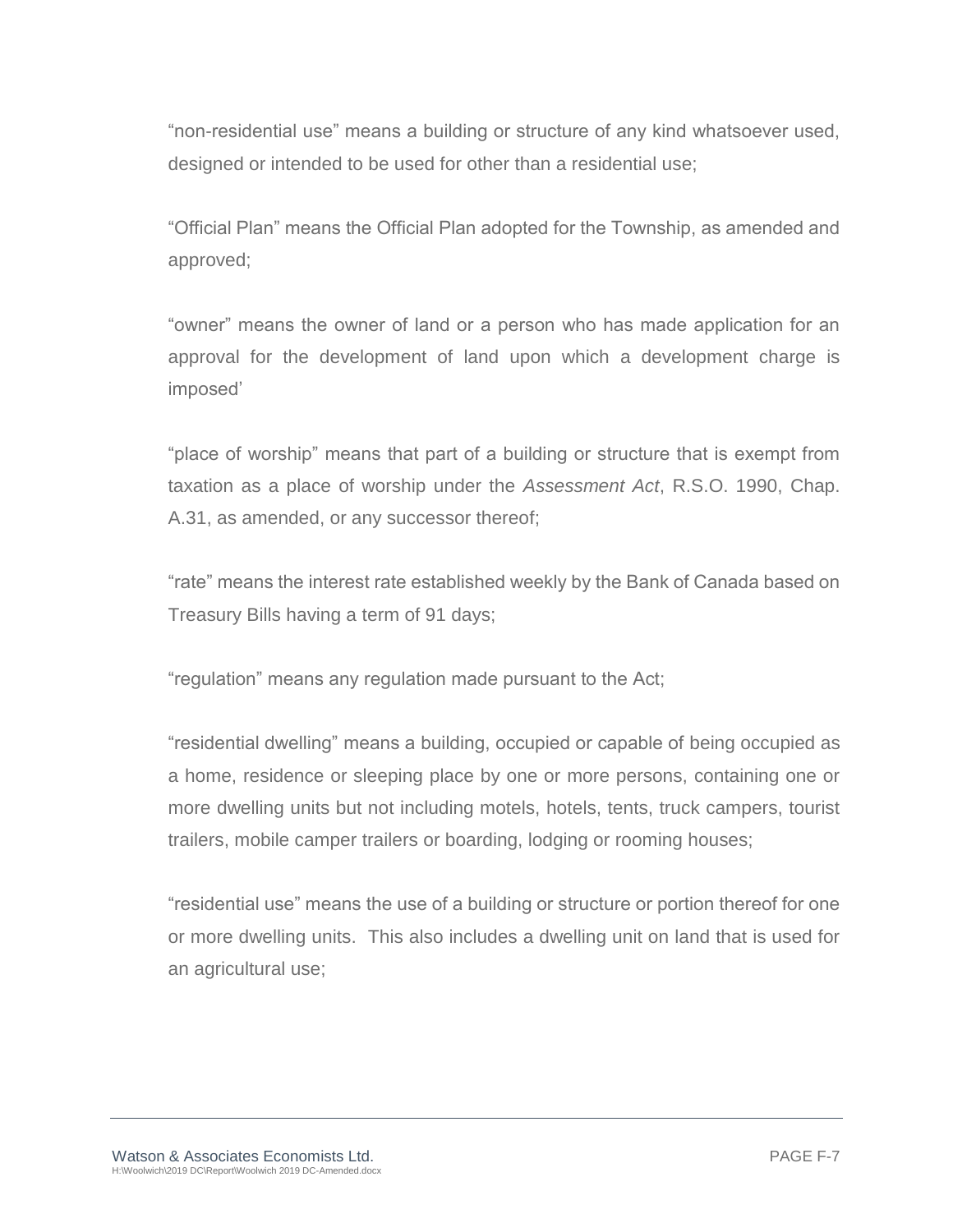"row dwelling" means a building containing three or more attached dwelling units in a single row, each of which dwelling units has an independent entrance from the outside and is vertically separated from any abutting dwelling unit;

"school, private" means a private school defined under the *Education Act* or any successor thereto, being "an institution at which instruction is provided at any time between the hours of 9 a.m. and 4 p.m. on any school day for five or more pupils who are of, or over compulsory school age in any of the subjects of the elementary or secondary school courses of study".

"semi-detached dwelling" means a dwelling unit in a residential building consisting of two dwelling units having one vertical wall or one horizontal wall, but not other parts, attached or another dwelling unit where the residential unit are not connected by an interior corridor;

"service" means a service designed in Schedule "A" to this By-law, and "services" shall have a corresponding meaning;

"servicing agreement" means an agreement between a landowner and the municipality relative to the provision of municipal services to specified land within the municipality;

"single detached dwelling unit" means a residential building consisting of one dwelling unit and not attached to another structure;

"Township" means the area within the geographic limits of the Township of Woolwich; and

"Zoning By-Law" means the Zoning By-Law of the Township of Woolwich or any successor thereof passed pursuant to Section 34 of the Planning Act, S.O. 1998.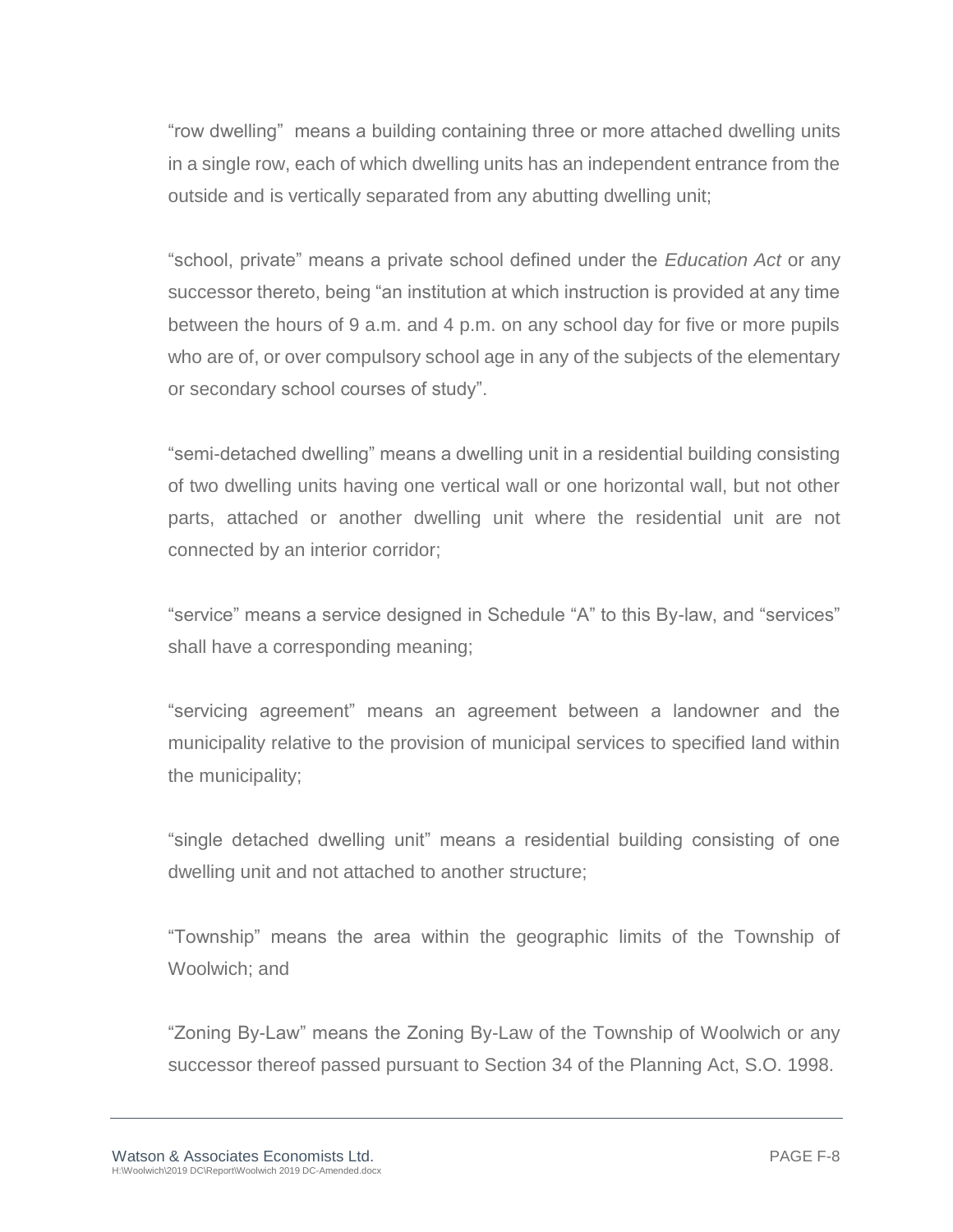### **2. DESIGNATION OF SERVICES**

- 2.1 The categories of services for which development charges are imposed under this By-law are as follows:
	- (a) Roads and Related;
	- (b) Fire Protection Services;
	- (c) Parks and Recreation Services;
	- (d) Administration;
	- (e) Wastewater Services;
	- (f) Sanitary Sewer Services (Breslau Sanitary Servicing Area Only); and
	- (g) Water Services.
- 2.2 The components of the services designated in section 2.1 are described in Schedule A.

### **3. APPLICATION OF BY-LAW RULES**

- 3.1 Development charges shall be payable in the amounts set out in this By-law where:
	- (a) the lands are located in the area described in section 3.2; and
	- (b) the development of the lands requires any of the approvals set out in subsection 3.4(a).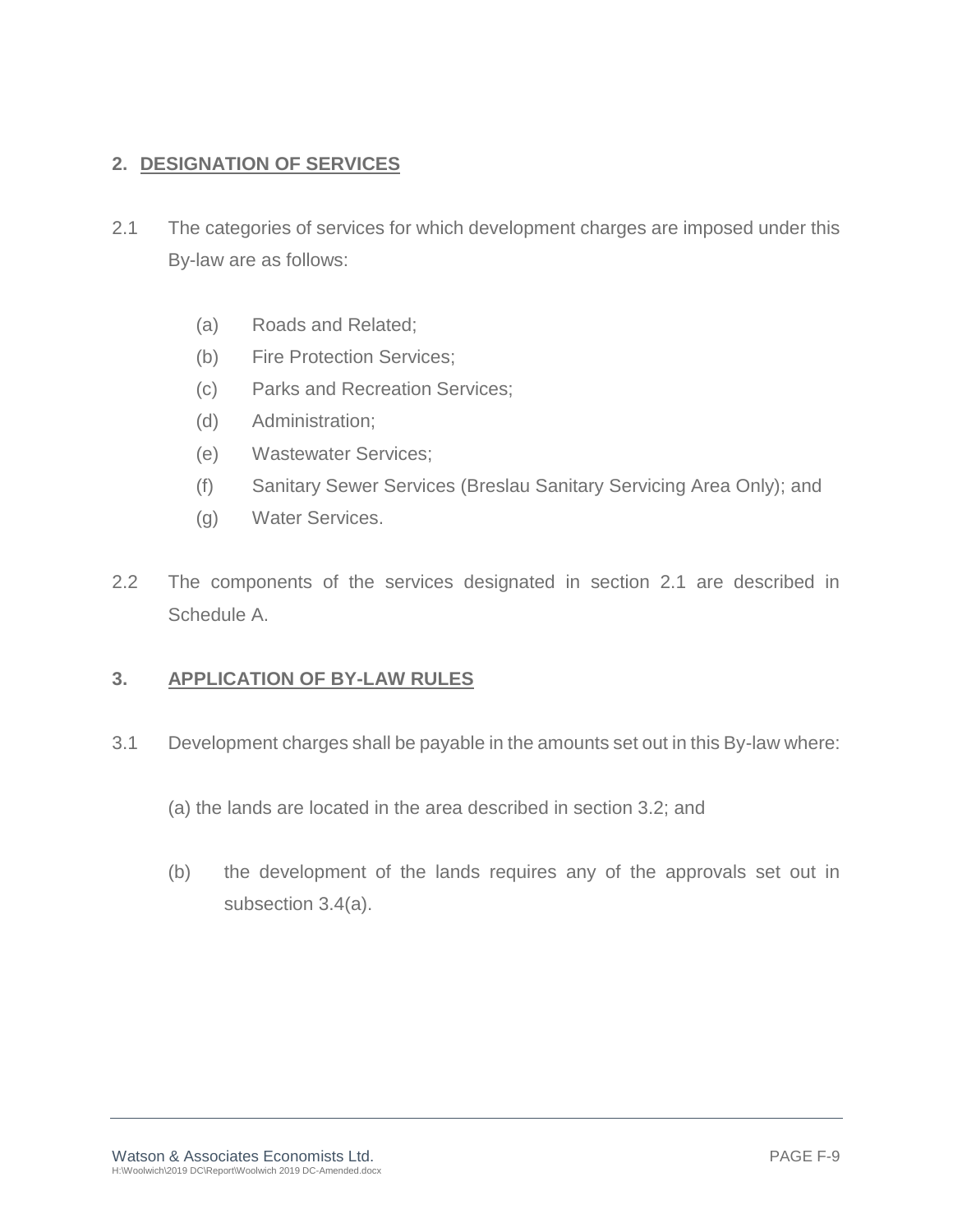### Area to Which By-law Applies

- 3.2 Subject to section 3.3, this By-law applies to all lands in the Township of Woolwich whether or not the land or use thereof is exempt from taxation under s. 13 or the Assessment Act.
- 3.3. Notwithstanding clause 3.2 above, this by-law shall not apply to lands that are owned by and used for the purposes of:
	- (a) the municipality or a local board thereof;
	- (b) a board of education; or
	- (c) the Corporation of the Region of Waterloo or a local board thereof;
	- (d) a private school, being an institution offering elementary and secondary curriculum in accordance with the *Education Act*, and defined elsewhere in this by-law.

### Approvals for Development

- 3.4 (a) Development charges shall be imposed on all lands, buildings or structures that are developed for residential or non-residential uses if the development requires:
	- (i) the passing of a zoning by-law or of an amendment to a zoning bylaw under section 34 of the *Planning Act*;
	- (ii) the approval of a minor variance under section 45 of the *Planning Act*;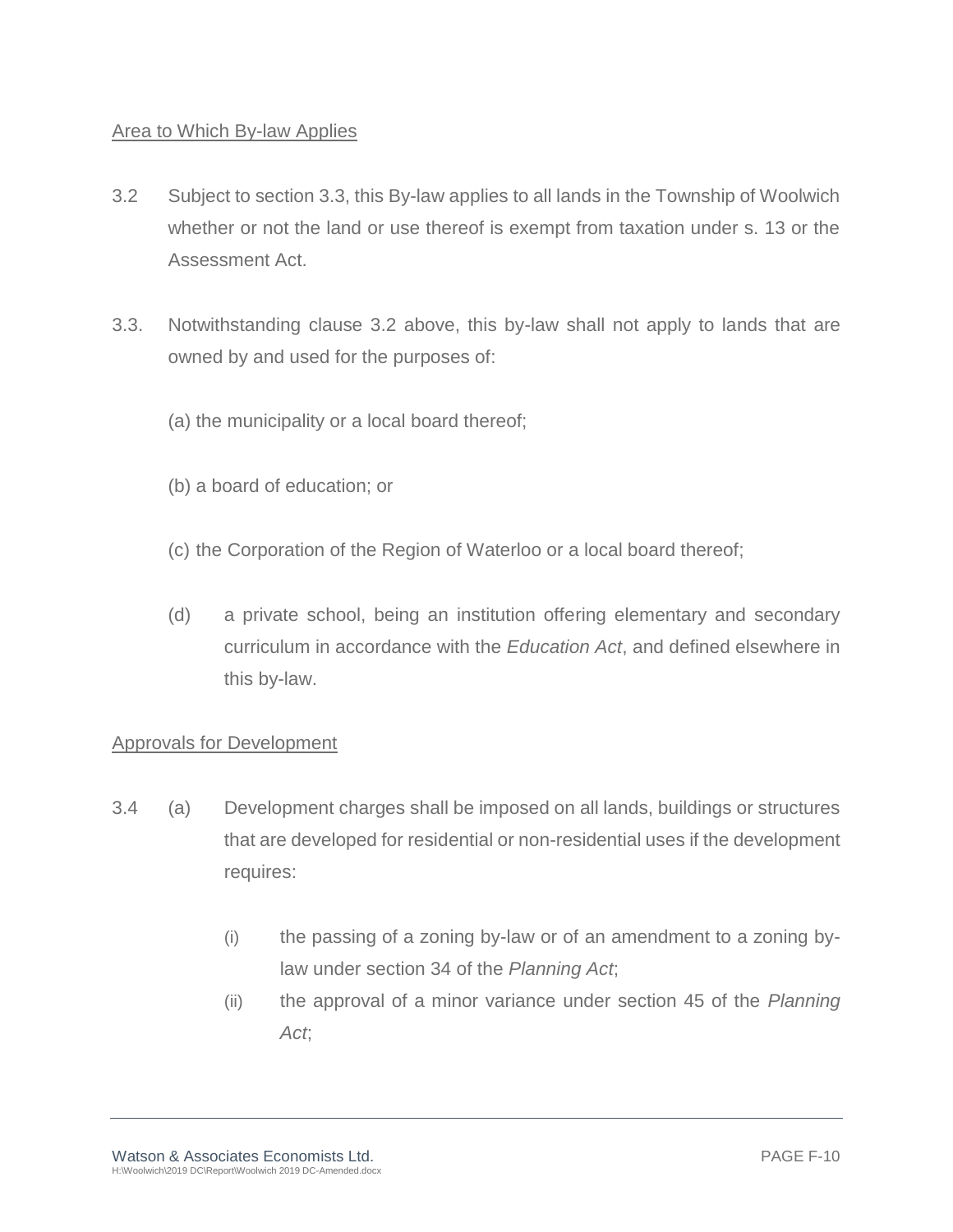- (iii) a conveyance of land to which a by-law passed under subsection 50(7) of the *Planning Act* applies;
- (iv) the approval of a plan of subdivision under section 51 of the *Planning Act*;
- (v) a consent under section 53 of the *Planning Act*;
- (vi) the approval of a description under section 50 of the *Condominium Act*, R.S.O. 1990, Chap. C.26, as amended, or any successor thereof; or
- (vii) the issuing of a permit under the *Building Code Act* in relation to a building or structure.
- (b) No more than one development charge for each service designated in subsection 2.1 shall be imposed upon any lands, buildings or structures to which this By-law applies even though two or more of the actions described in subsection 3.4(a) are required before the lands, buildings or structures can be developed.
- (c) Despite subsection 3.4(b), if two or more of the actions described in subsection 3.4(a) occur at different times, additional development charges shall be imposed if the subsequent action has the effect or increasing the need for services.

### **Exemptions**

- 3.5 Notwithstanding the provisions of this By-law, development charges shall not be imposed with respect to:
	- (a) an enlargement to an existing dwelling unit;
	- (b) one or two additional dwelling units in an existing single detached dwelling; or
	- (c) one additional dwelling unit in any other existing residential building;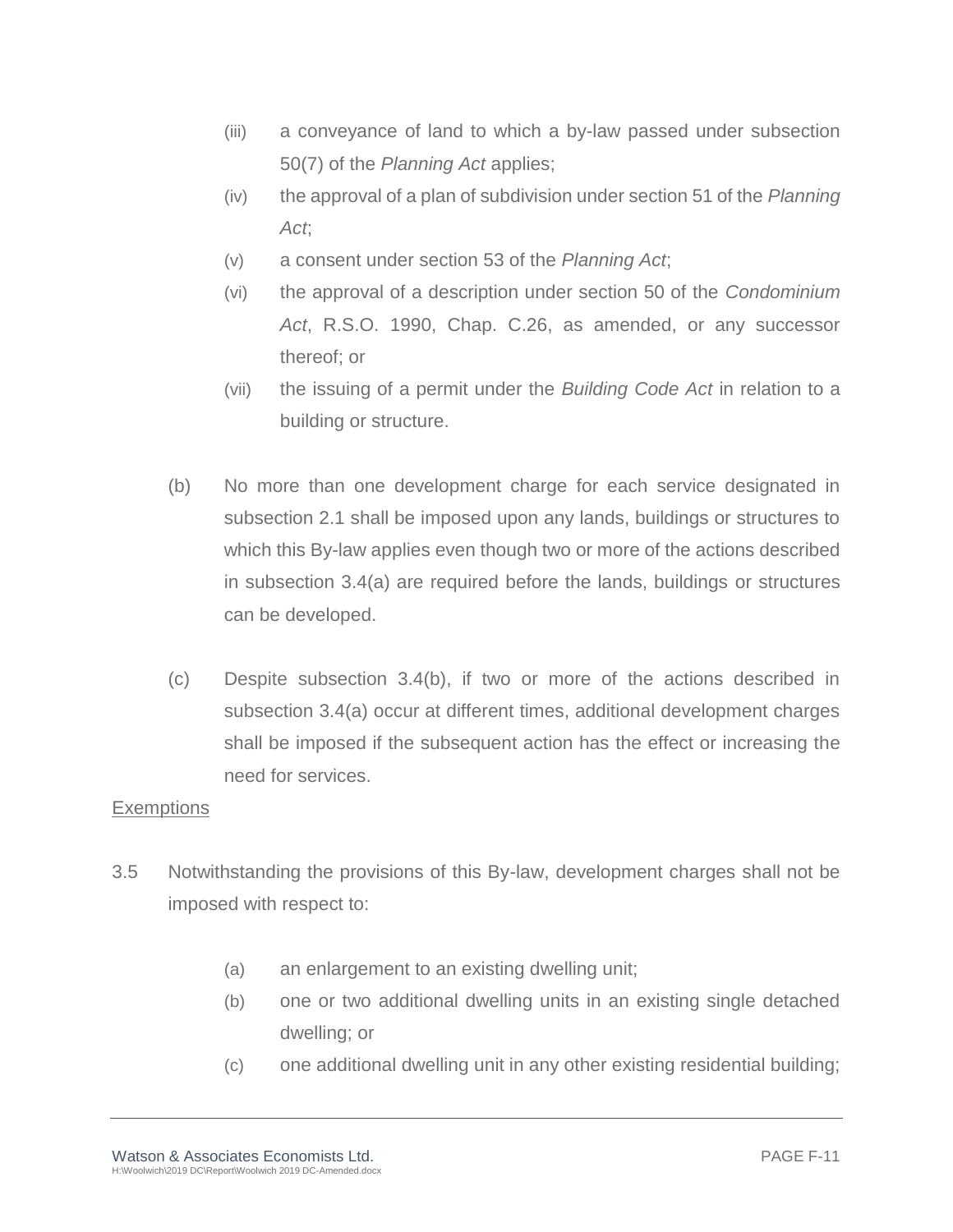- 3.6 Notwithstanding section 3.5(b), development charges shall be imposed if the total gross floor area of the additional one or two units exceeds the gross floor area of the existing dwelling unit.
- 3.7 Notwithstanding section 3.5, development charges shall be imposed if the additional unit has a gross floor area greater than
	- i. in the case of a semi-detached or row dwelling, the gross floor area of the existing dwelling unit; and
	- ii. in the case of any other residential building, the gross floor area of the smallest dwelling unit contained in the residential building.

### 3.8 Exemption for Industrial Development:

- 3.8.1 Notwithstanding any other provision of this by-law, no development charge is payable with respect to an enlargement of the gross floor area of an existing industrial building where the gross floor area is enlarged by 50 percent or less, of the original gross floor area.
- 3.8.2 If the gross floor area of an existing industrial building is enlarged by greater than 50 percent, the amount of the development charge payable in respect of the enlargement is the amount of the development charge that would otherwise be payable multiplied by the fraction determined as follows:
	- 1) determine the amount by which the enlargement exceeds 50 percent of the gross floor area before the enlargement;
	- 2) divide the amount determined under subsection 1) by the amount of the enlargement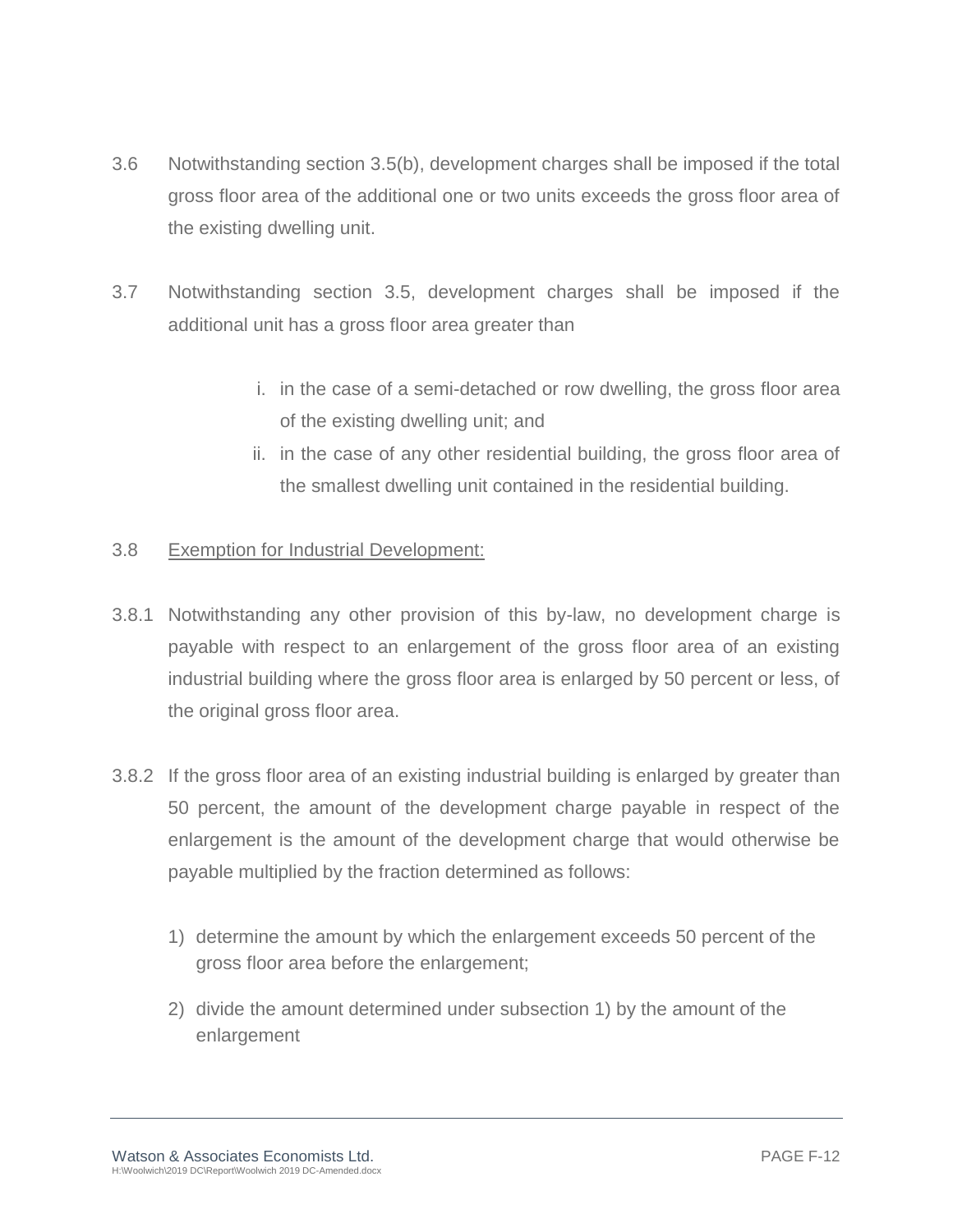3.9 For the purpose of section 3.8 herein, "existing industrial building" is used as defined in the Regulation made pursuant to the Act.

### 3.10 Other Exemptions:

Notwithstanding the provision of this by-law, development charges shall not be imposed with respect to:

- a) a Temporary Use in accordance with section 39 of the *Planning Act*;
- b) If a development includes the enlargement of the gross floor area of an existing commercial or institutional building, and if the gross floor area is enlarged by 50% or less, the amount of the development charge in respect of the enlargement is zero. If the gross floor area is enlarged by more than 50%, the development charge is payable only on that portion of the enlargement exceeding the 50% of floor area enlargement calculation.
- c) Lands, buildings or structures used or to be used for a place of worship or for the purposes of a churchyard or cemetery exempt from taxation under the *Assessment Act*.
- d) The development of non-residential farm buildings constructed for bonafide farm uses except for any building constructed to accommodate an On-Farm Business which shall be considered to be an industrial building.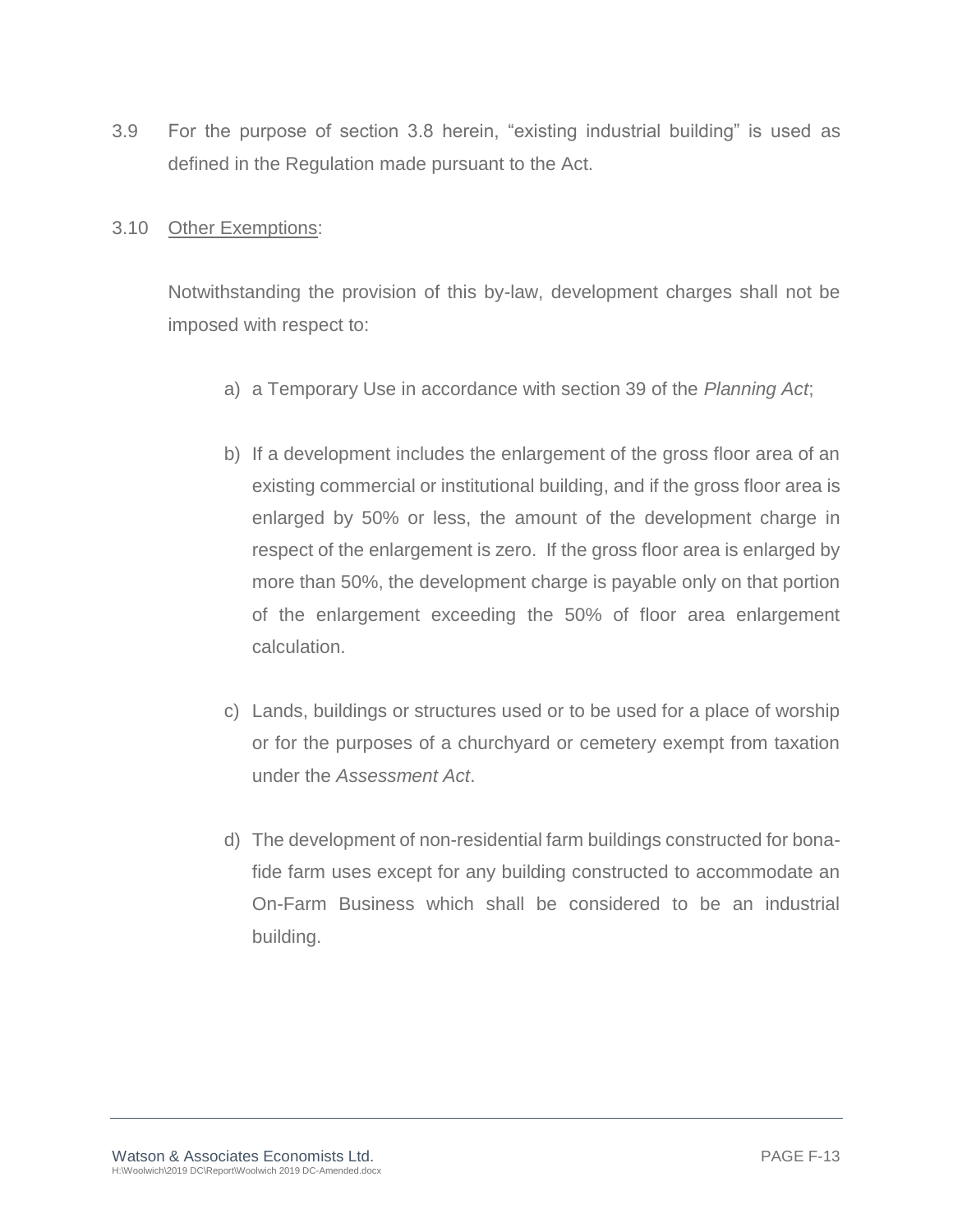### Amount of Charges

### Residential

3.11 The development charges set out in Schedule B shall be imposed on residential uses of lands, buildings or structures, including a dwelling unit accessory to a nonresidential use and, in the case of a mixed use building or structure, on the residential uses in the mixed use building or structure, according to the type of residential unit, and calculated with respect to each of the services according to the type of residential use.

### Non-Residential

3.12 The development charges described in Schedule B to this by-law shall be imposed on non-residential uses of lands, buildings or structures, and, in the case of a mixed use building or structure, on the non-residential uses in the mixed use building or structure, and calculated with respect to each of the services according to the total floor area of the non-residential use.

### Area-Specific (Breslau Sanitary Servicing)

3.13 There shall be an additional Development Charge component imposed within the Breslau Sanitary Servicing area for sanitary servicing which shall be equal to the sanitary service component of the current City of Kitchener Development Charge. Such component shall be adjusted annually, without amendment to this by-law, commencing on the first anniversary date of this by-law to equal the sanitary service component of the Current City of Kitchener Development Charge. This Breslau Sanitary Servicing area is set out in Schedule "C" of this By-law.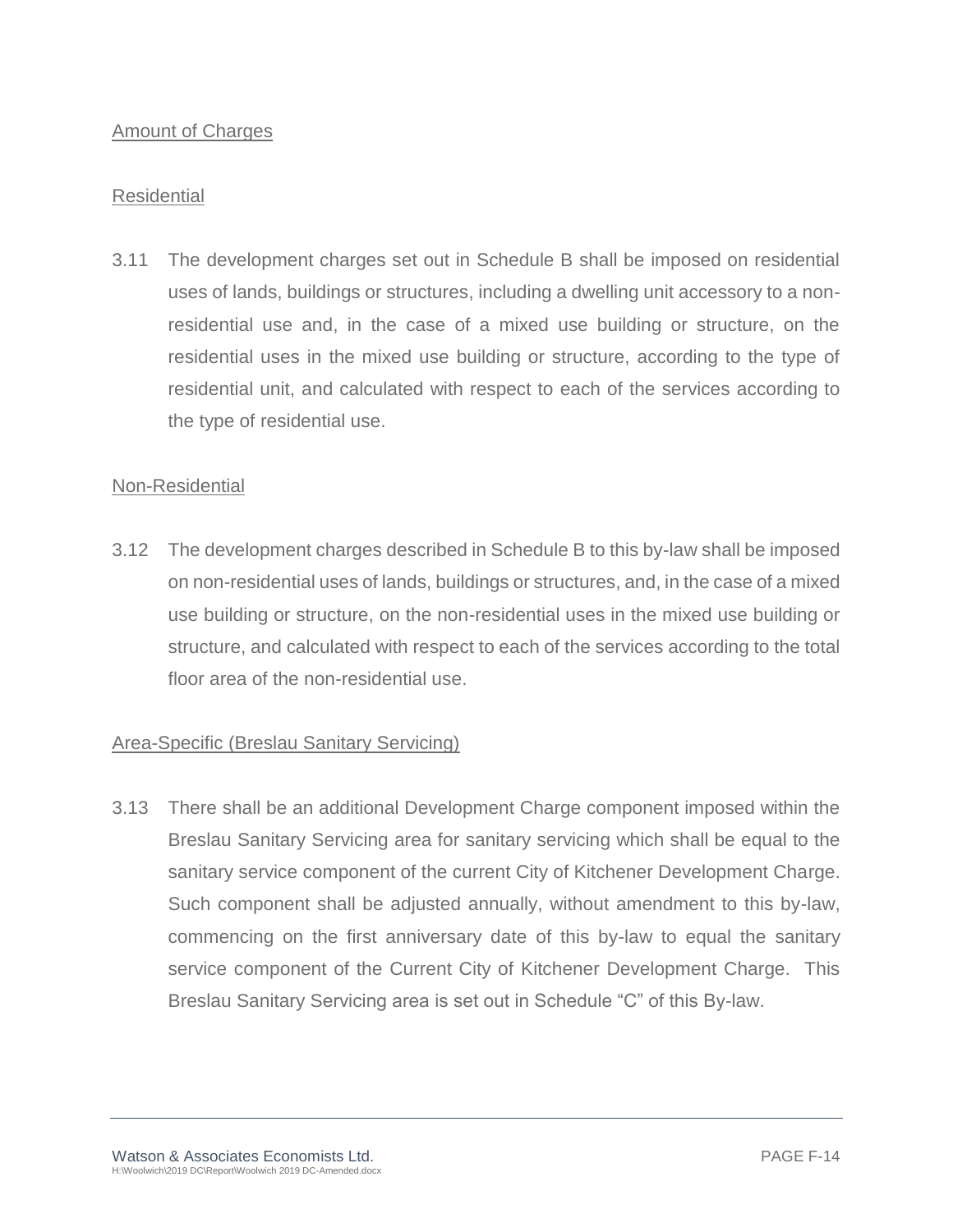### Reduction of Development Charges for Redevelopment

- 3.14 Despite any other provisions of this By-law, where, as a result of the redevelopment of land, a building or structure existing on the same land within 60 months prior to the date of payment of development charges in regard to such redevelopment was, or is to be demolished, in whole or in part, or converted from one principal use to another principal use on the same land, in order to facilitate the redevelopment, the development charges otherwise payable with respect to such redevelopment shall be reduced by the following amounts:
	- (a) in the case of a residential building or structure, or in the case of a mixed-use building or structure, the residential uses in the mixed-use building or structure, an amount calculated by multiplying the applicable development charge under subsection 3.11 by the number, according to type, of dwelling units that have been or will be demolished or converted to another principal use; and
	- (b) in the case of a non-residential building or structure or, in the case of mixed-use building or structure, the non-residential uses in the mixed-use building or structure, an amount calculated by multiplying the applicable development charges under subsection 3.12, by the gross floor area that has been or will be demolished or converted to another principal use;

provided that such amounts shall not exceed, in total, the amount of the development charges otherwise payable with respect to the redevelopment.

3.14.1 The conversion from an exempt principal use to a non-exempt principal use, on the same land, would result in the payment of the applicable charge based on the new non-exempt use (with no D.C. credit applicable).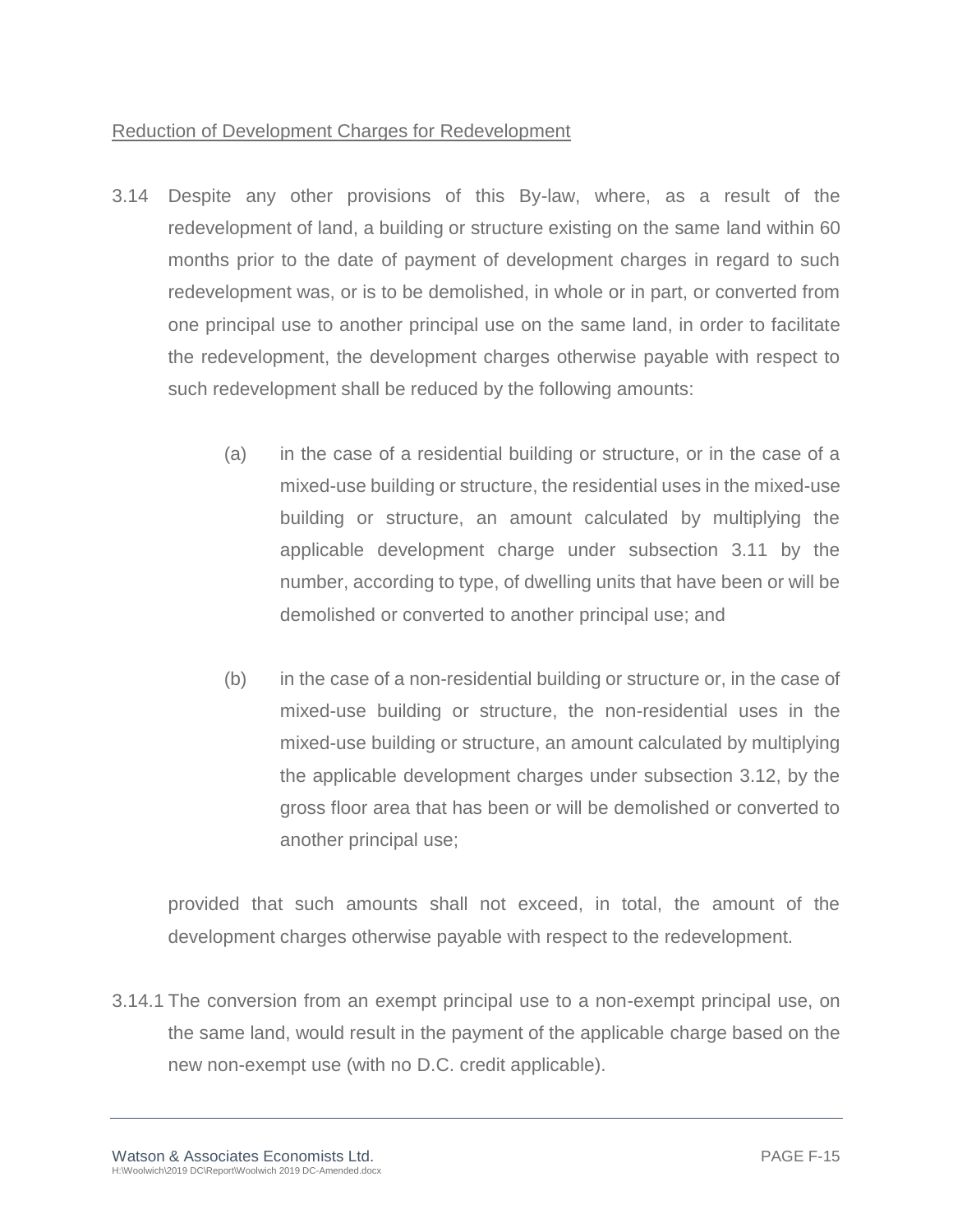### Time of Payment of Development Charges

- 3.15 Development charges imposed under this By-law are calculated, payable, and collected upon issuance of a building permit for the development.
- 3.16 Despite section 3.15, Council from time to time, and at any time, may enter into agreements providing for all or any part of a development charge to be paid before or after it would otherwise be payable, in accordance with section 27 of the Act.

### **4. PAYMENT BY SERVICES**

4.1 Despite the payment required under subsections 3.11 and 3.12, Council may, by agreement, give a credit towards a development charge in exchange for work that relates to a service to which a development charge relates under this By-law.

### **5. INDEXING**

5.1 Development charges imposed pursuant to this By-law shall be adjusted annually, without amendment to this By-law, on February 1<sup>st</sup> of each year, in accordance with the prescribed index in the Act.

### **6. SCHEDULES**

6.1 The following schedules shall form part of this By-law:

| Schedule A - | Components of Services Designated in section 2.1           |
|--------------|------------------------------------------------------------|
| Schedule B - | <b>Residential and Non-Residential Development Charges</b> |
| Schedule C - | <b>Breslau Sanitary Servicing Area</b>                     |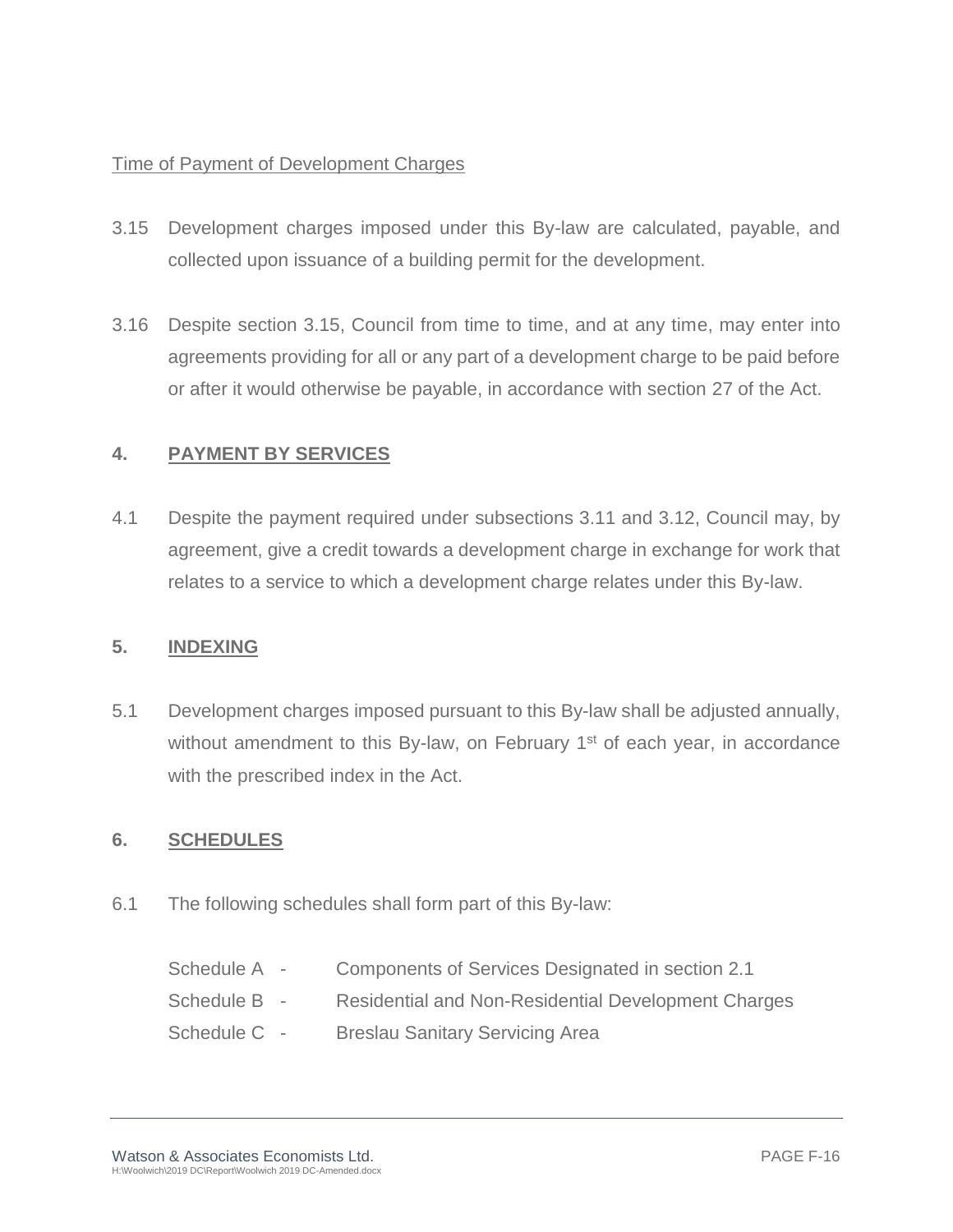### **7. CONFLICTS**

- 7.1 Where the Township and an owner or former owner have entered into an agreement with respect to land within the area to which this By-law applies, and a conflict exists between the provisions of this By-law and such agreement, the provisions of the agreement shall prevail to the extent that there is a conflict.
- 7.2 Notwithstanding section 7.1, where a development which is the subject of an agreement to which section 7.1 applies, is subsequently the subject of one or more of the actions described in subsection 3.4(a), an additional development charge in respect of the development permitted by the action shall be calculated, payable and collected in accordance with the provisions of this By-law if the development has the effect of increasing the need for services, unless such agreement provides otherwise.

### **8. SEVERABILITY**

8.1 If, for any reason, any provision of this By-law is held to be invalid, it is hereby declared to be the intention of Council that all the remainder of this By-law shall continue in full force and effect until repealed, re-enacted, amended or modified.

### **9. DATE BY-LAW IN FORCE**

9.1 This By-law shall come into effect at 12:01 AM on \_\_\_\_\_\_\_\_\_\_\_, 2019.

### **10. DATE BY-LAW EXPIRES**

10.1 This By-law will expire at 12:01 AM on  $\qquad \qquad$ , 2024 unless it is repealed by Council at an earlier date.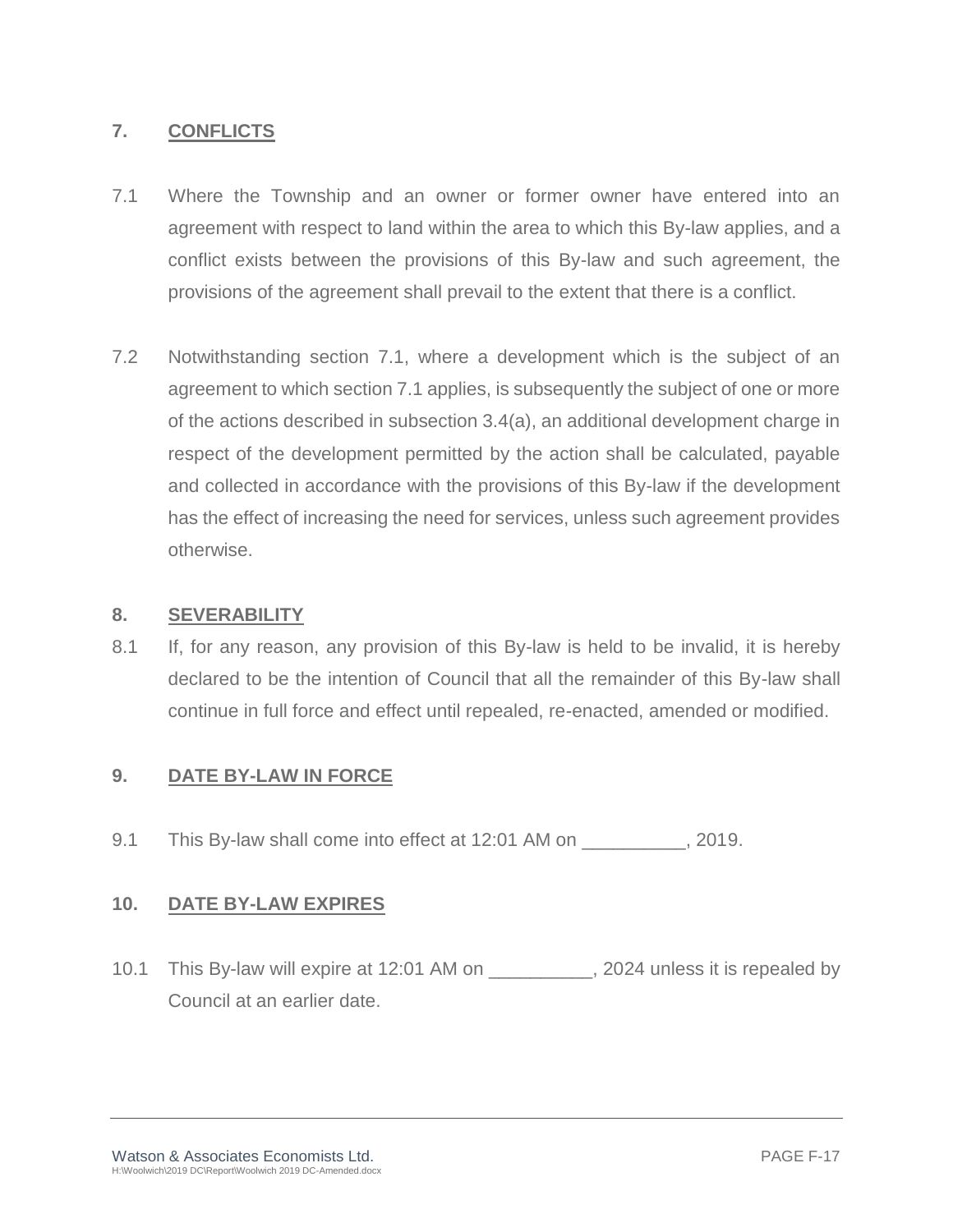### **11. EXISTING BY-LAW REPEALED**

11.1 By-law Number 33-2014 (as amended) is hereby repealed as of the date and time of this By-law coming into effect.

PASSED THIS 25 day of June, 2019.

Mayor

Township Clerk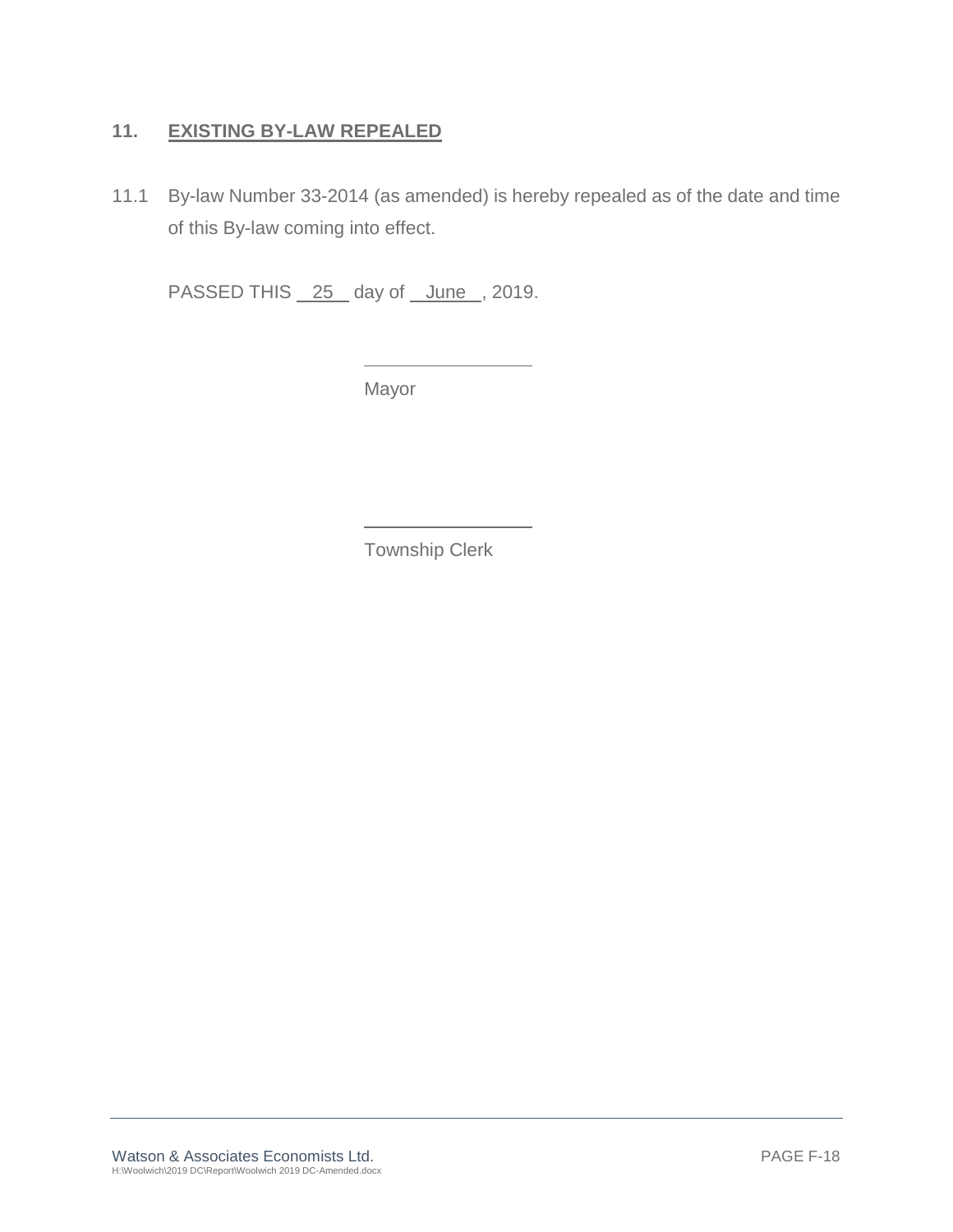### **SCHEDULE "A" TO BY-LAW \_\_\_ - 2019**

### **COMPONENTS OF SERVICES DESIGNATED IN SUBSECTION 2.1**

### 100% Eligible Services

Roads and Related Roads Public Works Facilities Public Works Rolling Stock

Fire Protection Services Fire Vehicles Small Equipment and Gear

### 90% Eligible Services

Parks and Recreation Services Parkland Development Indoor Recreation Facilities Parks and Recreation Vehicles and Equipment

Library Services Library Facilities

Administration Services Growth Related Studies

Municipally Serviced Area

Wastewater Services **Sewers** 

Water Services Distribution Systems

Sanitary Sewer Services (Breslau Sanitary Servicing Area Only)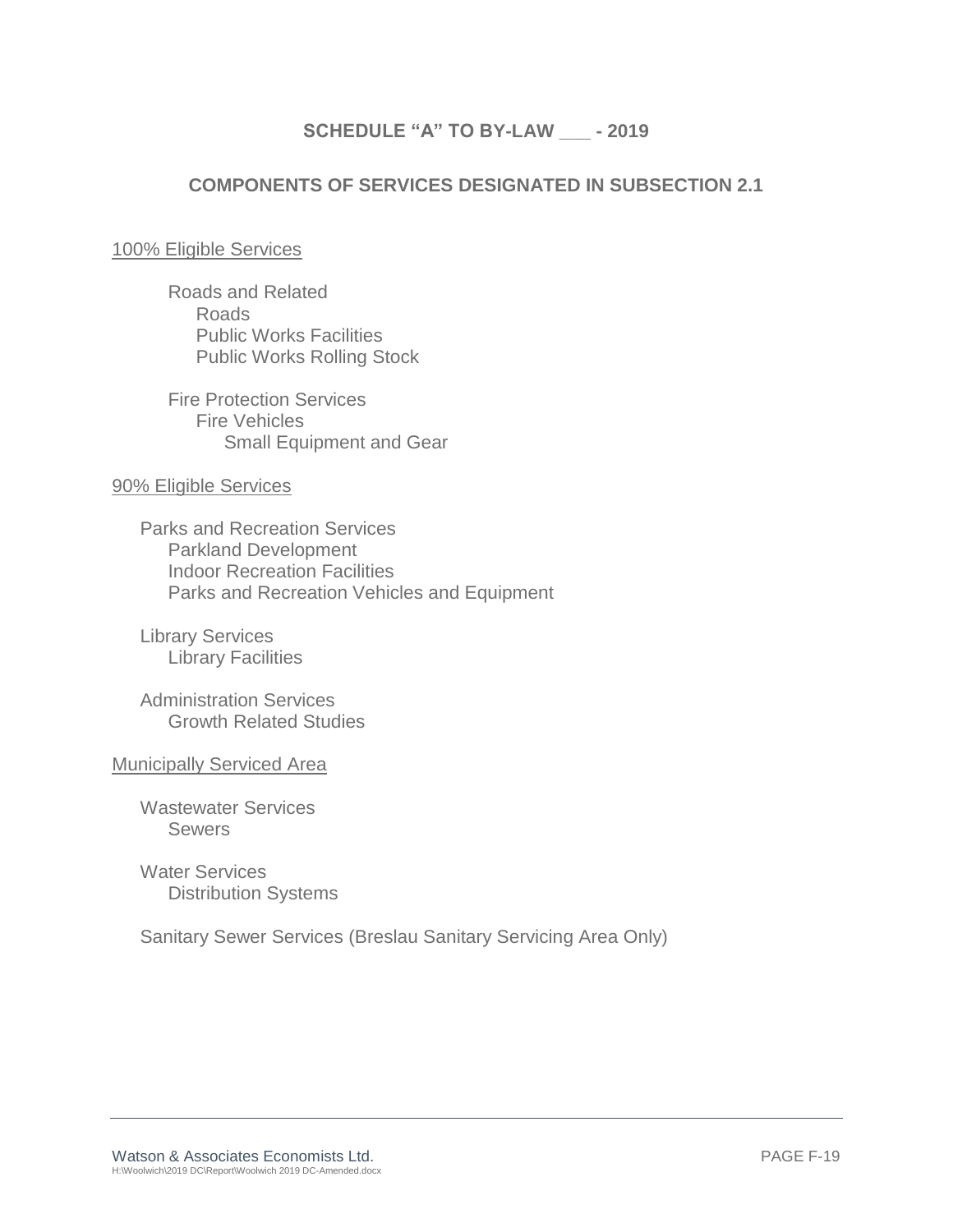**SCHEDULE "B" TO BY-LAW \_\_\_ - 2019**

## **SCHEDULE OF DEVELOPMENT CHARGES**

|                                        |                                              | <b>NON-RESIDENTIAL</b>              |                                                                |                        |                                            |
|----------------------------------------|----------------------------------------------|-------------------------------------|----------------------------------------------------------------|------------------------|--------------------------------------------|
| <b>Service</b>                         | Single and Semi-<br><b>Detached Dwelling</b> | <b>Apartments - 2</b><br>Bedrooms + | <b>Apartments -</b><br><b>Bachelor and 1</b><br><b>Bedroom</b> | <b>Other Multiples</b> | (per sq.ft. of Gross<br><b>Floor Area)</b> |
| <b>Municipal Wide Services:</b>        |                                              |                                     |                                                                |                        |                                            |
| Roads and Related                      | 7,230                                        | 4,530                               | 2,802                                                          | 5,116                  | 2.69                                       |
| <b>Fire Protection Services</b>        | 710                                          | 445                                 | 275                                                            | 502                    | 0.26                                       |
| Parks and Recreation                   | 952                                          | 596                                 | 369                                                            | 673                    | 0.10                                       |
| <b>Library Services</b>                | 139                                          | 87                                  | 54                                                             | 98                     | 0.01                                       |
| Administration                         | 343                                          | 215                                 | 133                                                            | 242                    | 0.13                                       |
| <b>Total Municipal Wide Services</b>   | 9,373                                        | 5,873                               | 3,633                                                          | 6,631                  | 3.19                                       |
| <b>Urban Services</b>                  |                                              |                                     |                                                                |                        |                                            |
| <b>Wastewater Services</b>             | 953                                          | 597                                 | 369                                                            | 674                    | 0.35                                       |
| <b>Water Services</b>                  | 1,337                                        | 838                                 | 518                                                            | 946                    | 0.48                                       |
| <b>Total Urban Services</b>            | 2,290                                        | 1,435                               | 887                                                            | 1,620                  | 0.83                                       |
| <b>Breslau Sanitary Servicing Area</b> |                                              |                                     |                                                                |                        |                                            |
| <b>Sanitary Services</b>               | 1,610                                        | 1,141                               | 887                                                            | 887                    | 1.08                                       |
| <b>GRAND TOTAL RURAL AREA</b>          | 9,373                                        | 5,873                               | 3,633                                                          | 6,631                  | 3.19                                       |
| <b>GRAND TOTAL URBAN AREA</b>          | 11,663                                       | 7,308                               | 4,520                                                          | 8,251                  | 4.02                                       |
| <b>GRAND TOTAL BRESLAU</b>             | 13,273                                       | 8,449                               | 5,407                                                          | 9,138                  | 5.10                                       |